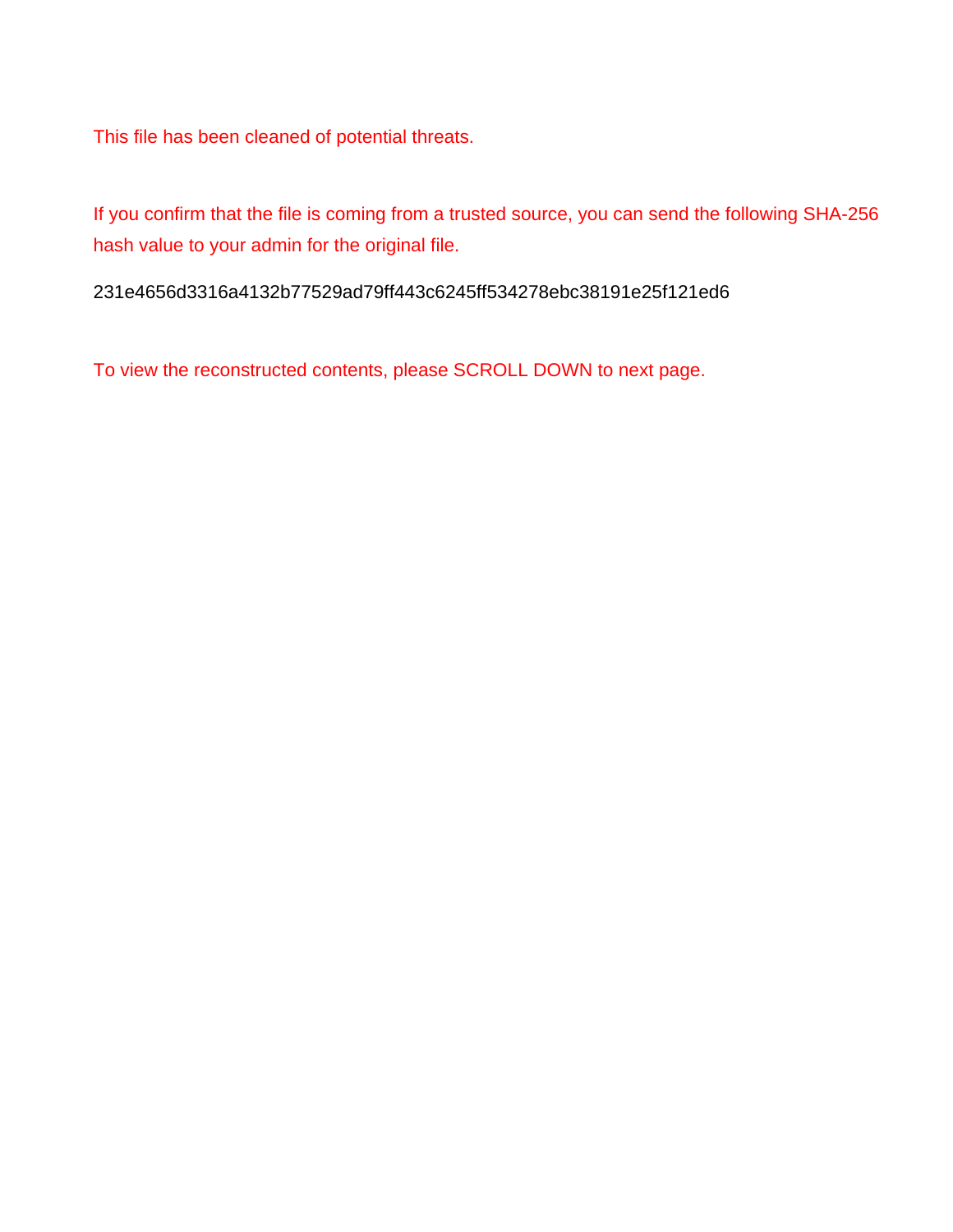#### **Form No: e\_IPR-PUR-103**

# **प्लाज्मा अनुसंधान संस्थान INSTITUTE FOR PLASMA RESEARCH (भारत सरकार के परमाणुऊर्ाा विभाग का सहायता प्राप्त संसथान)** *(An Aided Institute of Dept. of Atomic Energy, Govt. of India)* **इंदीरा विर् के पास, भाट, गांधीनगर – 382428, NEAR INDIRA BRIDGE, BHAT, GANDHINAGAR-382428**

#### **TWO-PART TENDER**

#### **INVITATION TO TENDER**

Head-Purchase and Stores Department, Institute for Plasma Research, for and on behalf of Director, Institute for Plasma Research (IPR) invites online tenders IN **TWO PART** for execution of contract in accordance with the purchaser's tender specifications. The invitation to tender, tendering conditions, general conditions of contract, special conditions of contract and additional conditions of contract, if any, which will govern the contract pursuant to the tender are attached.

Bidders interested to submit bid are requested to go through the contents of the NIT and ensure that the bid is submitted online on or before the due date and time indicated in NIT and as per technical specifications and terms and conditions indicated herein and upload digitally signed or ink signed undertaking of Form Nos. **e\_IPR-PUR-103A** and **e\_IPR-PUR-103B.** 

Off line bids including hard copy in any form will not be accepted.

Head-Purchase Section For and on behalf of Director, IPR (The Purchaser)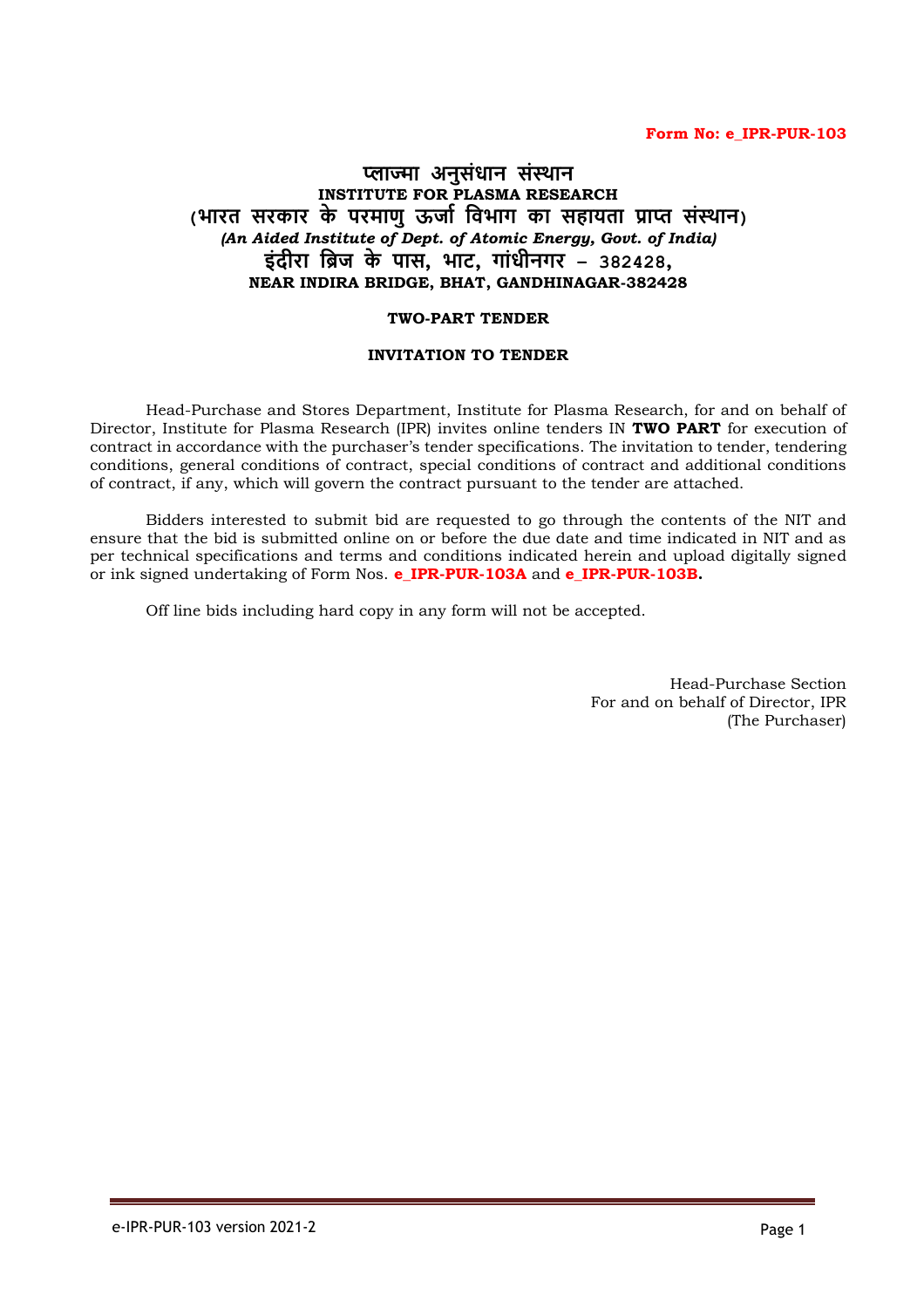# **INDEX**

| Sl.No. | Description                                               | PageNo.           |
|--------|-----------------------------------------------------------|-------------------|
| 1.     | Definitions and Interpretation                            | $3 \text{ to } 4$ |
| 2.     | Section-A – Invitation to Tender and Tendering Conditions | 5 to 19           |
| 3.     | Section-B – Format for Submission of the Tender           | 20 to 22          |
| 4.     | Section-C – General Conditions of Contract and            |                   |
|        | Special Conditions of Contract                            | 23 to 43          |
| 5.     | Annexure – Format for Bank Guarantee/ Hindrance Register  | 44 to 57          |
| 6.     | Section-D – Technical Specifications and Drawing          | 58                |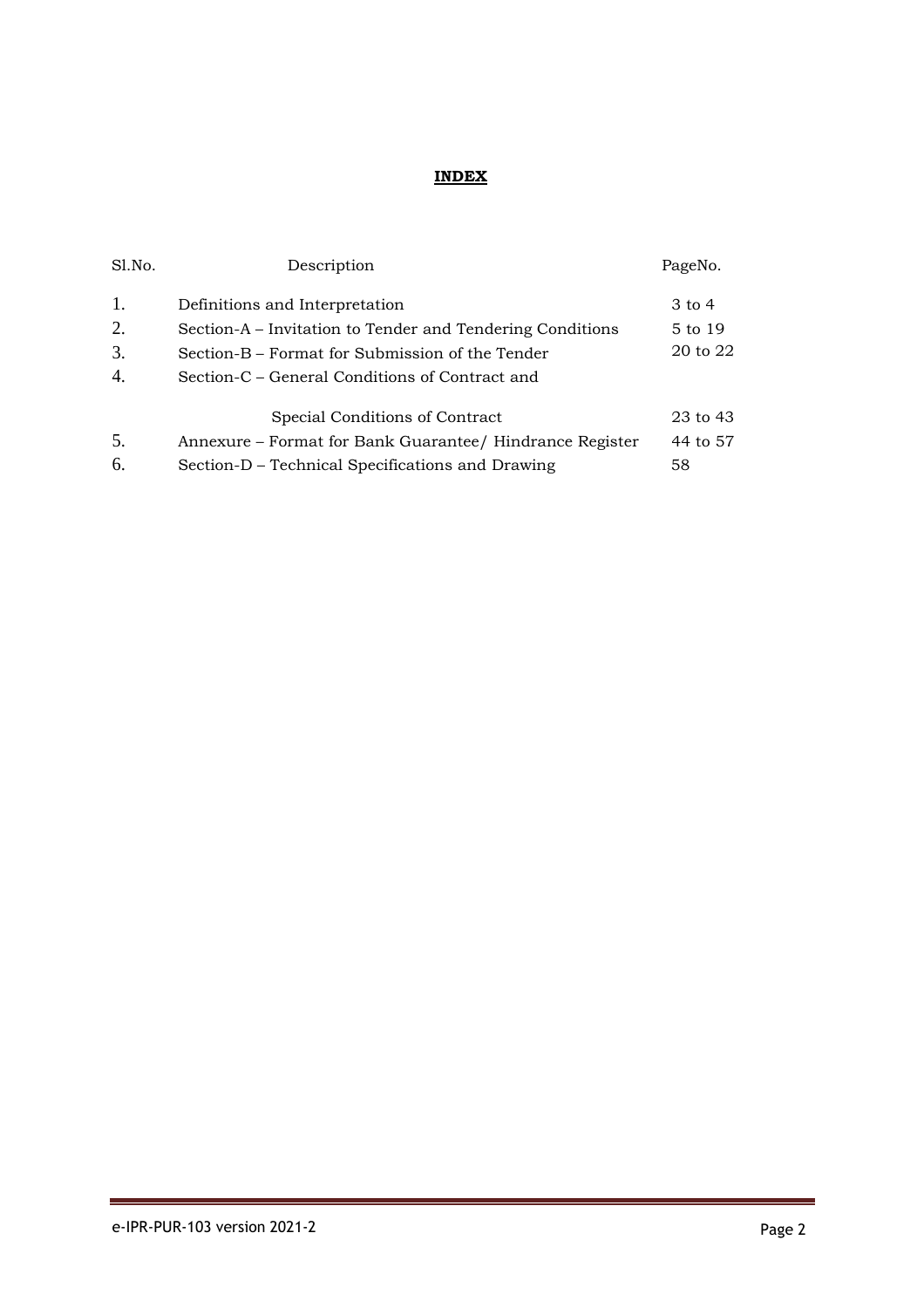#### **DEFINITIONS AND INTERPRETATION**

In the invitation to tender, tendering condition, contract, general conditions of contract and special conditions of contract, unless the context otherwise require the following interpretation shall be valid.

- 1.1 "BID" shall mean the quotation in response to the NIT submitted with EMD, if applicable and within the period mentioned in the NIT.
- 1.2 "BIDDER" means an individual, a firm, a limited liability partnership, a company whether incorporated or not, an association of person or joint venture who has submitted a bid to execute the contract and shall be deemed to include his successors, heirs, executors, administrators and permitted assignees, as the case may be.
- 1.3 "CONSIGNEE" shall mean the authorised representative or officer of the purchaser at the site to whom the stores are required to be delivered in the manner indicated in the contract.
- 1.4 "CONTRACTOR" means a successful bidder with whom a contract agreement has been entered to by the purchaser and shall be deemed to include his successors, heirs, executors, administrators and permitted assignees, as the case maybe.
- 1.5 "CONTRACT" or "PURCHASE ORDER" means and comprises of a letter or e- mailor ink signed or digitally signed document issued/sent by the purchaser conveying acceptance of bidder's/contractor's bid submitted in response to the NIT within the validity of the bid and any subsequent amendments/alterations thereto made on thebasis of mutual agreement.
- 1.6 "DELIVERY DATE" means date of completion of contract excluding warranty period and its obligations as stipulated in the contract.
- 1.7 "DIRECTOR, INSTITUTE FOR PLASMA RESEARCH" means the Director, Institute for Plasma Research, for the time being in the charge of the Purchase and Stores Department, IPR and includes Head- Purchase & Stores Department, Head- Purchase Section, Purchase Officer-II, Purchase Officer-I, Dy. Officer (Purchase) or Assistant Purchase Officer of the said Institute for Plasma Research or any other officer authorized in writing to execute the contract on behalf of the purchaser.
- 1.8 "EARNEST MONEY DEPOSIT (EMD)" means the deposit made in the form and manner specified in the NIT by the participating bidder towards bid security.
- 1.9 "HINDRANCE" means an event resulting in stoppage or delay of work because of the purchaser as recorded by the contractor and authenticated by the purchaser.
- 1.10 "INSPECTOR" or "QUALITY SURVEYOR" means any engineer/officer nominated and deputed by the purchaser or their appointed consultants or quality surveillance agency or any other person authorized by the purchaser from time to time to act as his representative for the purpose of inspection of stores under the contract.
- 1.11 "Notice Inviting Tender (NIT)" means invitation to tender, tendering condition, general conditions of contract, special conditions of contract, additional conditions of contract, if any and any other document mentioned thereto.
- 1.12 "PARTIES" mean the parties to the contract, i.e., the contractor and the purchaser named in the contract.
- 1.13 "PERFORMANCE SECURITY BANK GUARANTEE (PSDBG)" means the depositmade in the form and manner specified in this document by the contractor towards satisfactory performance of the contract till completion of the warranty period.
- 1.14 "PURCHASER" means Director, Institute for Plasma Research forthe time being the Head- Purchase and Stores Department or any other authorized officer and includes his successor or assignees.
- 1.15 "STORES" or "PLANT" means the materials, goods, machinery, plants, equipment or parts thereof specified in the contract which the contractor has agreed under the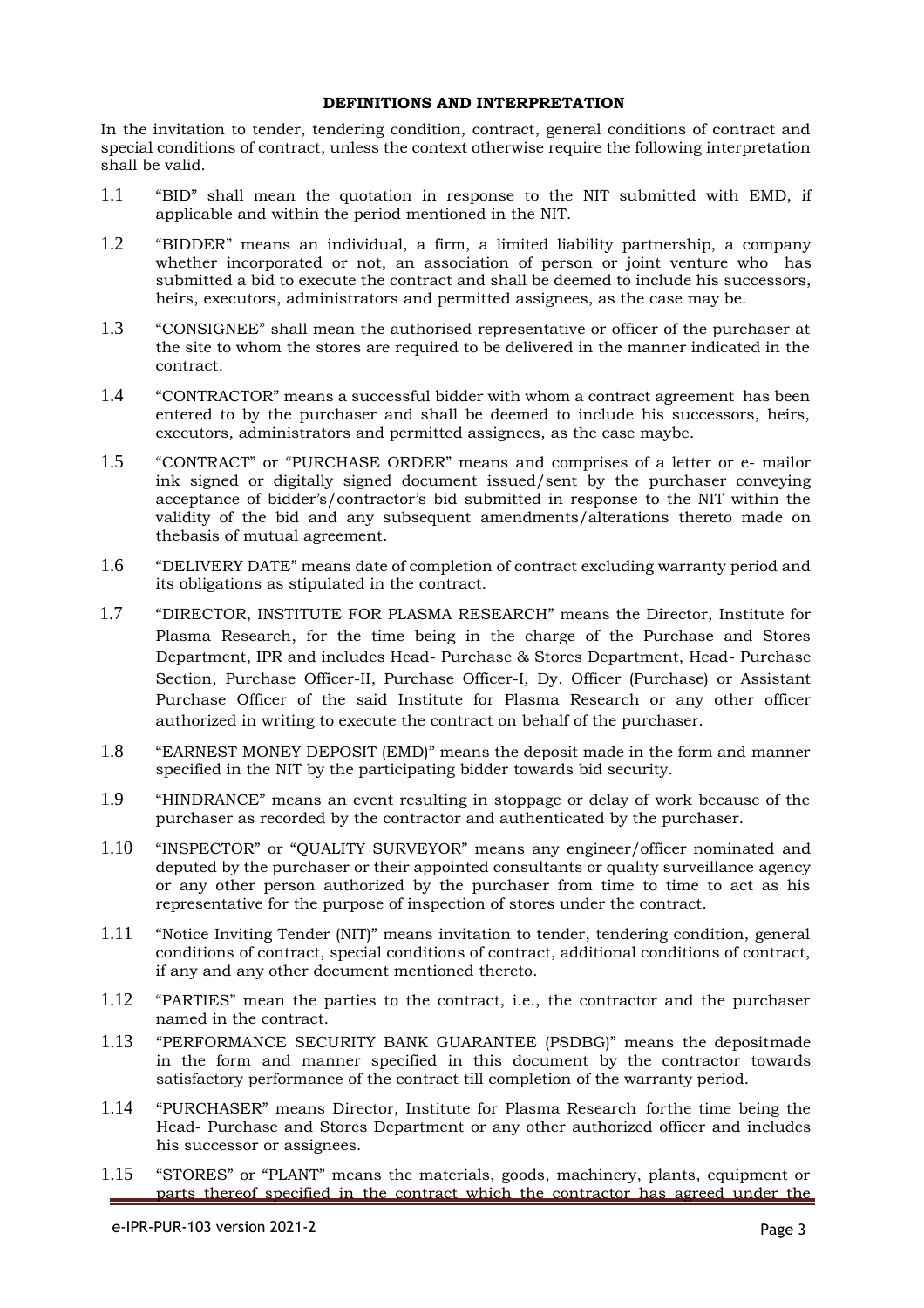contract.

1.16 "SUB-CONTRACTOR" means any contractor engaged by the contractor with the prior approval of the purchaser in relation to the contract.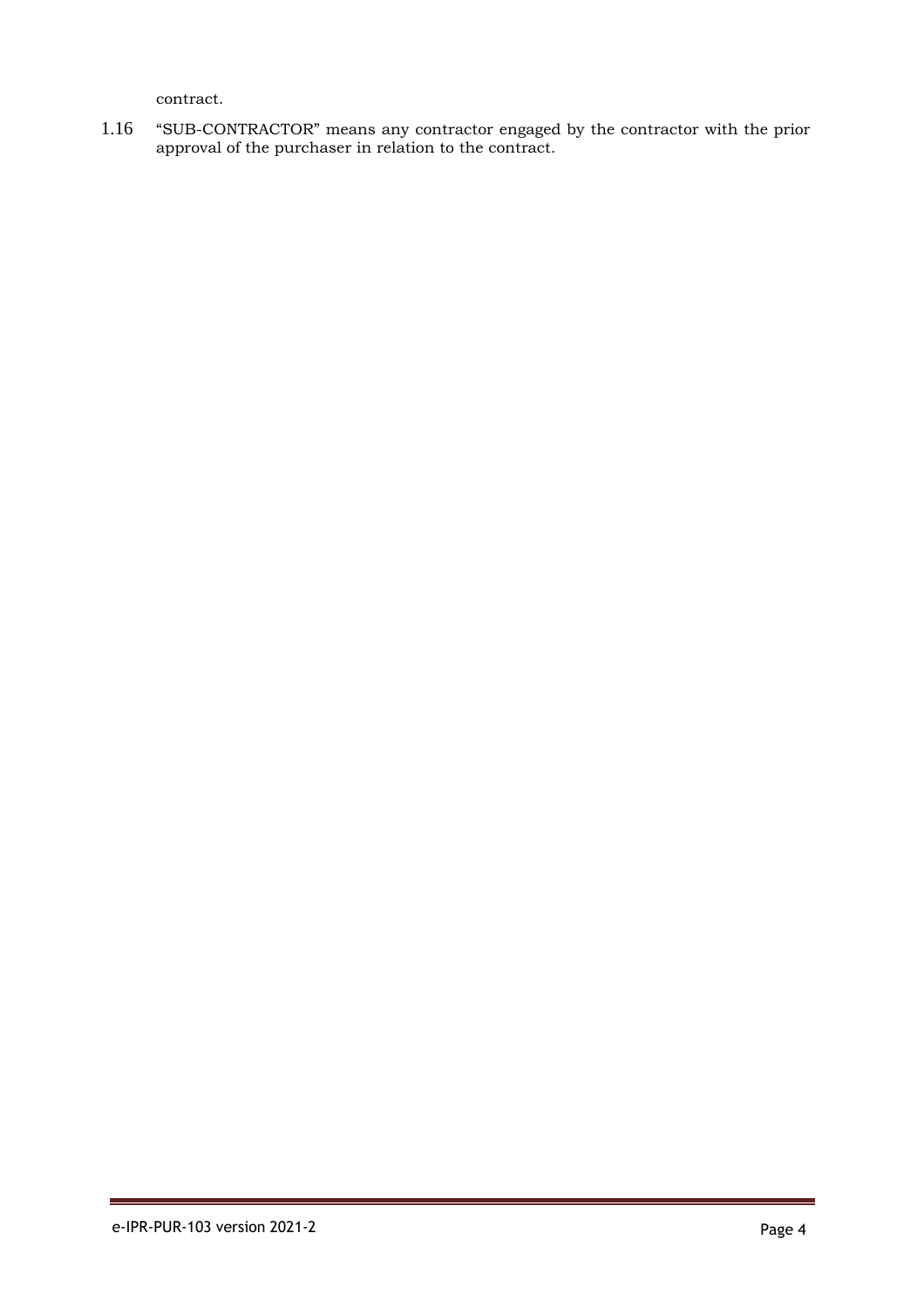# **TWO PART TENDER SECTION –A Invitation to Tender and Tendering Conditions**

#### Index

| Clause No. | Clause Title                                                                    | Page No.       |
|------------|---------------------------------------------------------------------------------|----------------|
| 1.         | <b>INVITATION TO TENDER</b>                                                     | 7              |
| 2.         | <b>EMD</b>                                                                      | $\overline{7}$ |
| 3.         | MANNER AND METHOD FOR SUBMISSION OF BIDS                                        | $\overline{7}$ |
| 4.         | PRICE                                                                           | 8              |
| 5.         | PAYMENT TERMS                                                                   | 8              |
| 6.         | CONDITIONAL DISCOUNT                                                            | 8              |
| 7.         | <b>VALIDITY OF BID</b>                                                          | 8              |
| 8.         | ONE BID PER BIDDER                                                              | 8              |
| 9.         | QUALIFYING REQUIREMENTS                                                         | 8              |
| 10.        | PRE-BIDMEETING                                                                  | 8              |
| 11.        | OPENING OF BID                                                                  | 9              |
| 12.        | DECLARATION OF HOLIDAY                                                          | 9              |
| 13.        | <b>EVALUATION OF BIDS</b>                                                       | 9              |
| 14.        | <b>QUANTITY</b>                                                                 | 10             |
| 15.        | INSTALLATION/ERECTION AND COMMISSIONING                                         | 10             |
| 16.        | TEST CERTIFICATE                                                                | 10             |
| 17.        | OPERATION/INSTRUCTION MANUAL                                                    | 10             |
| 18.        | LEAFLET/CATALOGUE                                                               | 10             |
| 19.        | <b>ACCEPTANCE OF BID</b>                                                        | 11             |
| 20.        | STATUTORY LEVIES SUCH AS GOODS AND SERVICE TAX                                  | 11             |
| 21.        | <b>CUSTOMS DUTY</b>                                                             | 11             |
| 22.        | FLUCTUATION IN THE STATUTORYLEVIES                                              | 11             |
| 23.        | <b>AUTHENTICATION</b>                                                           | 11             |
| 24.        | DELIVERY OF STORES FOR CONTRACT IN INDIAN<br><b>CURRENCY</b>                    | 12             |
| 25.        | DOCUMENTS TO BE UPLOADED BY INDIAN BIDDER                                       | 12             |
| 26.        | PURCHASE/PRICE PREFERENCE                                                       | 12             |
| 27.        | FREE ISSUE MATERIAL                                                             | 14             |
| 28.        | BID FROM INDIAN AGENTS ON BEHALF OF                                             |                |
|            | FOREIGN CONTRACTOR                                                              | 15             |
| 29.        | RESTRICTED INFORMATION CATEGORIES UNDER                                         |                |
|            | SECTION 18 OF ATOMIC ENERGY ACT 1962 AND                                        |                |
|            | OFFICIAL SECRETS UNDER SECTION 5 OFOFFICIAL                                     |                |
|            | <b>SECRETS ACT1923</b>                                                          | 15             |
| 30.        | PROHIBITION AGAINST USE OF THE NAME OF<br>INSTITUTE FOR PLASMA RESEARCH WITHOUT |                |
|            | PERMISSION FOR PUBLICITY PURPOSES                                               | 15             |
| 31.        | <b>CONFIDENTIALITY</b>                                                          | 15             |
| 32.        | CANVASSING                                                                      | 16             |
| 33.        | EXPORT LICENCE/EXPORT PERMISSION                                                | 16             |
| 34.        | END USE CERTIFICATE                                                             | 16             |
| 35.        | COMPLIANCE WITH SECURITY REQUIREMENTS                                           |                |
|            | OF THE PURCHASER                                                                | 16             |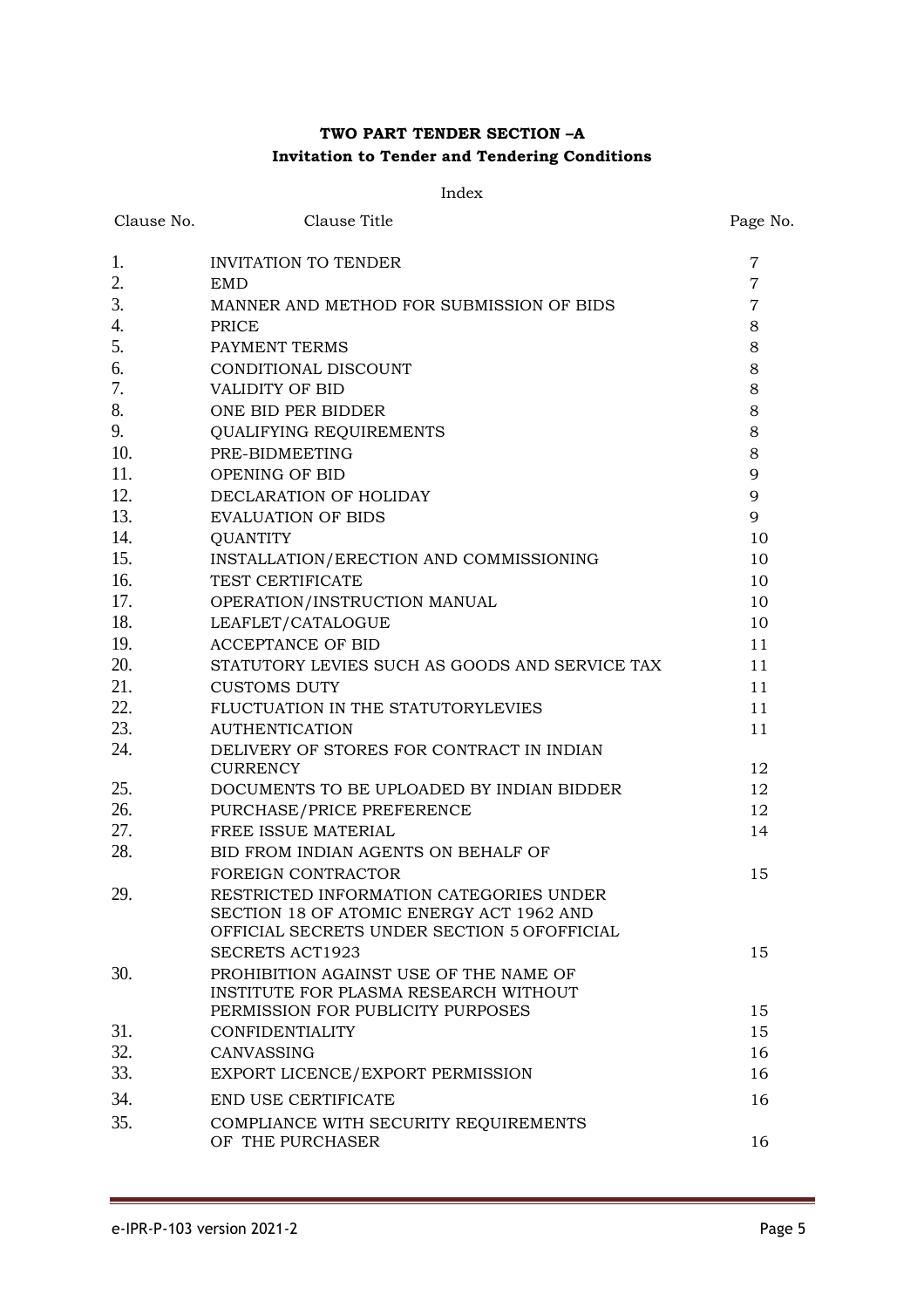| 36. | COUNTRY OF ORIGIN                                        | 16 |
|-----|----------------------------------------------------------|----|
| 37. | TERMS AND CONDITIONS OF CONTRACT                         | 16 |
| 38. | <b>SAMPLES</b>                                           | 17 |
| 39. | DETAILS OF BANKERS                                       | 17 |
| 40. | SUBMISSION OF DRAWINGS                                   | 17 |
| 41. | SUB-CONTRACTING                                          | 17 |
| 42. | SHOP/FACTORY EVALUATION, QUALITY SURVELLANCE/ INSPECTION |    |
|     | AND SUBMISSION OF PROGRESS REPORT                        | 17 |
| 43. | <b>PACKING</b>                                           | 18 |
| 44. | DEVIATION TO PURCHASER'S SPECIFICATIONS                  | 18 |
| 45. | SETTLEMENT OF COMMERCIAL TERMS AND                       |    |
|     | CONDITIONS OF CONTRACT                                   | 18 |
| 46. | PARTICIPATION OF INDIAN/OVERSEAS BIDDER                  |    |
|     | IN THE TENDER                                            | 18 |
| 47. | <b>TERMS OF DELIVERY</b>                                 | 18 |
| 48. | <b>AGENCY COMMISSION</b>                                 | 19 |
|     |                                                          |    |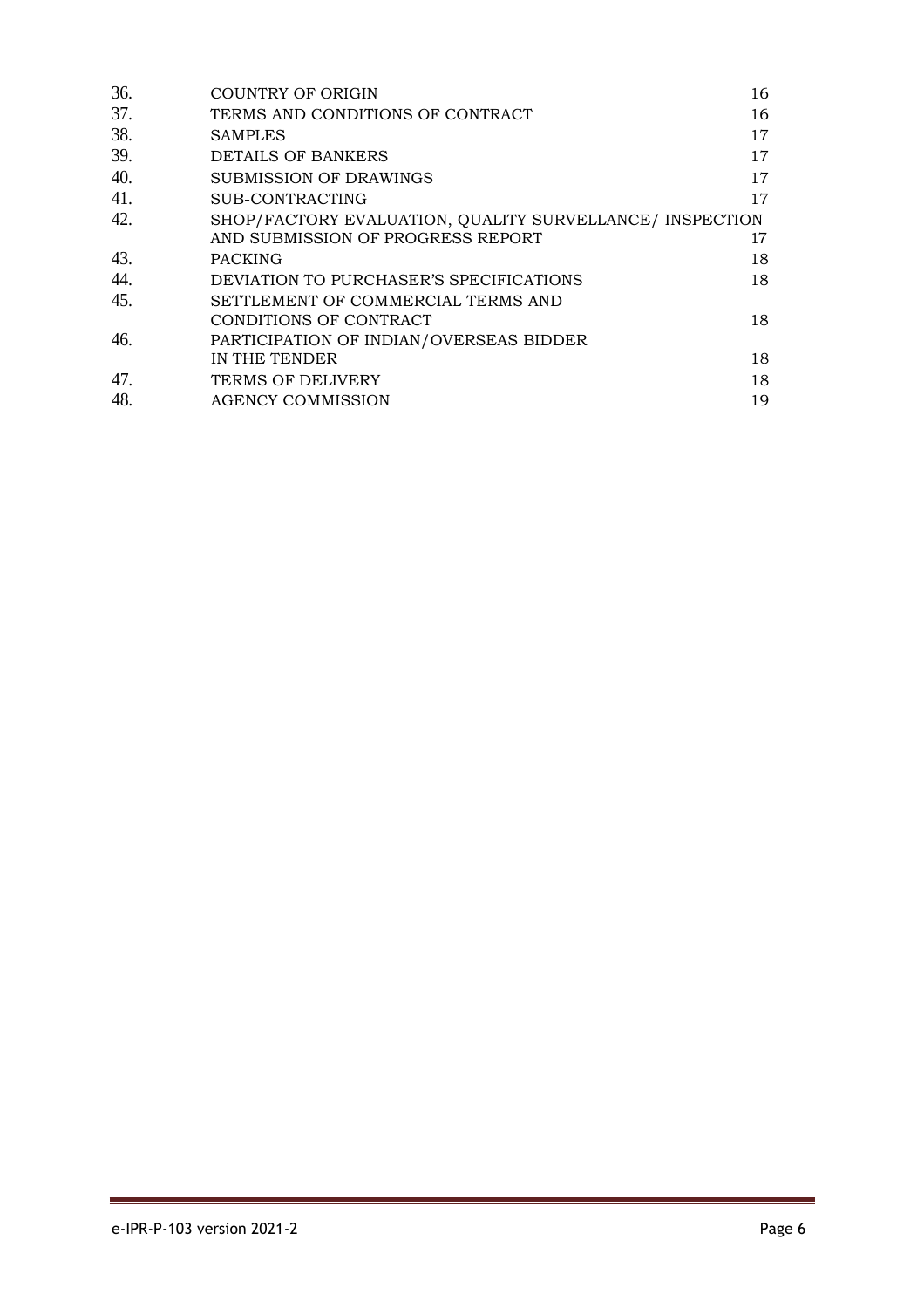## <span id="page-7-0"></span>**1. INVITATION TO TENDER**

- 1.1 Head-Purchase and Stores Department, Institute for Plasma Research, for and on behalf of Director, Institute for Plasma Research (IPR), invites bids for execution of contract in accordance with the purchaser's technical specifications. The conditions of contract which will govern the contract pursuant to this tender are available in the NIT. Bidders who are in a position to be submitted online in Two Parts in English language as under:
- 1.2 PART-I (TECHNO-COMMERCIAL): This part of the bid shall include/contain all technical details, technical specifications, drawings submit their bid for the same as per the conditions stipulated in the NIT are requested to submit their bid in a manner and method specified in the NIT.

## <span id="page-7-1"></span>**2 EMD**

- 2.1 EMD where called for will have to be submitted by the participating bidder in the form and manner specified in the NIT so as to reach the purchaser at the address mentioned in the NIT on or before the due date and time mentioned in the NIT.
- 2.2 Non receipt of EMD as per Clause no. 2.1 above, will result in rejection of bid without any reference to the bidder, except in cases given under Clause no. 2.3 below.
- 2.3 The following categories of bidders are exempted from submission of EMD:
- 2.3.1 Bidders having valid registration with Directorate of Purchase and Stores, Department of Atomic Energy;
- 2.3.2 Micro and Small Enterprises having valid registration with MSME or NSIC or Udyog Aadhaar/ Udyam Aadhar in respect of procurement of goods and services, produced and provided by MSE and startups recognized by Department of Industrial Policy & Promotion (DIPP) are eligible for exemption according to government policies.
- 2.3.3 Foreign Bidder directly submitting bid (not through their Indian Agent or Indian Counterpart or Indian subsidy) in the currency other than INR.

#### **2.4 Forfeiture of EMD**

- 2.4.1 EMD shall be forfeited if the bidder withdraws or amends impairs or derogates from the tender in any respect within the validity of his bid.
- 2.4.2 If the successful bidder fails to furnish the required Security Deposit/ Performance Security Bank Guarantee (PSDBG), the EMD furnished shall be forfeited.

#### 2.5 REFUND OF EMD

- 2.5.1 EMD of unsuccessful bidders will be returned within thirty days after finalization of the tender or after expiry of validity of their bid, whichever is later.
- 2.5.2 EMD of successful bidders will be returned within thirty days of submission of security deposit as called for in the contract.

#### <span id="page-7-2"></span>**3. MANNER AND METHOD FOR SUBMISSION OF BIDS**

- 3.1 All bids in response to this invitation to tender shall, literature, reference to earlier supplies of similar stores along with quantity, time required for submission and approval of drawings, manufacturing and delivery period, inspection/testing procedure, itemized list of spares and quantity recommended by the bidder for purchase, term of price, mode and payment terms, mode of despatch, excluding any price details thereof. The bidder shall note that this part of the bid is purely technocommercial.
- 3.2 The bidder shall not mention the price of the stores or the financial bid in the uploaded document as Part-I of the bid. If Bidder includes prices of the stores or the financial bid in Part-I (Techno-Commercial) of the bid, such bids will be rejected without any notice to the bidder.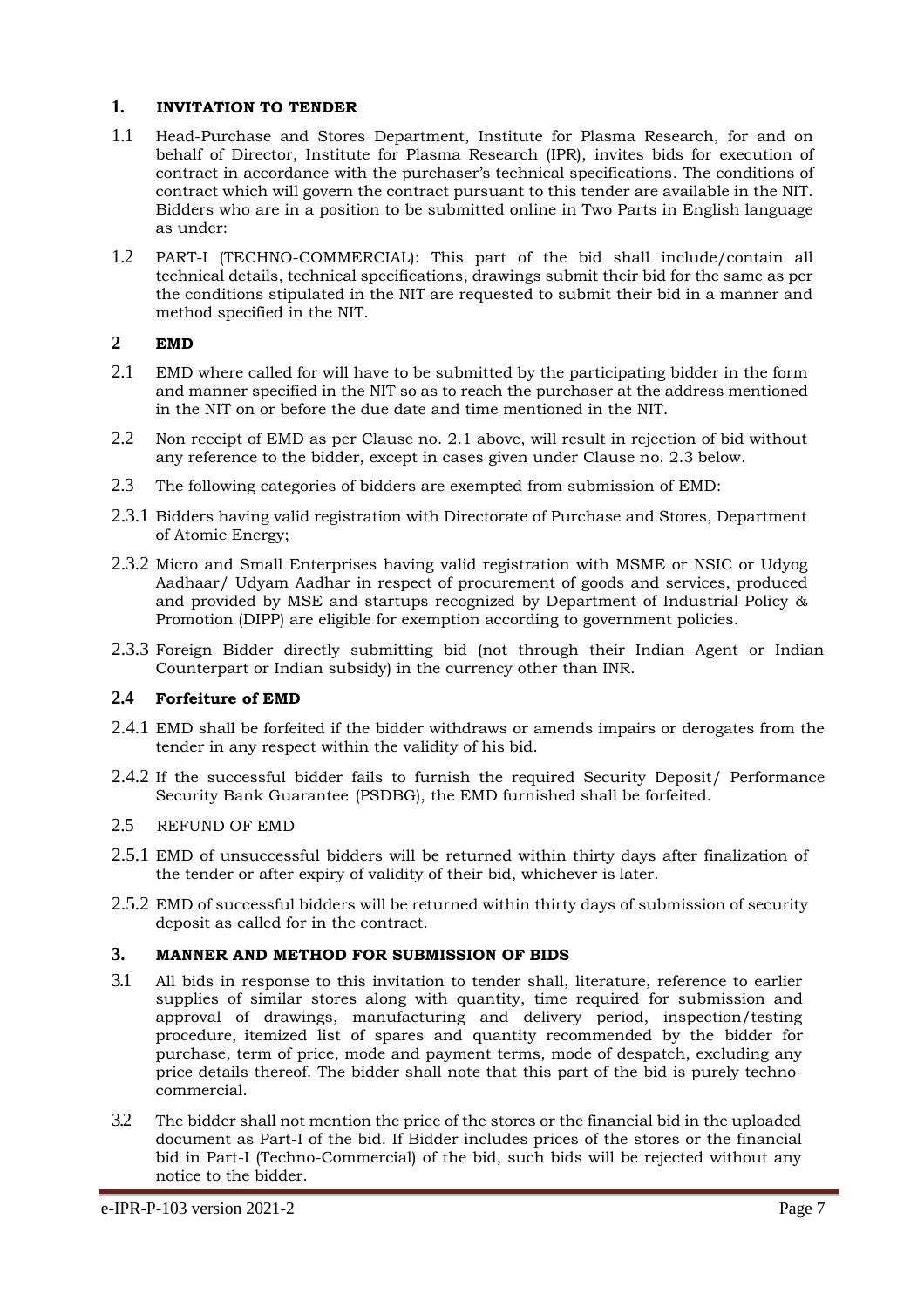- 3.3 Part-II (Price) of the bid shall be submitted strictly online in accordance with the format provided by the Purchaser.
- 3.4 The bidder shall quote cost of essential accessories and spares specified in the price bid format, wherever asked for, to make their bid complete in all respect as per purchaser's technical specifications in Part-II of bid.
- 3.5 If bidder indicates any changes of any nature of the Techno-Commercial bid or upload any technical document indicating changes of any manner/nature of Techno-Commercial bid in Part-II of the bid; such bids will be rejected without any notice to the bidder.
- 3.6 The bidder will co-relate the prices of stores in Part-II of the bid with the description of the stores indicated in Part-I (Techno-Commercial) of the bid in order to enable the purchaser to identify the prices with the corresponding stores in Part-I (Techno-Commercial) of the bid.
- 3.7 Both Part-I (Techno-Commercial) and Part-II (Price) of the bid should be submitted together online on or before the time and date specified for its submission in the NIT.

## <span id="page-8-0"></span>**4 PRICE**

<span id="page-8-1"></span>4.1 The prices quoted must be FIRM during the currency of the contract.

## **5 PAYMENT TERMS**

5.1 Standard payment terms for supplies made against this tender will be as indicated in Form no. IPR-P-100.

#### <span id="page-8-2"></span>**6 CONDITIONAL DISCOUNT**

6.1 In case the bidder offers any conditional discount with regard to acceptance of the bid within a specific period or specific payment terms, delivery date, quantity, etc., the purchaser will not take into consideration such conditional discount while evaluating the bid.

#### **7 VALIDITY OF BIDS**

7.1 Bids shall be kept valid for acceptance for a period as mentioned in the NIT. Bids with shorter validity period shall be rejected without any notice to the bidder.

#### <span id="page-8-3"></span>**8 ONE BID PER BIDDER**

- 8.1 Each bidder shall submit only one bid for a tender. All bids of the bidder who submits more than one bid for the same tender; will be rejected without any notice to the bidder.
- 8.2 If a bidder submits bid on behalf of two principals or if the bidder and his sister concern participates in the same tender or such instances where participation of any bidder leads to conflict of interest, the bid will be rejected without any notice to the bidder.

# <span id="page-8-4"></span>**9 QUALIFYING REQUIREMENTS**

9.1 The bidder is required to upload all supporting documents/information on the e- tender portal necessary for establishing their qualification as mentioned in the NIT.

#### <span id="page-8-5"></span>**10 PRE-BID MEETING**

10.1 A pre-bid meeting for providing clarifications to the bidder will be held on-line unless otherwise specified, on the date and time mentioned in the NIT. Bidders participating in this tender and who have enrolled in our e-tender portal (https://eprocure.gov.in/eprocure/app ) can login and upload their queries. Bidders are requested to upload their queries both Technical and Commercial well in advance at the eTender portal within the due date and time prescribed for the submission of queries. Queries/clarification/information sought in any other manner shall be ignored. Any modification to the tender, which may become necessary as a result of the pre-bid meeting, will be uploaded on the e-tender portal against the particular Tender ID. Bidders are requested to update themselves by visiting e-tender portal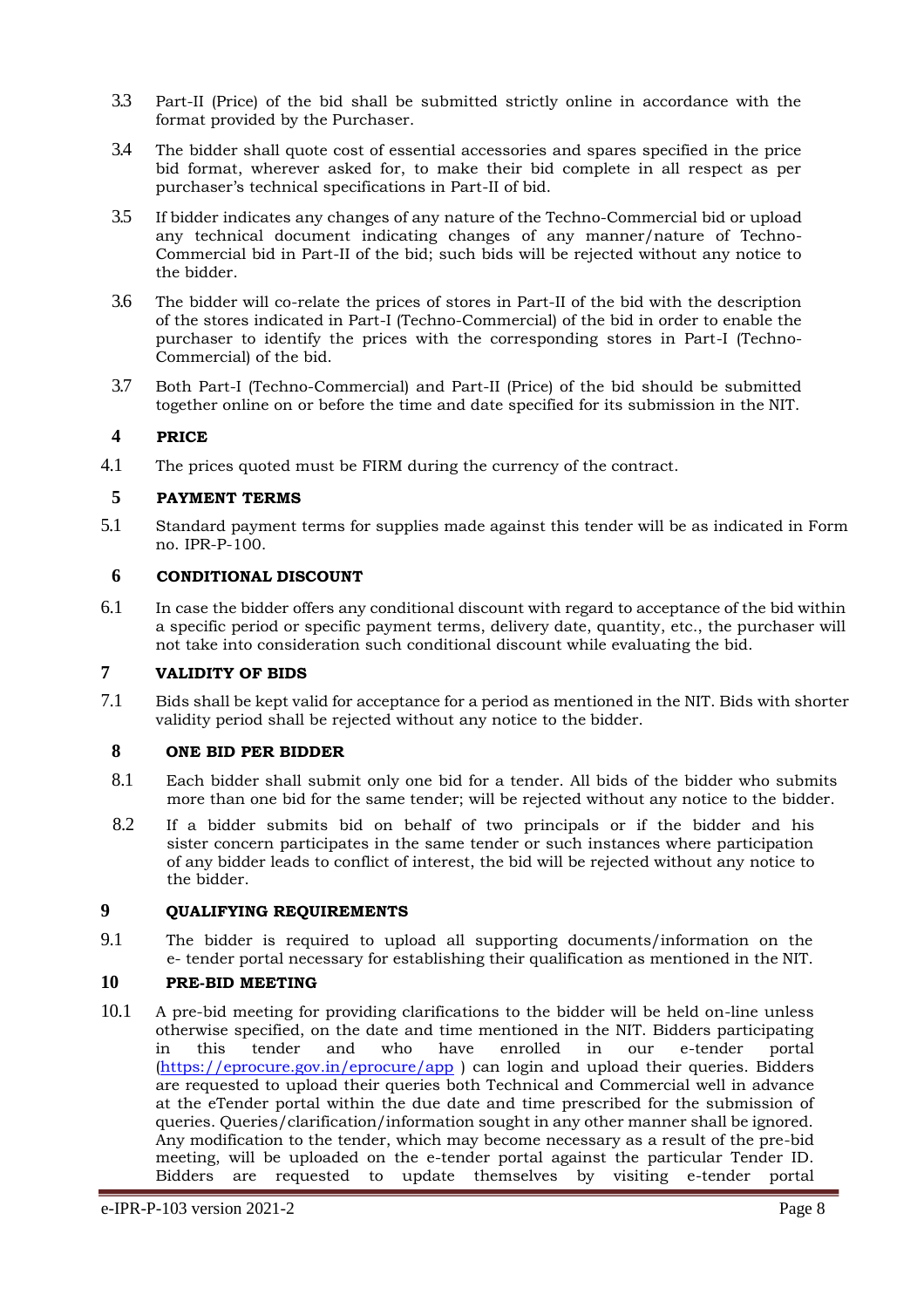(https://eprocure.gov.in/eprocure/app frequently. It may be noted that no queries will be entertained after the date and time for submission of queries. Therefore, bidders in their own interest should participate in the pre-bid meeting to understand the tendered requirements.

## <span id="page-9-0"></span>**11 OPENING OF BID**

- 11.1 Unless otherwise preponed or postponed, bids will be opened online in two stages on the date and time indicated in the NIT.
- 11.2 Part-I (Techno-Commercial) of the bid will be opened at the first stage on the due date and time indicated for opening in this NIT.
- 11.3 All the bidders who have submitted bids within the due date and time specified for its submission can view the list of bidders who have participated in the tender online after opening of the tender.
- 11.4 After completion of the evaluation of the Part-I (Techno-Commercial) of the bid, the due date and time for opening of Part-II (Price) of the bid shall be intimated to the bidders whose bids are found technically acceptable to the purchaser. The due date and time will also be displayed on the e-tender portal.
- 11.5 Part-II (Price) of the bid, whose Part-I of the bid is found to be techno-commercially acceptable to the Purchaser can be viewed.

## <span id="page-9-1"></span>**12 DECLARATION OF HOLIDAY**

12.1 If the date(s) specified for opening of the bid is/are declared as holidays due to any administrative reasons, then the due date(s) for receipt/opening of bid will get postponed to the next working day.

#### **13 EVALUATION OF BIDS**

#### 13.1 TECHNICAL CLARIFICATION

<span id="page-9-2"></span>After opening the Part – I (Techno-Commercial) of the bid, if it becomes necessary for the technical authorities/user department of the purchaser to seek clarifications from the bidder, the same will be sought for from the bidder by the Purchase Section. In such an event, the bidder shall furnish all techno-commercial information/clarification to the Purchase Section to reach them on or before the due date and time fixed by the Purchaser. If the techno-commercial clarifications/details sought for by the Purchase Section from the bidder do not reach them on or before the due date and time fixed for its receipt, such bid will be liable for rejection at the discretion of the purchaser without any further notice. The bidder shall not, however, furnish a new bid at this stage. A new bid at this stage will be rejected by the purchaser.

13.2 Evaluation of bids shall be based on technical specification attached with tender and on the basis of total landed cost considering taxes/duties as applicable without any concession/exemption.

#### 13.3 **DETERMINATION OF TOTAL LANDED COST FOR COMPARISON (AIR/SEA SHIPMENTS)**

- 13.3.1 The following will be the loading for air/sea freight
- 13.3.1.1 FCA/FOB price + air/sea freight  $@10\%$  of FCA/FOB price = CFR price
- 13.3.1.2 CFR price + insurance  $\omega$  1% of CFR price= CIF price
- 13.3.1.3 CIF price + taxes & duties as applicable =DDP
- 13.3.1.4 [DDP + clearing charges  $\omega$  1% of CIF price + inland freight  $\omega$  1% of CIF price] x exchange rate = total landed cost in INR

Exchange rate means Purchase price of the quoted currency as intimated by State Bank of India and as applicable on the date of opening of bid.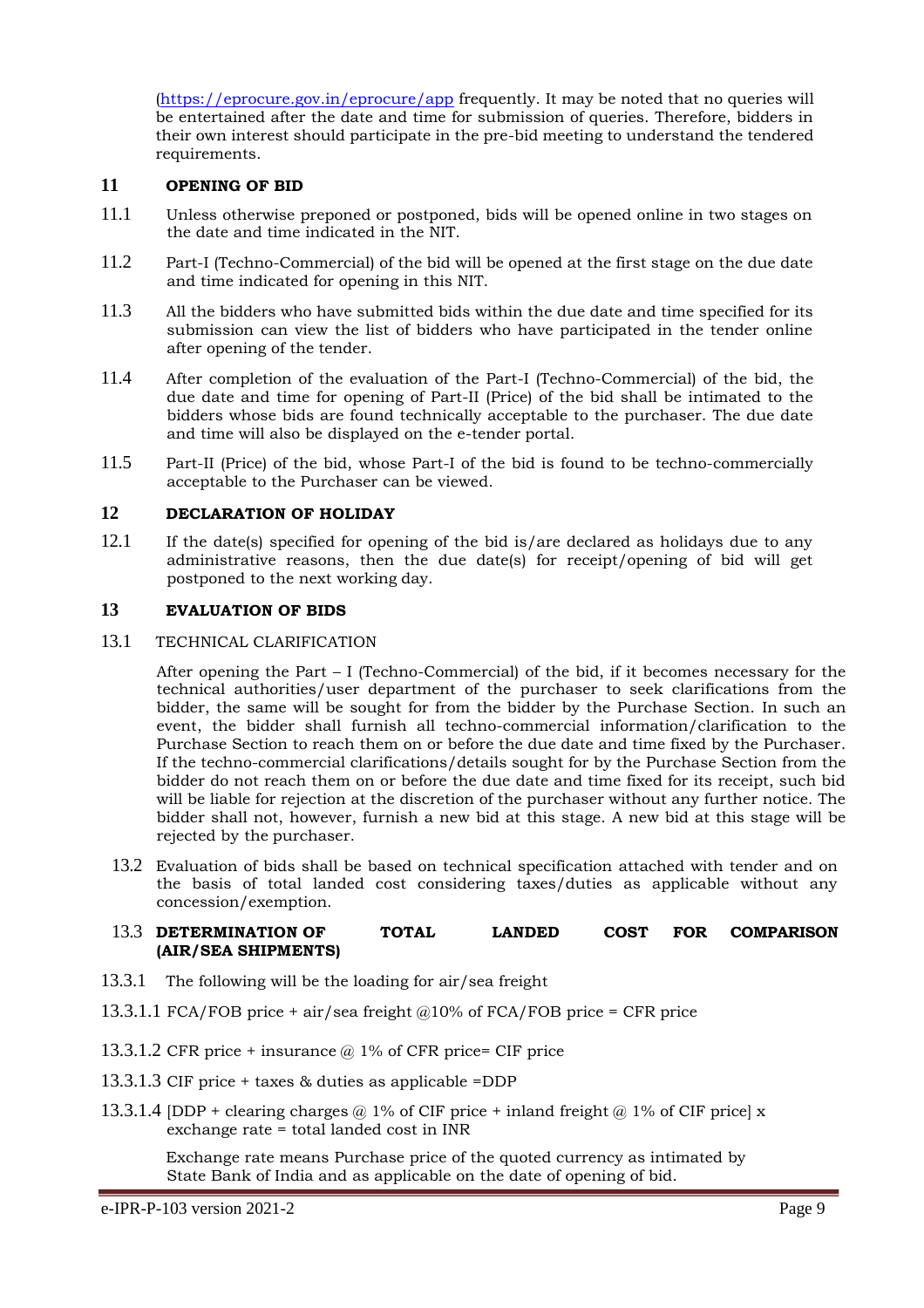## 13.4 **CAPACITY AND FINANCIAL CAPABILITY**

13.4.1 In case it is found that the bidder does not possess the requisite infrastructure, capacity, capability and their financial capability satisfactory or not meeting the qualification criteria indicated in the NIT or not complied with warranty obligations; such bids are liable to be rejected by the purchaser during evaluation of bid.

# 13.5 **PAST PERFORMANCE**

13.5.1 In case the past performance of the bidder is not found to be satisfactory with regard to quality, delivery date, warranty obligation and compliance of terms and conditions of the contract, their bid is liable to be rejected by the purchaser during evaluation of bid.

#### 13.6 **POST SUPPLY INSPECTION**

13.6.1 The bidder should clearly mention requirement of post supply inspection in the bid. The purchaser reserves the right to deny access to the contractor or its representative or any third party to the Stores supplied by the contractor after its supply. Bids which are not complying with this post supply inspection requirement are liable to be rejected by the purchaser during evaluation of bid.

## <span id="page-10-0"></span>**14 QUANTITY**

14.1 Quantities mentioned in the NIT are approximate. One or more of the items of the stores tendered or a portion of any one or more of the items of such stores may be accepted by the purchaser. A bidder shall be bound to supply to the purchaser such an item or items or such portion or portions of one or more of the items as may be accepted by the purchaser.

## <span id="page-10-1"></span>**15 INSTALLATION/ERECTION AND COMMISSIONING**

- 15.1 Wherever, the purchaser's NIT includes installation and commissioning or supervision of installation and commissioning or erection and commissioning of the stores by the bidder, the bidder must clearly and separately quote the prices for the supply of the Stores and the charges for installation and commissioning or its supervision or erection and commissioning, as the case may be.
- 15.2 The bidder should not include charges towards installation and commissioning or its supervision or erection and commissioning in the price of the stores offered. In case of failure to quote separately, purchaser will deduct taxes as applicable on full contract value.
- 15.3 In respect of contracts involving installation and commissioning or its supervision or erection and commissioning by the contractor where identifiable charges for the same have been quoted, the contractor shall bear the tax liability as per the rates prevailing at the time of undertaking the job in accordance with the relevant Act/Laws in force in India.
- 15.4 When the scope of the contract includes installation and commissioning, it shall be the sole responsibility of the contractor to undertake the installation and commissioning as and when called for, by the purchaser.

## <span id="page-10-2"></span>**16 TEST CERTIFICATE**

16.1 Wherever the tests and test certificates are required by the purchaser, test shall be conducted and test certificate shall be furnished by the contractor as per the requirement of technical specification.

## <span id="page-10-3"></span>**17 OPERATION/INSTRUCTION MANUAL:**

17.1 In respect of stores where instruction/operation manual is essential to enable the purchaser to put the stores into proper use, the contractor shall furnish such instruction/operation manual in English language along with the stores free of cost.

#### <span id="page-10-4"></span>**18 LEAFLET/CATALOGUE:**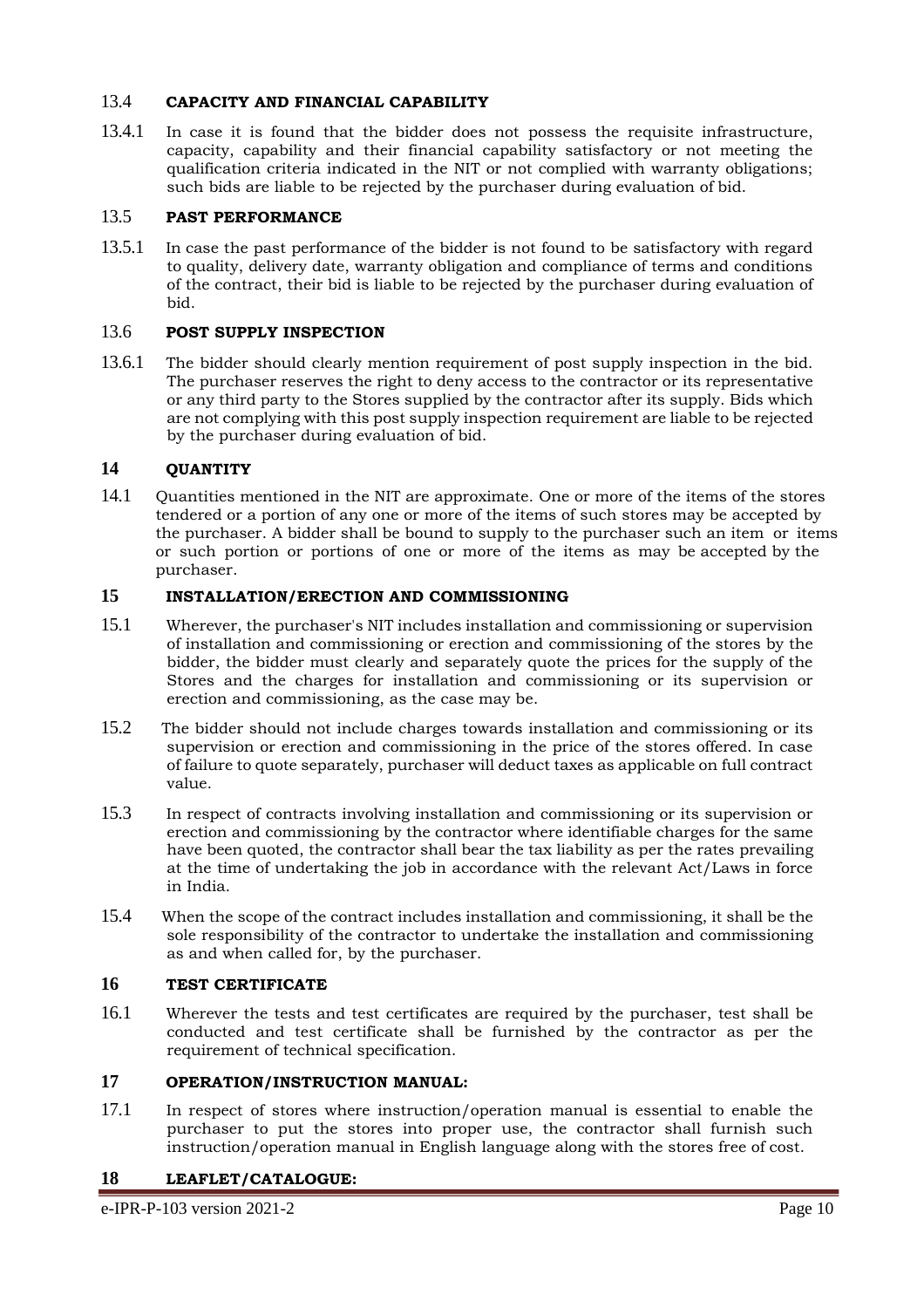18.1 Bidder shall upload all necessary catalogues/drawings technical literature data sheet as are considered essential for full and correct evaluation of their technical bid. The bids are liable to be ignored if this condition is not complied with.

## <span id="page-11-0"></span>**19 ACCEPTANCE OF BID**

- 19.1 The purchaser shall be under no obligation to accept the lowest or any other bid and shall be entitled to accept or reject any bid in part or full without assigning any reasons whatsoever.
- 19.2 The purchaser also reserves the right to reject the bid, which is not in conformity with the conditions contained in this document or the instructions to bidders attached in NIT, if any including non-acceptance of submission of securities as called for in the NIT.

## **Clauses 20.0 to 24.0 are applicable only for bids quoted in INDIAN RUPEES.**

## <span id="page-11-1"></span>**20 STATUTORY LEVIES SUCH AS GOODS AND SERVICE TAX**

20.1 Statutory levies at rate applicable for the purchaser within original delivery date will be admitted by the purchaser.

## 20.2 **GOODS AND SERVICE TAX**

- 20.2.1 The purchaser is entitled for GST at the concessional rate as per notifications issued by the Government, as amended from time to time, in respect of purchases made for certain stores.
- 20.3 Decision to avail concession/exemption, in each case will be at the sole discretion of the purchaser. Wherever concession/exemption is mentioned in the contract, purchaser will provide the relevant certificate to the contractor. It would be the responsibility of the contractor to obtain the same from the purchaser before effecting the delivery of stores failing which the excess tax paid by the contractor shall not be reimbursed by the purchaser.

#### <span id="page-11-2"></span>**21 CUSTOMS DUTY**

- 21.1 In case an Indian bidder submits a bid for supply of outrightly imported stores in Indian Rupees, they should quote price for free and safe delivery of stores at destination. The name of their foreign contractor and country of origin shall also be indicated. However, purchaser will neither provide any certificate for availing concession/exemption from payment of customs duty nor will reimburse the same.
- 21.2 Bids on High Sea sales basis will not be considered.

# <span id="page-11-3"></span>**22 FLUCTUATION IN THE STATUTORY LEVIES**

22.1 Unless otherwise specifically agreed to in terms of the contract, the purchaser shall not be liable for any claim on account of fresh imposition and /or increase in statutory levies on raw materials and/or components used directly in the manufacture of the contracted stores, taking place during the pendency of the contract. However, any reduction in statutory levies on these raw materials and/or components must be passed on to the purchaser.

## <span id="page-11-4"></span>**23 AUTHENTICATION**

- 23.1 The person digitally signing and uploading the bid or any other document in respect of the tender on behalf of the bidder shall be deemed to warrant that he has the authority to do so and the action will be binding on the bidder. The bidder shall indemnify the purchaser from any consequences arising thereof.
- 23.2 Overseas bidder should also refer Clause No. 46.1 of this Section for details on obtaining digital signature certificate valid in India.
- 23.3 If, on enquiry or later on, it appears that the persons so signing had no authority to do so, the purchaser may, without prejudice to other civil and criminal remedies, cancel contract and hold the bidder and signatory liable jointly and severally for all costs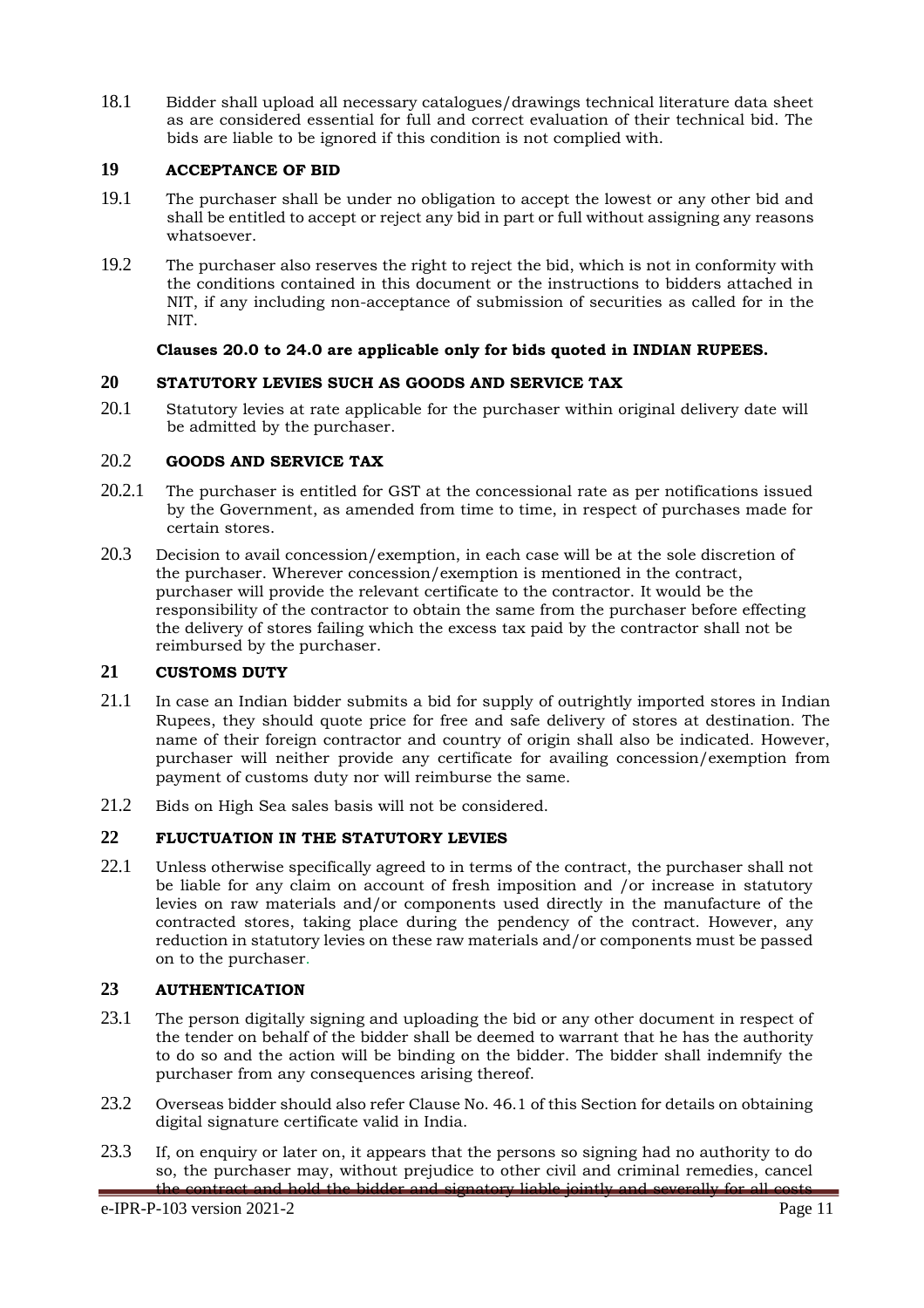and damages.

## **24 DELIVERY OF STORES FOR CONTRACT IN INDIAN CURRENCY**

- 24.1 Bidder should note that the bid is liable for rejection by the purchaser unless the bidder offers to complete the contract within the delivery date specified by the purchaser. The prices quoted by the bidder should include all charges involved for direct and safe delivery of the stores to the place of delivery indicated by the purchaser. Purchaser will neither undertake responsibility for transit insurance nor pay for it separately. The bidder shall quote as per the delivery terms stated in the NIT.
- 24.2 The stores shall neither be despatched under 'purchaser's risk' nor consigned to 'self', but only to the consignee indicated in the contract. Non-adherence to this condition shall make the contractor liable to bear all consequential penalties/expenses such as demurrage, wharfage, etc. which the purchaser may incur.
- 24.3 The consignee will, as soon as possible, but not later than thirty days from the date of arrival of stores at destination notify the contractor of any loss or damage to the stores that may have occurred during transit to enable the contractor to repair/rectify the defects/damages or replace the stores as is appropriate, free of all charges. In case it is desired by the contractor for returning of the stores to them, all expenses towards transportation, etc. will be borne by the contractor and the contractor will also furnish bank guarantee as per format in Annexure for the payment already made by the purchaser to the contractor on this account, if any.

#### <span id="page-12-0"></span>**25. DOCUMENTS TO BE UPLOADED BY INDIAN BIDDER**

<span id="page-12-1"></span>25.1 Indian bidders are required to upload a copy of the PAN card/letter and copy of the factory registration/licence or shop establishment certificate/GSTIN etc. as applicable with the bid.

#### **26. PURCHASE/PRICE PREFERENCE**

26.1 Purchase/price preference to industries will be given as per the policy of the Government of India in force at the time of opening of bids provided their bid is in compliance with the conditions of the policy.

#### **26.2. PURCHASE PREFERENCE FOR MICRO & SMALL ENTERPRISES (MSE's):**

- 26.2.1. Benefits, as prescribed by the MSME Policy of the Government of India shall be provided to MSE vendors registered as manufacturers for the goods procured or for the service providers for services to this Department. The procuring Entity reserves its option to give price preference to Micro and Small Industries in comparison to the large-scale industries as per policies of the Government from time to time.
- 26.3. MAKE IN INDIA:
- 26.3.1. As defined under the Public Procurement (Preference to Make in India), order 2017, Revised order dated: 16/09/2020 or as being revised from time to time, in procurement of goods or services in respect of which the Nodal Ministry/Department has communicated, that there is sufficient local capacity and local competition, only "Class-I local supplier', as defined under the said order, shall be eligible to bid irrespective of purchase value.
- 26.3.2. Only "Class-I local supplier" and "Class-II local supplier', as defined under the above said order, shall be eligible to bid in procurements under taken by this Directorate, except where the mode of procurement is by issue of Global Tender Enquiry. The bidding supplier shall indicate the percentage of local content for the item being offered in their bid.
- 26.3.3. Where the procurement is by issue of Global Tender enquiry, Non local suppliers, shall also be eligible to bid along with "Class-I local suppliers and Class-II local suppliers". Suppliers/bidders offering imported products will fall under the category of Non-local suppliers.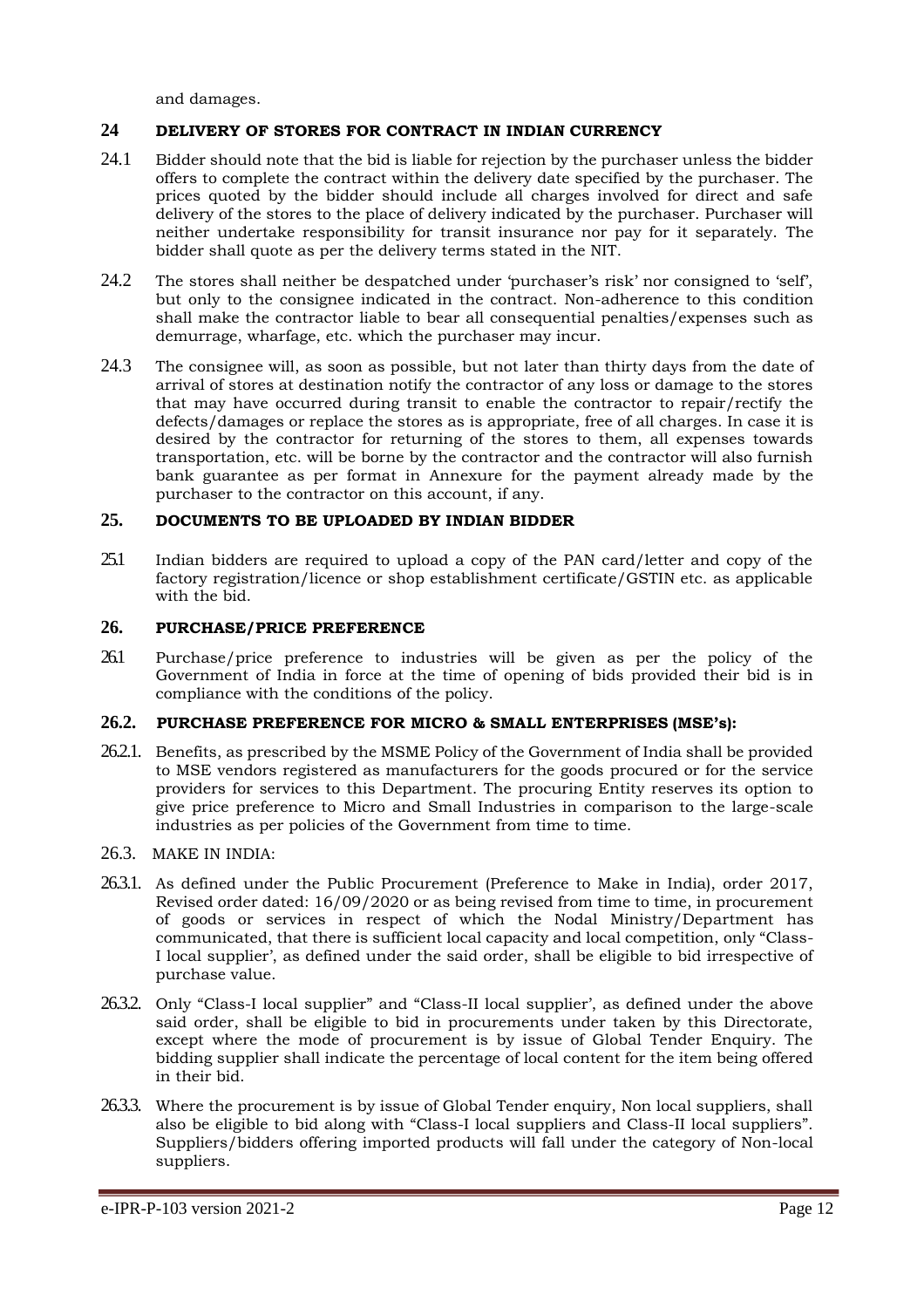- 26.3.4. Subject to the provisions of the above said order, and to any specific instructions issued by the Nodal Ministry or in pursuance of the said order, purchase preference shall be given to "Class-I local Suppliers" in procurements under taken by this Directorate, in the manner specified there in the order.
- 26.3.5. The bidders along with their bid/tender shall be required to provide a self-declaration certificate of the local content (where the procurement value is Rs.10 Crore or less) for the item offered and their status as Class-I/Class-II/Non-Local supplier and their eligibility to participate in the tender as per Annexure-XI failing which bid will be rejected. In cases of procurement for a value in excess of Rs.10 crores, the "Class-I local supplier'/'Class-II local supplier' shall be required to provide a certificate from the statutory auditor or cost auditor of the company (in the case of companies) or from a practicing cost accountant or practicing chartered accountant (in respect of Contractors other than companies) giving the percentage of local content.
- 26.3.6. Self-declaration certificate should quantify the percentage of local content of the offered product only. It should also indicate the location. However, claiming the services such as transportation, insurance, installation & commissioning, training and after sale service support like AMC/CMC etc., shall not be considered as local content as per OM N.P-45021/102/2019-BE-II-Part(1)(E-50310) dated:4/03/2021 issued by Ministry of Commerce and Industry, DPIIT.
- 26.3.7. False declarations/violation of this order terms shall be deemed to be breach of code of integrity resulting in debarment of the firm for a period up to 2 years. Under such circumstances, the supplier shall not be considered for any preferences as proposed in the order.
- 26.3.8. Wherever the bids are received without accompanying the above said requisite certificate such offers shall be treated as incomplete and not considered.
- 26.3.9. Bidders/contractors are divided into three categories based on Local Content (The total value of the item procured (excluding net domestic indirect taxes) minus the value of imported content in the item (including all customs duties) as a proportion of the total value, in percent):
- 26.3.9.1.Class-I local supplier is with local content equal to or more than as prescribed by the Nodal Ministry NIT, if prescribed, for the item being procured or  $50\%$  whichever is higher.
- 26.3.9.2.Class-II Local supplier is with local content more than as prescribed by the Nodal Ministry/NIT, if prescribed, for the item being procured or 20% whichever is higher, but less than that applicable for class-I local supplier.
- 26.3.9.3.Non-local supplier is with local content less than that applicable to class-II local supplier, as stated above.

Note: Where the estimated value of the procurement is less than Rs.5 Lakhs (or as being amended by the competent authority from time to time) is exempted from the provisions of the above Make in India policy as stated therein the order.

#### **26.4. GLOBAL TENDER:**

The currency of the price quoted in the bid can be in foreign currencies, in addition to the Indian rupees, except for expenditure incurred in India (Including incidental services rendered in India and agency commission, if any) which should be stated in Indian Rupees.

#### **26.5. ELIGIBILITY OF BIDDERS FROM SPECIFIED COUNTRIES:**

- 26.5.1. Orders issued by the Government of India restricting procurement from bidders of certain countries which shares a land border with India shall apply to this procurement.
- 265.2. Any bidder from a country which shares a land border with India (https://mea.gov.in/india-and-neighnours.htm ), excluding countries as listed in the website of Ministry of External Affairs ( https://meadashbaord.gov.in/indicators/92 ), to which the Government of India has extended lines of credit or in which the Government of India is engaged in development projects – hereinafter called "Restricted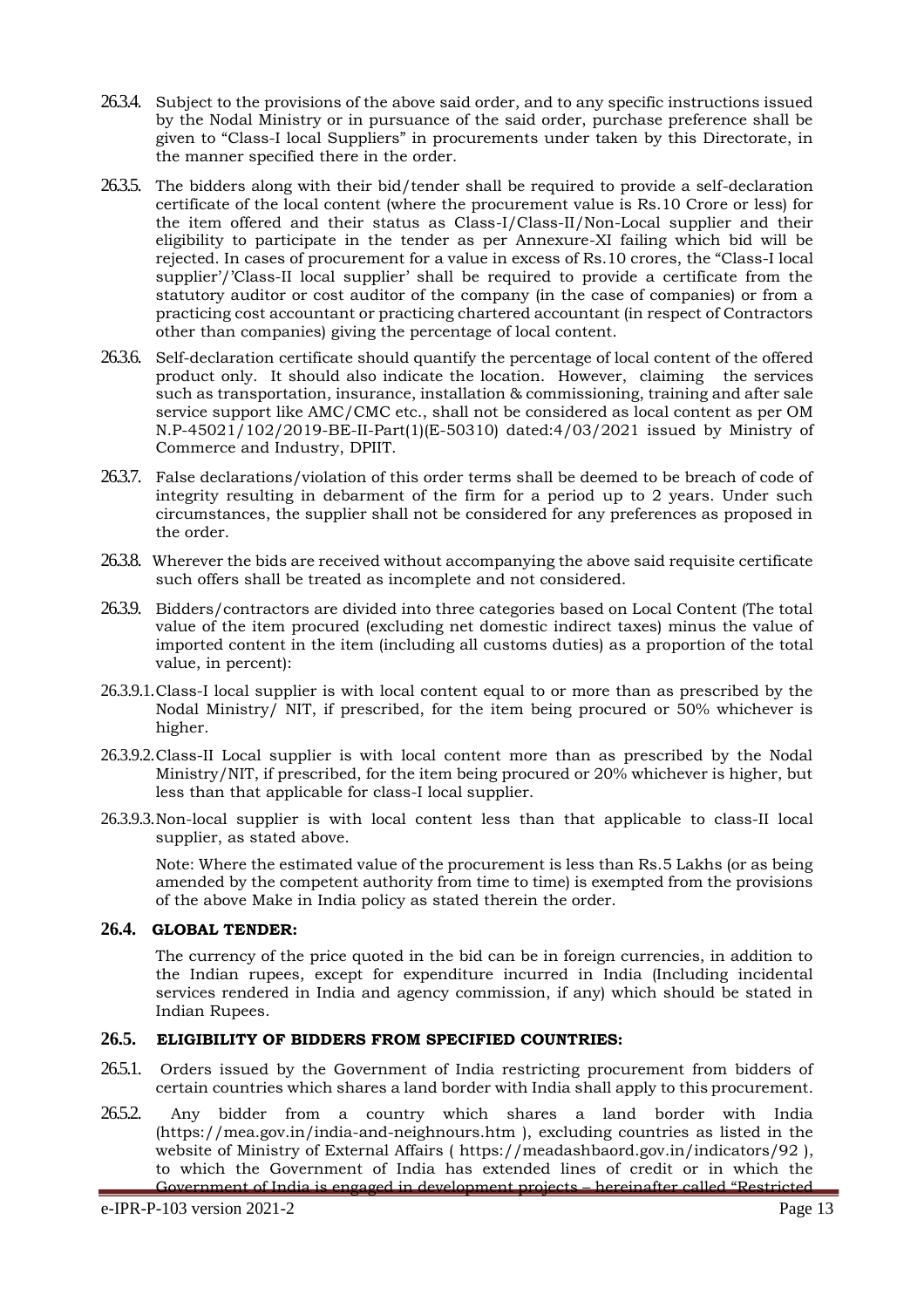countries') shall be eligible to bid in this tender only if the bidder is registered (https://dipp.gov.in/sites/default/files/Revised-Application-Formatfor- Registration-of-Bidders-15Oct2020.pdf ) with the Registration committee constituted by the Department for promotion of Industry and Internal Trade(DPIIT) . The bidders shall enclose valid registration certificate along with their offer. Wherever the bids are received without accompanying the above said requisite certificate such offers shall be treated as incomplete and not considered.

Furthermore, every bidder participating against this Department tender shall invariably enclose along with the Bid, a self-declared undertaking "Annexure to Bid Form: Eligibility Declarations" (Annexure-XII), failing which Bid will be rejected.

#### **27. FREE ISSUE MATERIAL (FIM): (This clause shall apply only to contract for supply of fabricated stores with purchaser's FIM)**

- 27.1 Wherever the contract envisage supply of FIM by the purchaser to the Indian contractor for fabrication of the stores, such FIM shall be safeguarded by a Bank Guarantee as per format in Annexure or insurance policy to be provided by the Indian contractor at his own cost for the full value of FIM and the insurance policy or Bank Guarantee shall cover, the following risks specifically and shall be valid for six months beyond the delivery date.
- 27.2 RISKS TO BE COVERED: Any loss or damage to the FIM due to fire, theft, riot, burglary, strike, civil commotion, terrorist act, natural calamities, etc. and any loss or damage arising out of any other causes such as other objects falling on FIM while in his possession including transit period.

| Insured by:                                                                   | (Name of the contractor)                                                                                                                                                            |
|-------------------------------------------------------------------------------|-------------------------------------------------------------------------------------------------------------------------------------------------------------------------------------|
| Beneficiary:                                                                  | Head-Purchase and Stores Department,<br>Institute for Plasma Research,<br>(On behalf of Director, Institute for Plasma Research),<br>Near Indira Bridge, Bhat<br>Gandhinagar-382428 |
| Amount for which<br>insurance Policy/Bank<br>Guarantee has to be<br>Furnished | The amount will be indicated in the respective<br>contract.                                                                                                                         |

27.3 Notwithstanding the insurance cover taken out by the Indian contractor as above, the contractor shall indemnify the purchaser and keep the purchaser indemnified to the extent of the value of FIM to be issued till such time the entire contract is executed and proper account for the FIM is rendered and the left over/surplus and scrap items are returned to the purchaser. The contractor shall not utilize the FIM for any job other than the one contracted out in this case and also not indulge in any act, commission or omission or negligence which may cause/result in any loss/damage to the purchaser and in which case, the contractor shall be liable to pay full compensation to the purchaser to the extent of damage/loss as assessed by the purchaser. The decision of the purchaser will be final and accepted by the contractor. The contractor shall be responsible for the safety of the FIM after these are received by him and all through the period during which the materials remain in his possession/control/custody. The FIM on receipt at the contractor's works shall be inspected by him for ensuring safe and correct receipt of FIM. The contractor shall report the discrepancies, if any, to the purchaser immediately but not later than five working days from the date of receipt of FIM. The contractor shall take all necessary precautions against any loss, deterioration, damage or destruction of the FIM from whatever cause arising whilst the said FIM remain in his possession/custody or control. The FIM shall be inspected periodically at regular intervals by the contractor for ensuring safe preservation and storage and maintain inspection report. The contractor shall also not mix up the FIM in question with any other goods and shall render true and proper account of the FIM actually used and return balance/remaining/unused FIM on hand and scrap within the delivery date. If it is not possible to return balance remaining unused FIM on hand and scrap within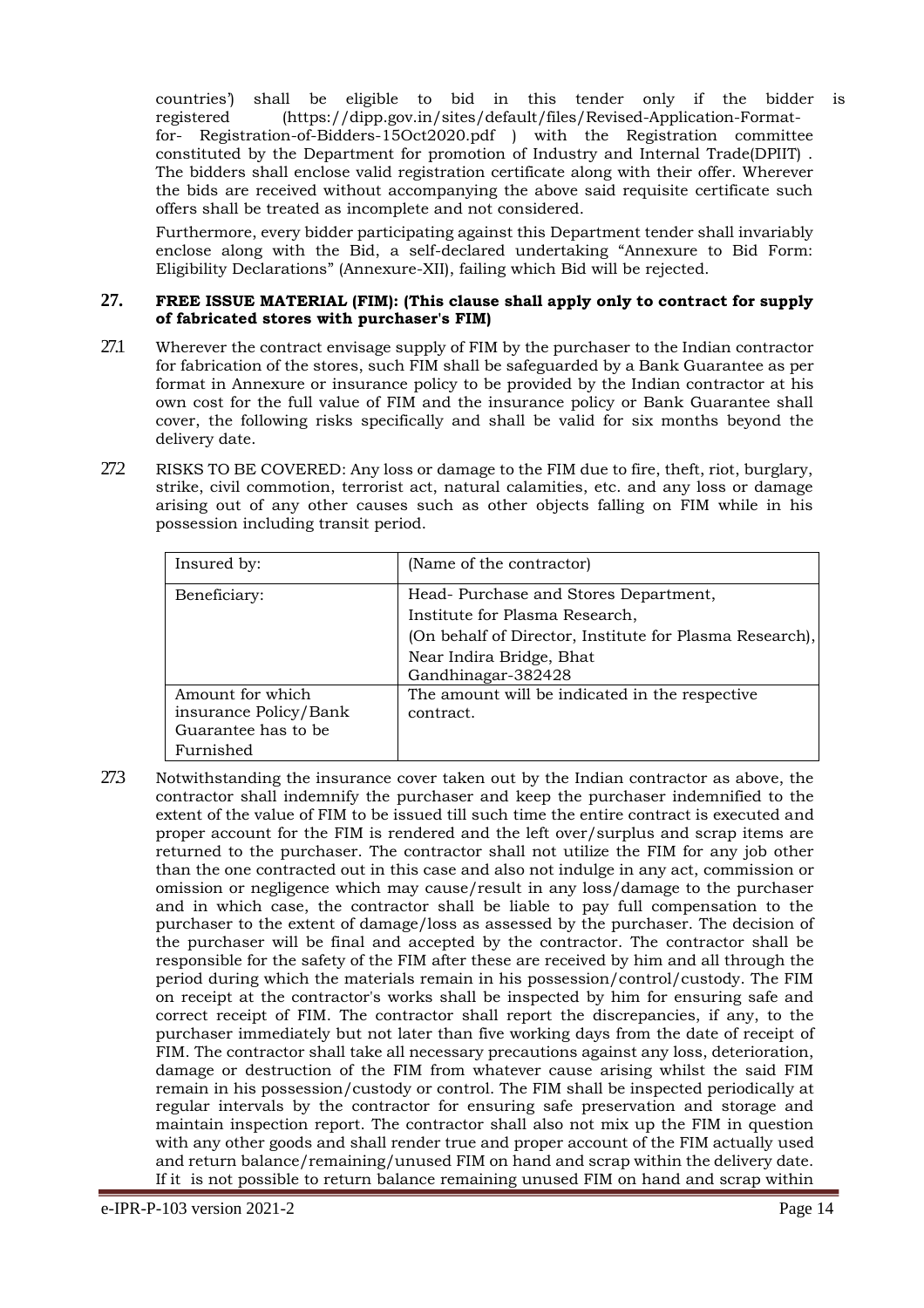the delivery date, the contractor hereby authorizes the purchaser to deduct the difference between the cost of FIM supplied and the cost of FIM actually used from the amount payable to the contractor. The contractor shall also indemnify the purchaser to compensate the difference in cost between the actual replacement cost of FIM lost/damaged and the claim settled in favour of the purchaser by the insurance company. The decision of the purchaser, as to whether the contractor has caused any loss, destruction, damage or deterioration of FIM while in his possession, custody or control from whatever cause arising and also on the quantum of damage suffered by the purchaser, shall be final and binding upon the contractor.

- 27.4 Wherever the contract envisage supply of FIM by the purchaser to the foreign contractor for fabrication of the stores, such FIM shall be safeguarded by a Bank Guarantee to be provided by the contractor at his own cost for the full value of FIM and the Bank Guarantee shall cover, the risks mentioned in Clause 27.2 and 27.3 above and shall be valid for six months beyond the delivery date.
- 27.5 FIM will be issued to the contractor only after receipt of the insurance policy/Bank Guarantee from the contractor. The contractor shall arrange collection of the FIM from the purchaser's premises and safe transportation of the same to his premises at his risk and cost.

#### **28. BIDS FROM INDIAN AGENTS ON BEHALF OF FOREIGN CONTRACTOR**

- 28.1 Indian agents are allowed to quote on behalf of only one foreign contractor against this tender.
- 28.2 In case the bid is submitted by an Indian bidder or Indian agent on behalf of their foreign contractor, following documents is required to be uploaded with the bid, failing which, bid is liable to be rejected without further notice to the bidder.
- 28.2.1 Copy of the agency agreement between the principal and the Indian agent showing the percentage or the quantum of agency commission payable and included in the price quoted and a valid letter of authority from the principal authorizing the Indian agent to submit the bid on their behalf should be uploaded with the bid. The agency agreement shall be valid on the date of opening of bid and shall remain valid throughout the currency of contract.
- 28.2.2 The type and nature of after sales services to be rendered by the Indian agent.

#### **29. RESTRICTED INFORMATION CATEGORIES UNDER SECTION 18 OF ATOMIC ENERGY ACT, 1962 AND OFFICIAL SECRETS UNDER SECTION 5 OF THE OFFICIAL SECRETS ACT, 1923**

29.1 Any contravention of the above-mentioned provisions by the bidder or contractor or its sub-contractor, consultant, adviser or its employees will invite penal consequences under the aforesaid legislations as amended from time to time.

#### **30. PROHIBITION AGAINST USE OF THE NAME OF INSTITUTE FOR PLASMA RESEARCH WITHOUT PERMISSION FOR PUBLICITY PURPOSES**

30.1 The bidder or contractor or its sub-contractor, consultant, adviser or its employees or any one claiming on behalf of them shall not use the name of Institute for Plasma Research for any publicity purpose through any public media like Press, Radio, T.V. or Internet without the prior written approval of the purchaser.

#### <span id="page-15-0"></span>**31. CONFIDENTIALITY**

31.1 The drawings, specifications, prototypes, samples or any other correspondence/ details/information provided by the purchaser relating to the tender or the contract shall be kept confidential by the bidder or contractor as the case may be, and should not be disclosed or passed on to any other person/firm without prior written consent of the purchaser. This clause shall also apply to anyone claiming through bidder or contractor, i.e., the sub-contractors, consultants, advisers of the contractor and its employees, etc.

e-IPR-P-103 version 2021-2 Page 15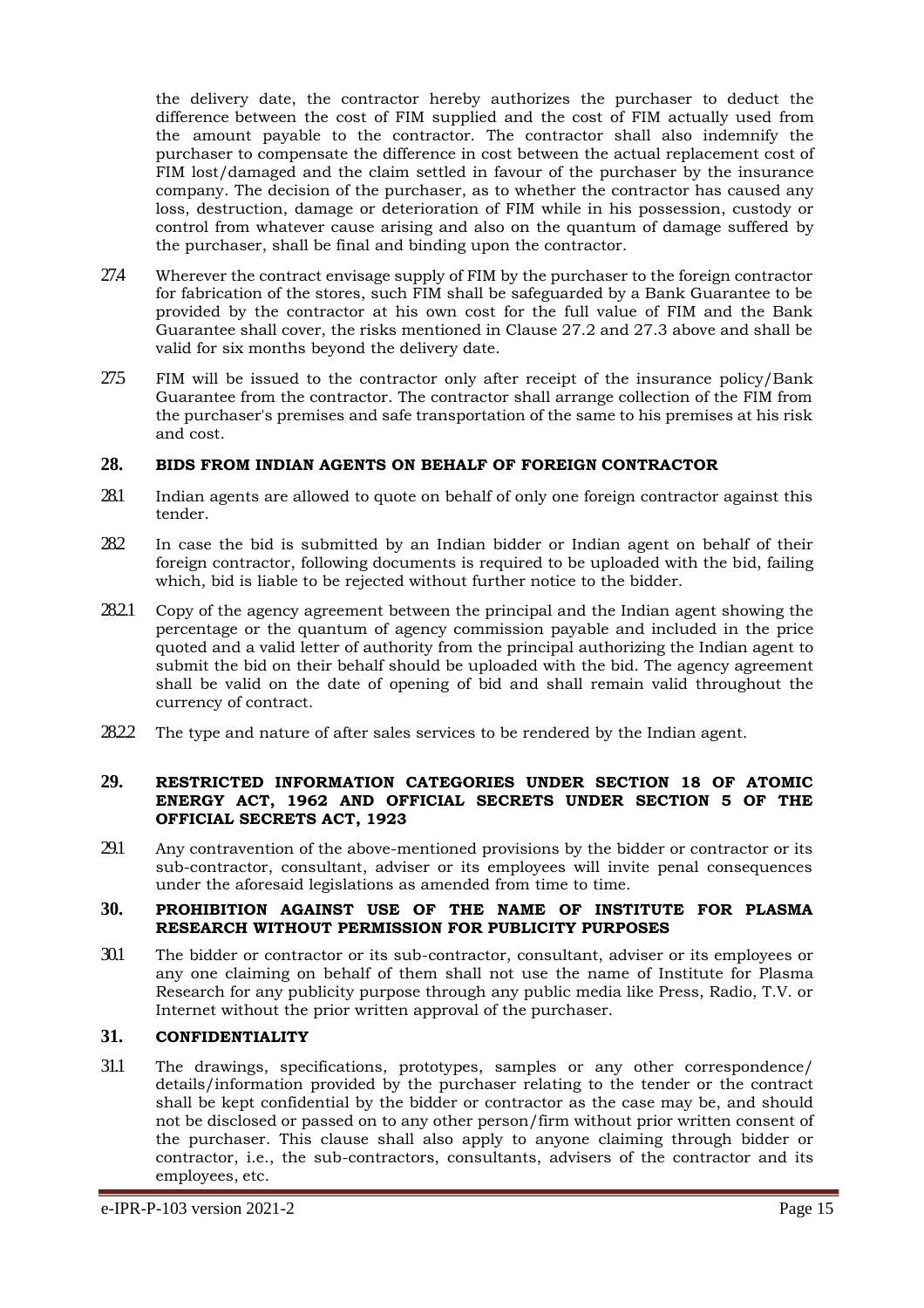## <span id="page-16-0"></span>**32. CANVASSING**

<span id="page-16-1"></span>32.1 Canvassing in any form with regard to this tender will lead to rejection of the bid

## **33. EXPORT LICENCE/EXPORT PERMISSION**

- 33.1 It is entirely the responsibility of the bidder or contractor to obtain export permission/license/authorisation for stores of foreign origin as required from the respective Government before arranging shipment.
- 33.2 Establishment of letter of credit or similar payment instruments shall be done only after receipt of export license/export permission, if applicable the contract/ purchase order.
- 33.3 The contractor shall indemnify the purchaser against any consequences in respect of any end-use declaration they/their overseas principals may furnish to the government/government agencies of the country of origin of the Stores, while seeking export permission/license. It is, therefore, necessary that the contractor offering stores from foreign countries shall have thorough knowledge of export contract regulations prevalent in those countries.
- 33.4 Post supply inspection by the contractor or his representative or any third party at purchaser's site, contrary to the terms and conditions of purchaser's contract shall not be permitted.

## <span id="page-16-2"></span>**34. END USE CERTIFICATE**

34.1 Whenever an End Use Certificate is desired by the bidder, the same shall be clearly mentioned in the bid and the purchaser shall provide an End Use Certificate as per the format given below. The purchaser will not provide any other document/declaration in this regard.

*END USE STATEMENT "We hereby certify that the item/s i.e............................................being procured from M/s……………………………… against our Purchase Order No. IPR/………………....…………………… dated ……………………… will be used for…………………………………………….*

*We also certify that the item/s will not be used in designing, developing, fabricating or testing of any chemical, biological, nuclear, or weapons of mass destruction or activities related to it.*

*It is further certified that we will not re-export the Item/s prior to obtaining permission from the concerned authorities as may be required".*

#### **35. COMPLIANCE WITH THE SECURITY REQUIREMENTS OF THE PURCHASER**

35.1 The contractor shall strictly comply with the security rules and regulations of the purchaser in force and shall complete the required formalities including verification from police and any other authority and obtain necessary prior permission for entry into the purchaser's premises, wherever authorized by the purchaser.

#### <span id="page-16-3"></span>**36. COUNTRY OF ORIGIN**

36.1 Wherever the tenders are for imported stores, the country of origin of the stores must be clearly specified in the bid.

## **37. TERMS AND CONDITIONS OF THE CONTRACT**

37.1 It must be clearly understood that any contract concluded pursuant to this NIT shall be governed by the General, Special and Additional Conditions of the Contract as contained in the NIT. Bidder must, therefore, take special care to go through the NIT. It should also be realized that the General Conditions of Contract, Special Conditions of Contract and Additional Conditions of Contract, if any, contained in NIT is binding and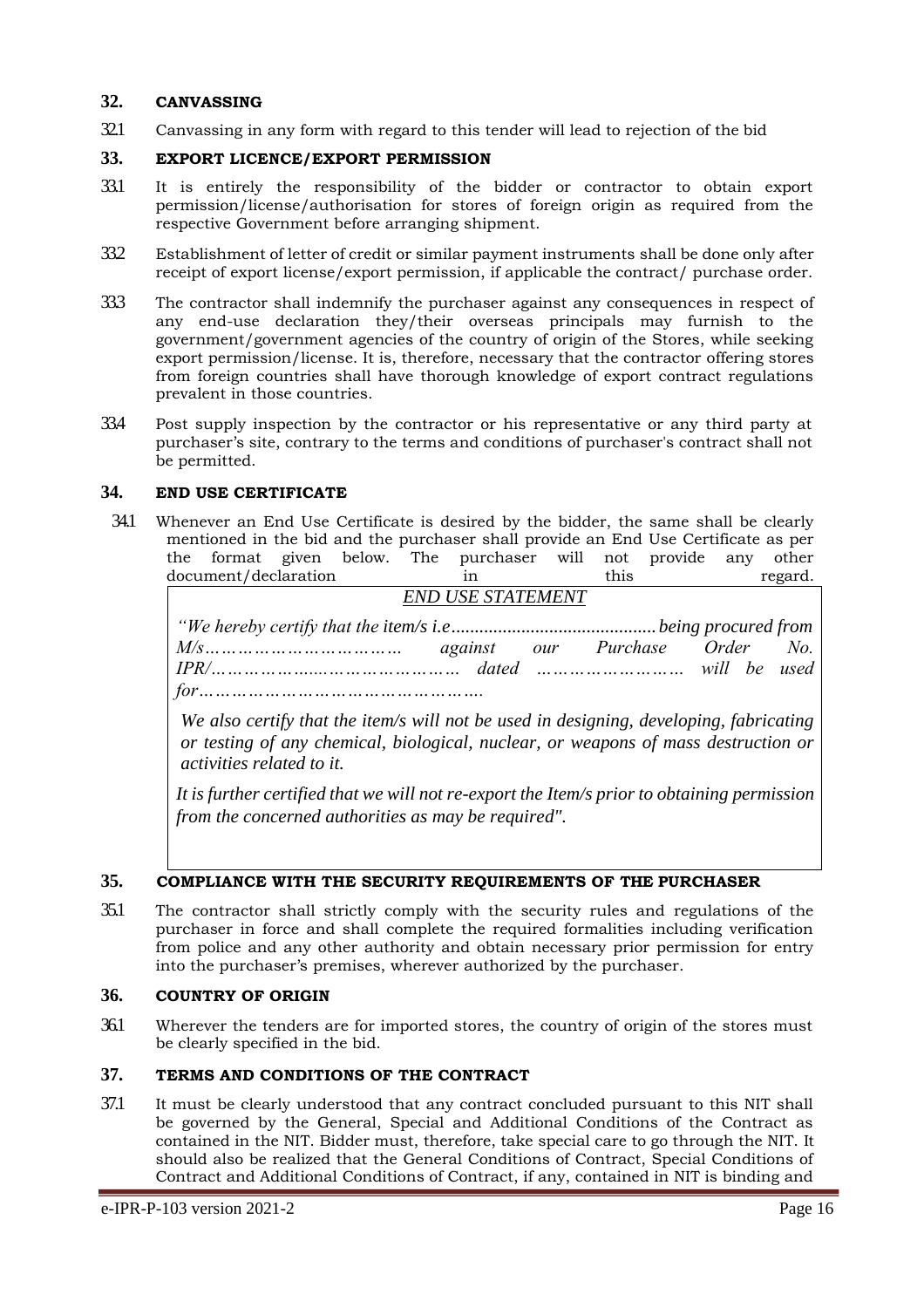<span id="page-17-0"></span>the bidder is willing to execute the contract as per the purchaser's terms and conditions of contract.

## **38. SAMPLES**

- 38.1 Samples of the offered stores, if called for in the NIT, shall be submitted by the bidder free of all charges indicating purchaser's tender number so as to reach the authorized person on or before the last date of submission of bid and without any obligation of the purchaser as regards acceptance/approval, safe custody or safe- return thereof. Each sample submitted must be clearly labeled with the bidder's name and address and tender number. In the event of non-acceptance of the bid, the bidder shall collect the samples at his own expenses within fifteen days from the date of intimation. In case bidder fails to collect such samples within the designated time, the same will be disposed-off by the purchaser and no claim will be entertained from the bidder for the same. Bids without samples shall be rejected, where these were asked for submission in the NIT.
- 38.2 If the bidder submits the sample with his bid; the same shall not be considered to be part of the stores unless it has been specifically stated in the NIT.
- 38.3 In case supplies of tendered goods are required as per sample available with the purchaser, the purchaser will provide the sample on submission of a deposit as indicated in the NIT, as a standard for bidding and supply, on request. The contractor may send their representative at an address indicated in the NIT for collection of the sample. The purchaser will not be responsible for any delay in receipt/collection of sample by the bidder. It will be the responsibility of the bidder to return the sample without any damage/deterioration as indicated in the NIT. In the event of non-return of the sample in the desired condition within fifteen days from the date of intimation, the purchaser reserves the right to forfeit the deposit of the bidder.

#### <span id="page-17-1"></span>**39. DETAILS OF BANKERS**

39.1 The bidder shall submit along with Part-I (Techno-Commercial Part) of the bid account details, IFSC code, the name and address of his bankers for refund of EMD and payment as applicable.

#### <span id="page-17-2"></span>**40. SUBMISSION OF DRAWINGS**

<span id="page-17-3"></span>40.1 The bidder shall upload all drawings pertaining to the stores, wherever called for in the NIT along with Part-I (Techno-Commercial) of bid for correct understanding and evaluation of the bid. Bidder's drawing will form part of the contract only after these are approved by the purchaser.

#### **41. SUB-CONTRACTING**

41.1 The contractor in the event of his bid being accepted by the purchaser shall not assign/sublet or delegate the contract or any part thereof without the prior written consent of the purchaser. The contractor may without the purchaser's consent purchase such parts, accessories, raw materials etc. from any of the leading and reputed manufacturers in case he does not normally manufacture such items provided these items comply with the technical specifications. However, the contractor shall be solely responsible for the satisfactory execution of the contract irrespective of the fact whether a part or a portion of the contract has been assigned or sublet by him to a subcontractor even when such sub-contracting has been done with the prior written consent of the purchaser.

#### **42. SHOP/FACTORY EVALUATION, QUALITY SURVEILLANCE/ INSPECTION AND SUBMISSION OF PROGRESS REPORT**

42.1 The purchaser or his technical authorities may at his option and prior to evaluation of the bid depute his inspector or any quality surveillance agency to the factory/workshop/premises of the bidder or contractor to assess and establish the manufacturing capability etc. of the bidder. Similarly, the purchaser may also depute his inspector/quality surveillance agency for inspection of the stores during the various stages of manufacture. In such an event the contractor shall allow reasonable facility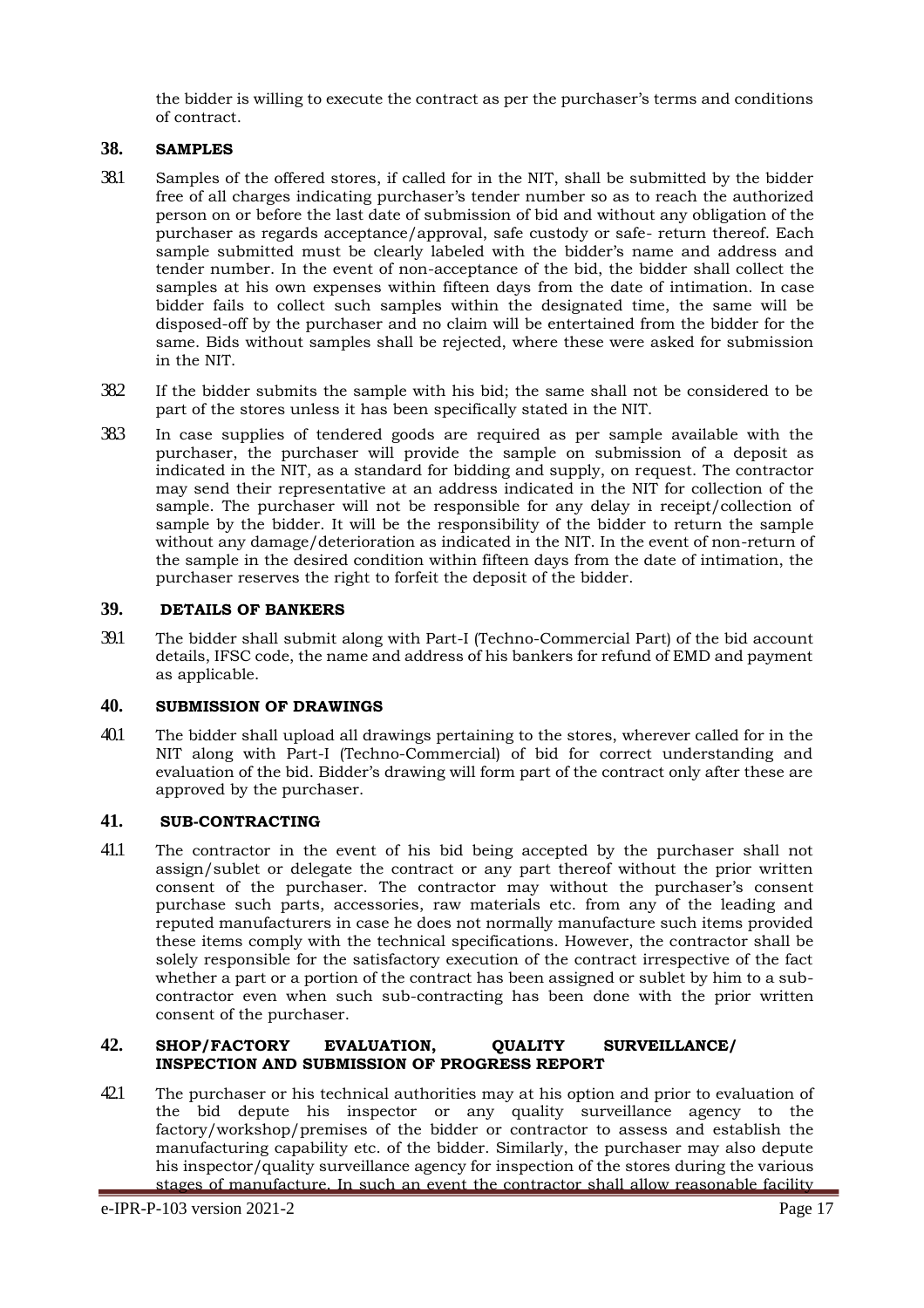and free access to his factory/work/records to the inspector for the purpose of inspection or for ascertaining the progress of contract.

## <span id="page-18-0"></span>**43. PACKING**

- 43.1 Contractor shall note that packing for shipment shall be in accordance with the instructions outlined in this NIT. Each package shall be limited to the size and weights that are permissible under the existing air, sea or road cargo limits, as the case may be. Even when no packing specification is included in the NIT, it will be contractor's responsibility to provide appropriate packing depending upon the nature of the supply and the transportation and handling hazards. The stores shall be so packed and protected as not to suffer deterioration, damage or breakage during shipment and storage in a tropical climate.
- 43.2 Each package shall be properly labeled to indicate the type and quantity of stores it contains, the purchase order number, its dimensions and weight and any other necessary data to identify the stores and relate it to the contract.
- 43.3 In case of damage of the stores due to inadequate/poor packaging, the purchaser's decision will be final and binding on the contractor. In such cases, the contractor will arrange replacement of such stores at his risk and cost within the delivery date on receipt of written intimation from the purchaser.

#### **44. DEVIATIONS TO PURCHASER'S TECHNICAL SPECIFICATIONS**

44.1 If any deviation or substitution from the technical specifications contained in Section "D" to this tender document is involved, such details should be clearly indicated by the bidder in Part-I (Techno-Commercial) and it should be uploaded as an Annexure to Part-I (Techno-commercial) of the bid as otherwise it shall be an admission on the part of the bidder that he will supply the stores as specified by the purchaser. Part-II (Price) should be submitted online in the bid format provided by the purchaser.

#### **45. SETTLEMENT OF COMMERCIAL TERMS AND CONDITIONS OF CONTRACT**

45.1 The commercial terms and conditions of sale/contract stipulated in Part-I (Technocommercial) of the bid submitted by the bidder should be in line with the purchaser's terms and conditions stipulated in the NIT. In case, the bidder does not accept the purchaser's terms and conditions stipulated in the NIT, their bid will be outrightly rejected. The bidder should note that the authority to settle the commercial terms and conditions of contract rests only with the purchaser and any agreement/understanding reached between the bidder and any other authorities will not be valid and binding.

#### **46. PARTICIPATION OF INDIAN/OVERSEAS BIDDER IN THE TENDER**

46.1 Indian and overseas bidder can participate in the tender by using digital signature certificate/encryption certificate issued by any licenced certifying authority authorized by Controller of Certifying Authority, India.

# <span id="page-18-1"></span>**47. TERMS OF DELIVERY**

- 47.1 Indian bidders quoting in INR should quote only for safe delivery of stores to the purchaser's consignee.
- 47.2 Overseas/foreign/Indian bidder quoting in foreign currency should quote on the following INCOTERM basis:-
- 47.2.1 For air shipment: **FCA at the specified 'Gateway Airport'**, as per list given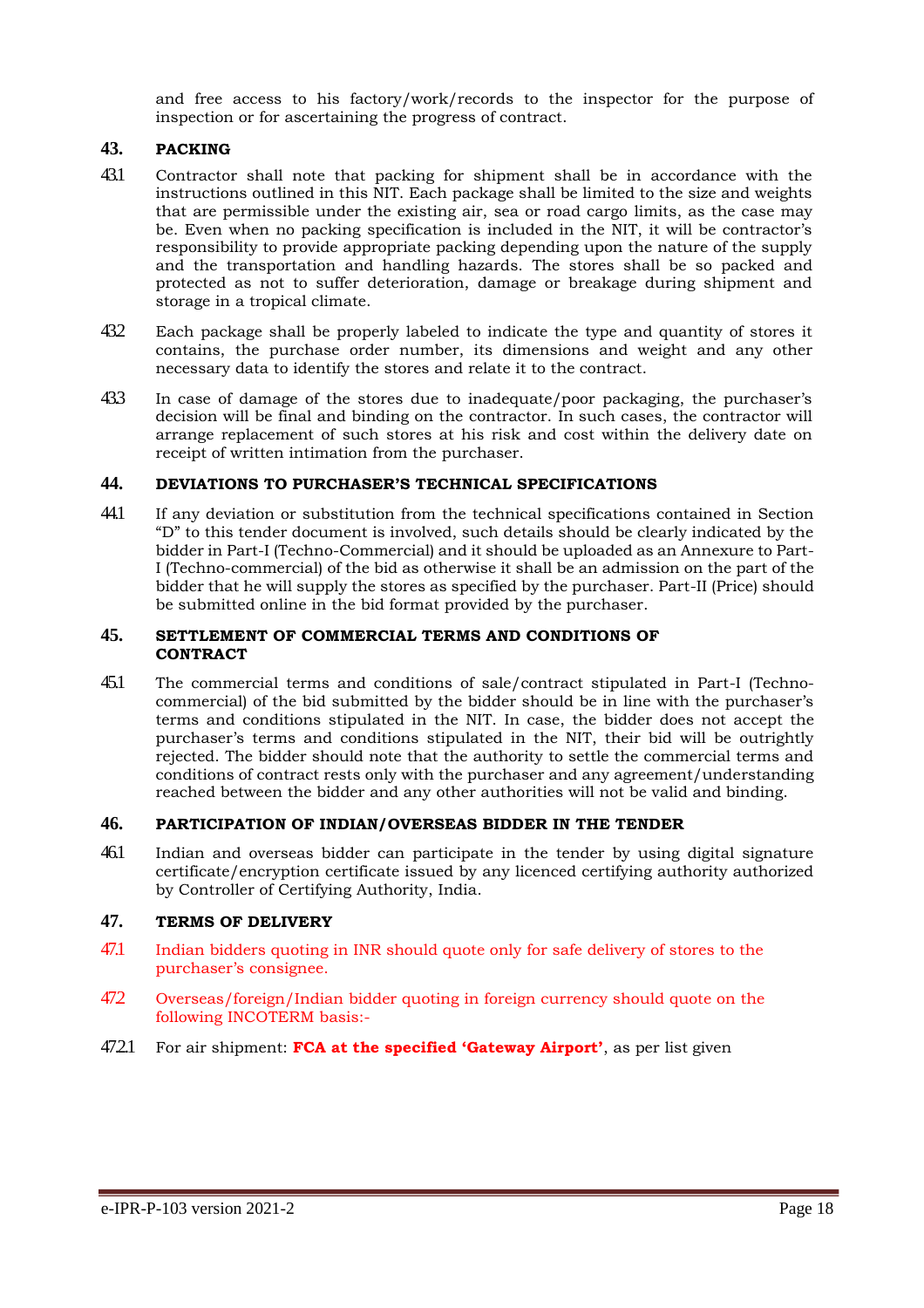| S1.            | Country        | Gateway Airport     |
|----------------|----------------|---------------------|
| No.            |                |                     |
| 1              | Argentina      | <b>Buenos Aires</b> |
| $\overline{2}$ | Australia      | Melbourne           |
| 3              | Austria        | Vienna              |
| $\overline{4}$ | Belgium        | Antwerp             |
| 5              | Canada         | Toronto / Montreal  |
| 6              | China          | Beijing             |
| 7              | Czech Republic | Prague              |
| 8              | Denmark        | Copenhagen          |
| 9              | Finland        | Helsinki            |
| 10             | France         | Paris               |
| 11             | Germany        | Frankfurt           |
| 12             | Hong Kong      | Hong Kong           |
| 13             | Ireland        | Dublin              |
| 14             | Italy          | Rome                |
| 15             | Japan          | Tokyo / Osaka       |
| 16             | Netherlands    | Amsterdam           |
| 17             | Norway         | Oslo                |
| 18             | Poland         | Warsaw              |
| 19             | Russia         | Moscow              |
| 20             | Singapore      | Singapore           |
| 21             | South Africa   | Johannesburg        |
| 22             | South Korea    | Seoul               |
| 23             | Spain          | Barcelona/Madrid    |
| 24             | Sweden         | Stockholm           |
| 25             | Switzerland    | Zurich              |
| 26             | United Kingdom | London              |
| 27             | U.S.A.         | <b>JFK</b>          |

## 47.2.1.1 List of Gateway Airports

- 47.2.1.2 Since the purchaser has authorized consolidation agents, they will arrange for airfreight from the respective Gateway Airport.
- 47.2.2 For sea shipment: FOB (Port of despatch)
- 47.2.2.1 The price quoted shall include the cost of the stores, packing charges, inland transportation charges up to the port of despatch, i.e., major sea ports in country of despatch and loading of the stores on to the ship. The name of the sea port from where the shipment will be made shall also be indicated.

#### <span id="page-19-0"></span>**48. AGENCY COMMISSION**

48.1 Agency commission payable to the contractor's agents in India, if any, shall be included in the price. Name and address of Indian agent and the percentage of commission payable to them and included in the price shall be clearly indicated. The commission will be paid in INR directly by the purchaser to the Indian agents after final acceptance. The manner and method of payment of agency commission is indicated in the General Conditions of Contract/Special Conditions of Contract.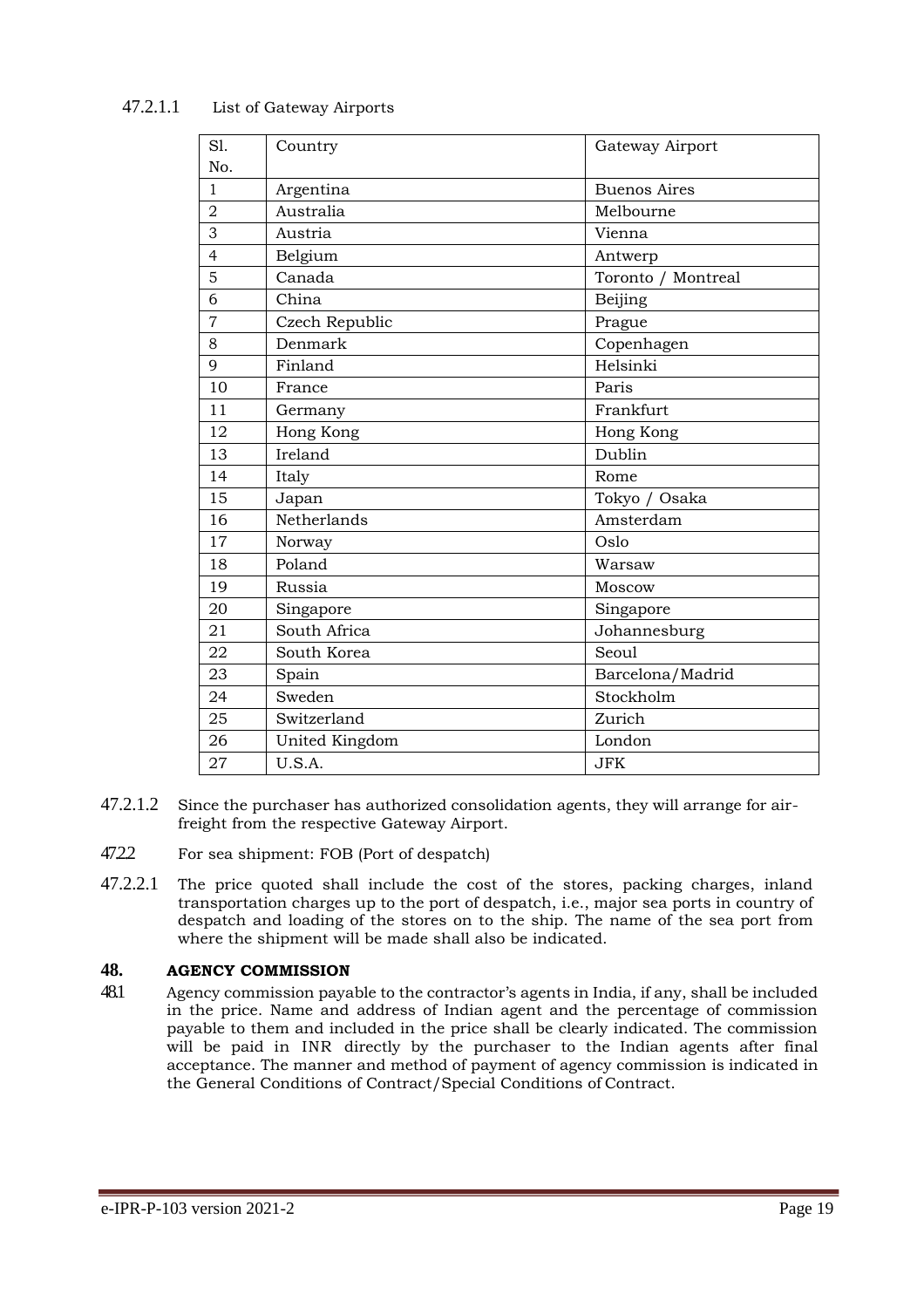# **SECTION 'B'**

## **FORMAT FOR SUBMISSION OF TENDER**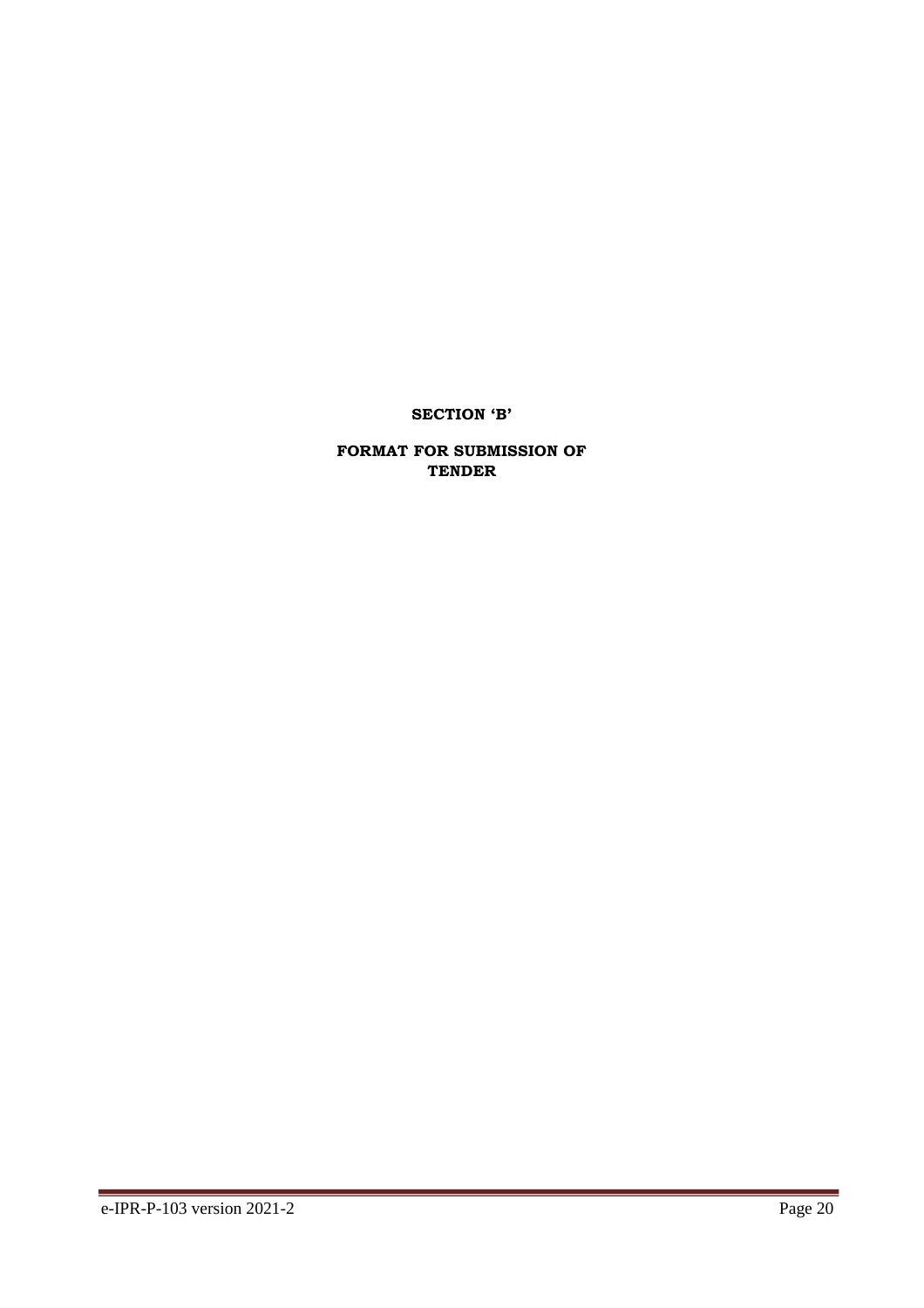#### **Form No: e\_IPR-PUR-103A**

#### **DECLARATION**

|  | Part-I (Techno-commercial) of Tender No:<br><b>Dated</b> |  |
|--|----------------------------------------------------------|--|
|--|----------------------------------------------------------|--|

**Bidder's Bid No:\_\_\_\_\_\_\_\_\_\_\_\_\_ Dated\_\_\_\_\_\_\_\_\_**

From,  $M/S$  $\overline{\phantom{a}}$  , where  $\overline{\phantom{a}}$ 

\_\_\_\_\_\_\_\_\_\_\_\_\_\_\_\_\_\_

To, Head- Purchase and Stores Department Institute for Plasma Research Near Indira Bridge; Bhat Gandhinagar-382428 (INDIA),

Dear Sir,

I / We have gone through the tendering conditions pertaining to the Two Part Tender and General Conditions of Contracts and Special Conditions of Contracts, if any

- a. I/we hereby agree to execute the contract in accordance with the tender specifications incorporated in Section "D" of the tender document also agree to abide by General Conditions of Contract, Special Conditions of Contract contained in Section "C" of the Tender Document and Additional Conditions of Contract, if any.
- b. Purchaser will be at liberty to accept any one or more of the items of Stores offered by us and I/We shall be bound to supply the stores as may be specified in the contract.
- c. I/We hereby agree to keep our above mentioned bid valid for the period mentioned in the NIT.
- d. Deviations to technical specifications contained in Section "D" of the tender documents are detailed in Annexure "A" of the tender form while deviations proposed to General Conditions of Contract and Additional Conditions of Contract, if any, are detailed in Annexure "B" to this tender.
- e. Prices applicable are indicated in the price bid format of the tender.
- f. I/We are also uploading herewith all the leaflet/ catalogue, etc. pertaining to the stores offered.
- g. If I/We withdraw or modify the bid during the period of validity of if I/We are awarded the contract and I/We fail to submit a PSDBG before the deadline mentioned in the contract, I/We shall be suspended for a period of one year from being eligible to submit bids for contracts with Institute for Plasma Research.

Yours faithfully Bidder (Digitally signed or ink signed)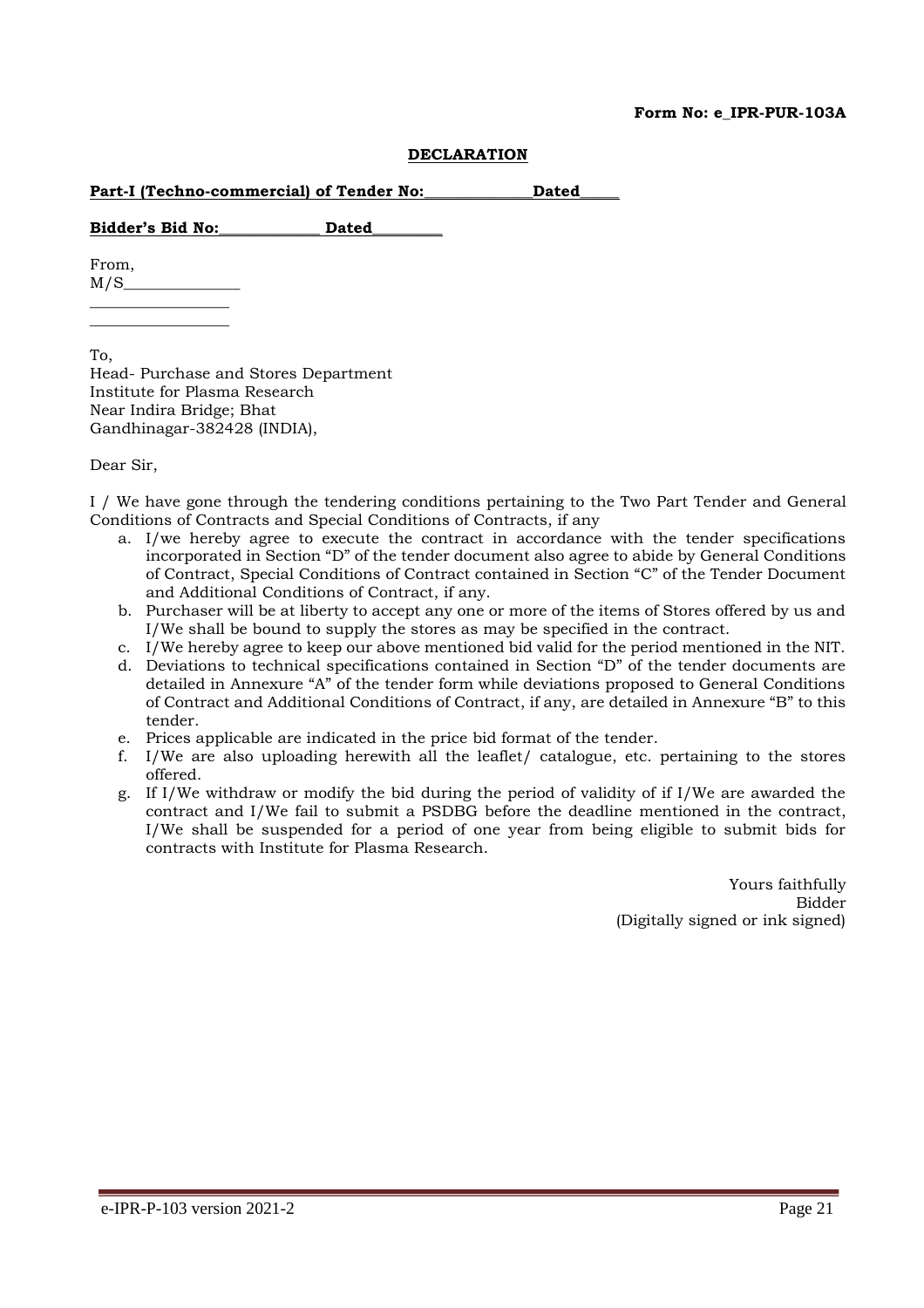#### **Form No: e\_IPR-PUR-103B**

#### **DECLARATION**

Part-II (Price) of Tender No: Dated: **Bidder's Bid No:\_\_\_\_\_\_\_\_\_\_\_\_\_ Dated\_\_\_\_\_\_\_\_\_**

From,  $M/S$  $\overline{\phantom{a}}$  , where  $\overline{\phantom{a}}$ 

 $\overline{\phantom{a}}$  , where  $\overline{\phantom{a}}$ 

To, Head- Purchase and Stores Department Institute for Plasma Research Near Indira Bridge; Bhat Gandhinagar-382428 (INDIA),

Dear Sir,

In response to purchaser's invitation to tender and as per the tender and contract conditions, the prices applicable for the contract as contained in Part-I (Techno-commercial) of our tender are indicated in the price bid format of the tender.

I/We hereby agree to keep our above mentioned bid valid for the period mentioned in the NIT.

If I/We withdraw or modify the bid during the period of validity or if I/we are awarded the contract and I/We fail to submit a PSDBG before the deadline mentioned in the contract, I/we shall be suspended for a period of one year from being eligible to submit bids for contracts with Institute for Plasma Research.

> Yours faithfully Bidder (Digitally signed or ink signed)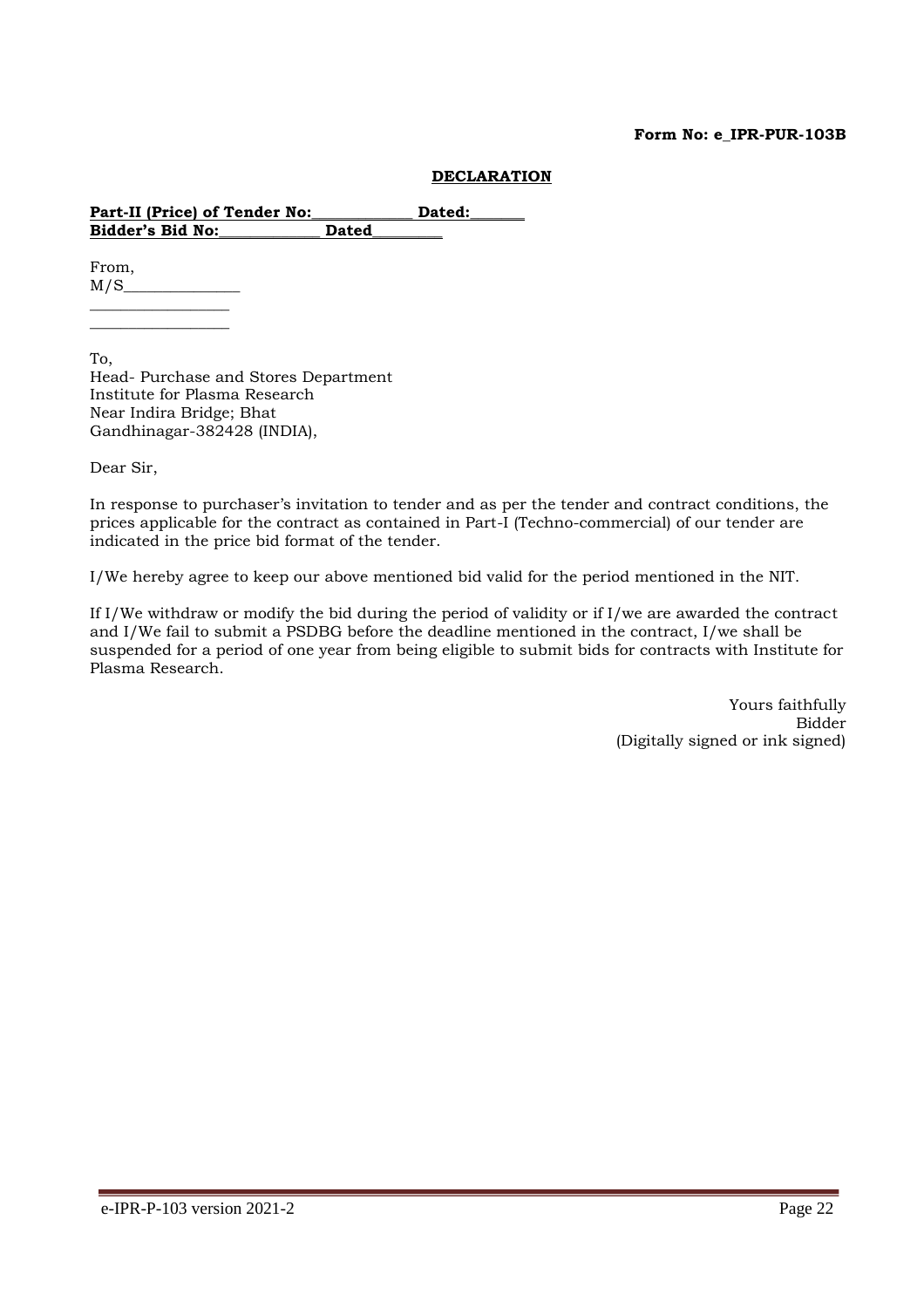**SECTION 'C'**

**General Conditions of Contract and Special Conditions of Contract**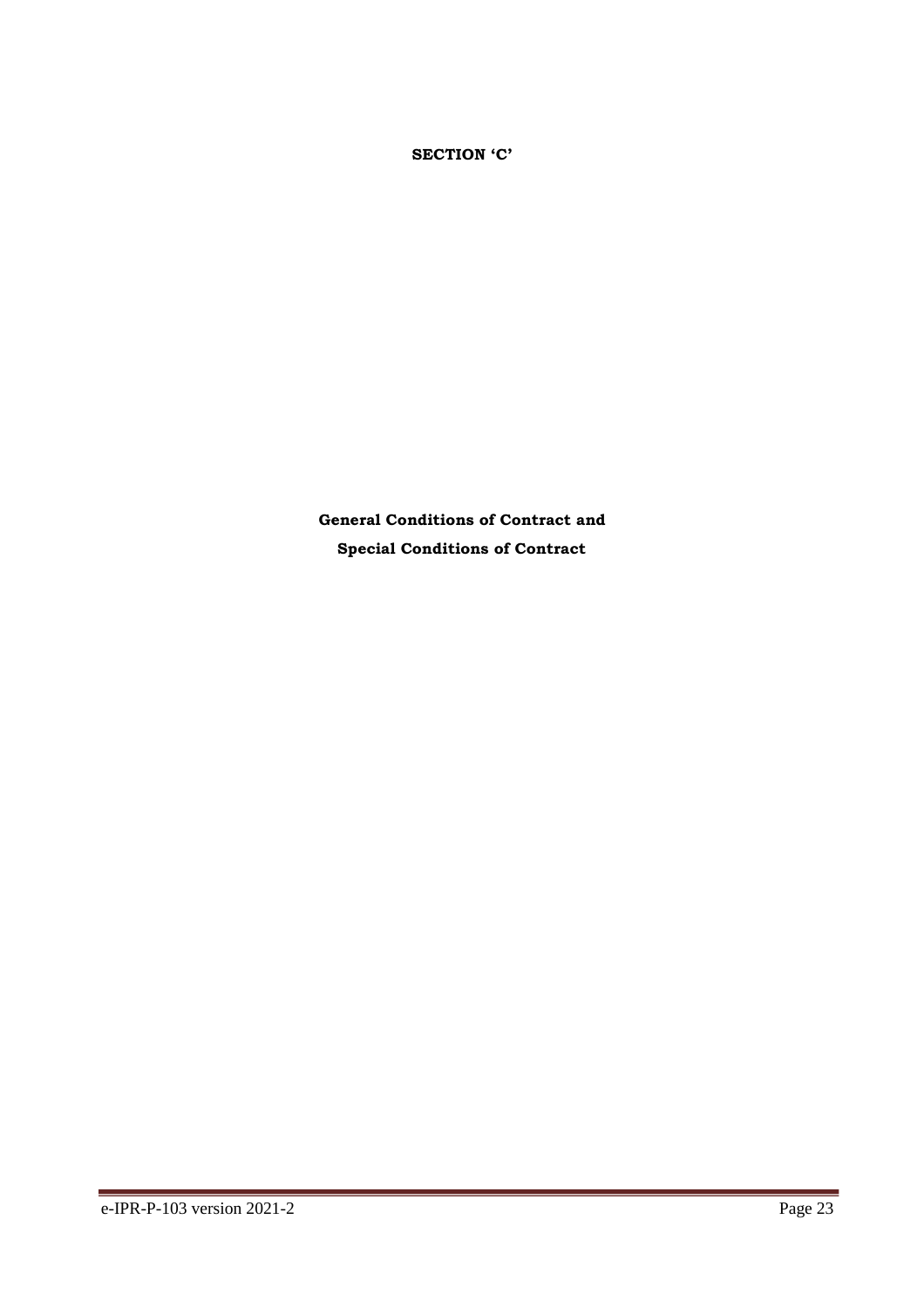Form No. IPR-P-100

#### **INSTITUTE FOR PLASMA RESEARCH** *(An Aided Institute of Dept. of Atomic Energy, Govt. of India)* **NEAR INDIRA BRIDGE, BHAT GANDHINAGAR-382428**

#### General Conditions of Contract and Special Conditions of **Contract**

#### Index

# Clause No. Clause Title Page No. GENERAL CONDITIONS OF CONTRACT (Part-A) PREAMBLE 26 1. AUTHORITY OF PERSONS SIGNING THE CONTRACT ON BEHALF OF THE CONTRACTOR 26 2. DRAWINGS AND SPECIFICATIONS 26 3. GENERAL WARRANTY 27 4. ALTERATION 27 5. PACKING 27 6. INSPECTION 27 7. SECURITIES 28 8. DELIVERY DATE – TIME IS THE ESSENCE OF CONTRACT. 29 9. ADVANCE INTIMATION OF DELIVERY 30 10. EXTENSION OF DELIVERY DATE 30 11. FORECLOSURE OF CONTRACT OR REDUCTION IN SCOPE OF WORK BEFORE DELIVERY DATE 30 12. INSPECTOR'S AUTHORITY 31 13. RECTIFICATION AND REPLACEMENT OF DEFECTIVE STORES 31 14. CONSEQUENCE OF REJECTION 32 15. RECOVERY OF SUMS DUE 32 16. LIEN IN RESPECT OF OTHER CONTRACT 33 17. WARRANTY 33 18. PERMITS AND LICENSES 33 19. PATENT INDEMNIFICATION 33 20. MODE AND DOCUMENTATION FOR PAYMENT 34 21. STATUTORY DEDUCTIONS 34 22. AGENCY COMMISSION 35 23. MARKING 35 24. CODE OF INTEGRITY 35 25. LAW GOVERNING THE CONTRACT 37 26. JURISDICTION 37 27. SETTLEMENT OF DISCPUTES 37 28. ARBITRATION 37 29. TRANSFER OF OWNERSHIP 37

30. EXERCISING THE RIGHTS AND POWERS OF THE PURCHASER 38 31. TERMINATION OF CONTRACT 38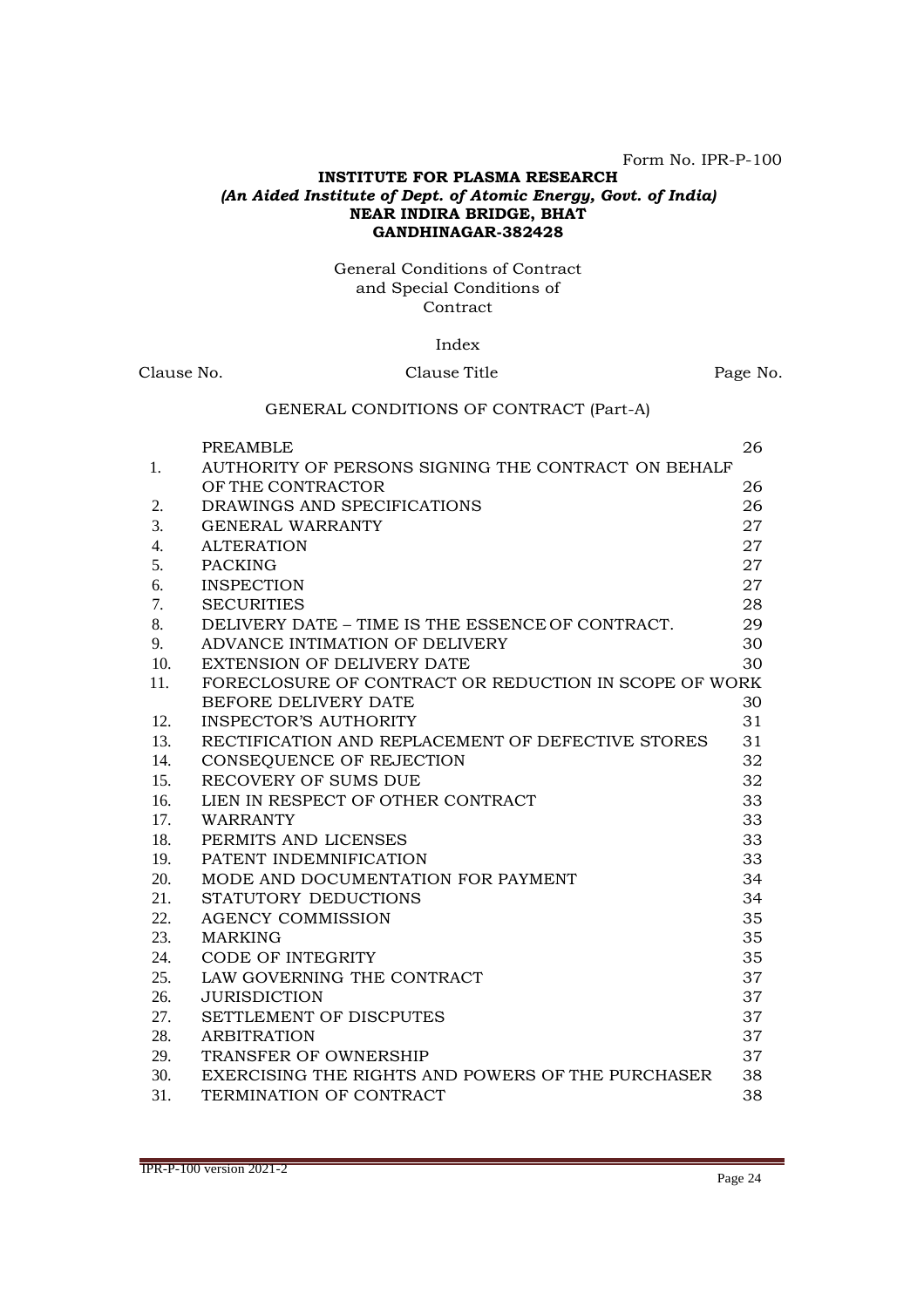| Clause No. | Clause Title | Page No. |
|------------|--------------|----------|
|            |              |          |

# SPECIAL CONDITIONS OF CONTRACT (Part-B)

| 1.               | RESPONSIBILITY FOR COMPLETENESS     | 39 |
|------------------|-------------------------------------|----|
| 2.               | <b>FINAL TEST</b>                   | 39 |
| 3.               | REJECTION OF DEFECTIVE STORES/PLANT | 39 |
| $\overline{4}$ . | WARRANTY                            | 39 |
| 5.               | ERECTION AND COMMISSIONING          | 40 |
| 6.               | <b>TRAINING</b>                     | 41 |
| 7.               | PAYMENT TERMS                       | 41 |
| 8.               | <b>FORCE MAJEURE</b>                | 42 |
| 9.               | <b>LIMITATIONS</b>                  | 43 |
| 10.              | <b>HINDRANCES</b>                   | 43 |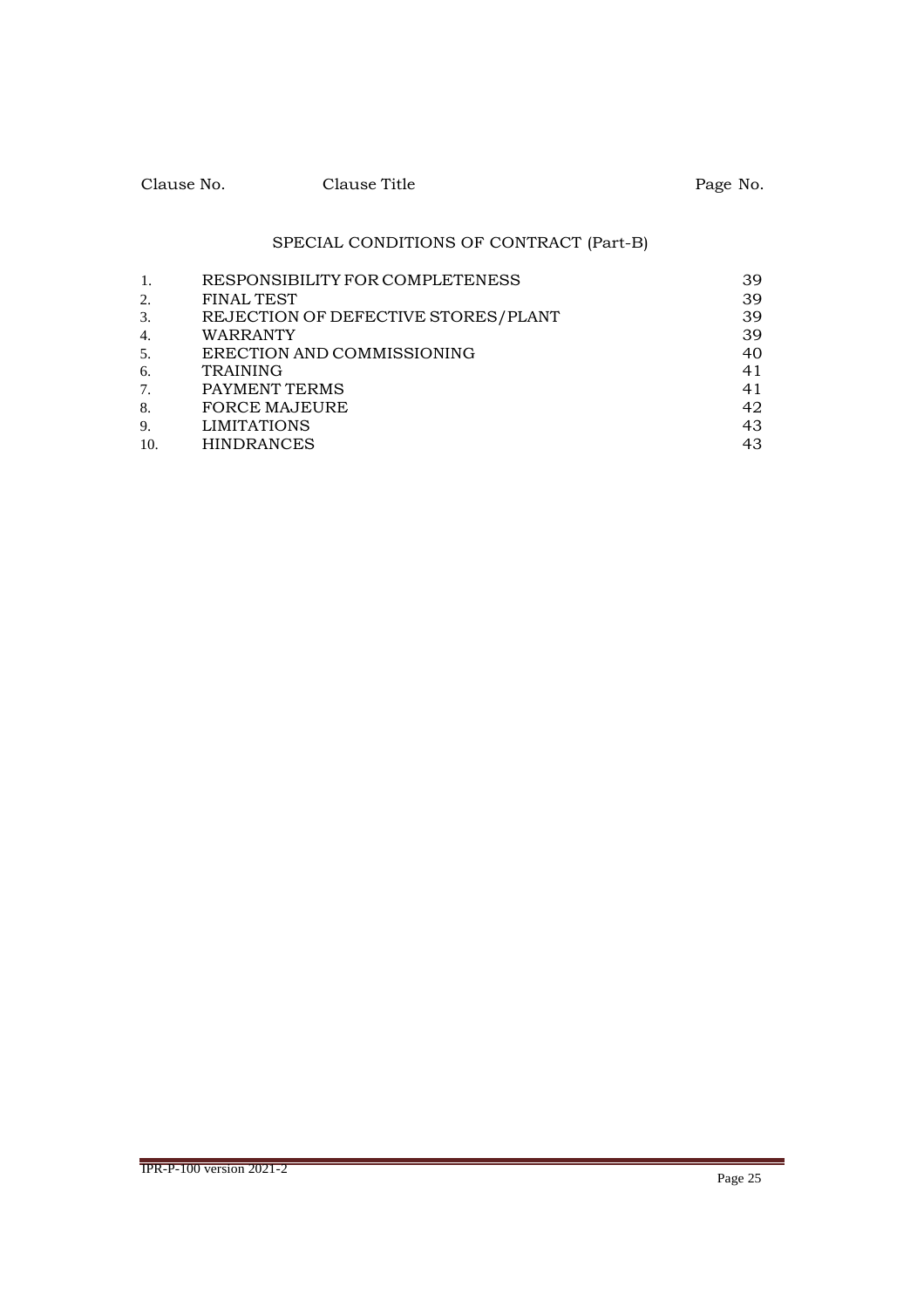#### PREAMBLE

While the conditions contained in General Conditions of Contract will apply to all types of contracts, whereas General Conditions of Contract as well as Special Conditions of Contract will apply to contracts for design/ manufacture, supply installation and commissioning of the plant/machinery/equipment/instrument as the case may be.

#### PART-A

#### **GENERAL CONDITIONS OF CONTRACT**

#### **1. AUTHORITY OF PERSON SIGNING THE CONTRACT ON BEHALF OF THE CONTRACTOR**

The person/s signing or digitally signing the bid or any other document in respect of the bid or contract on behalf of the bidder or contractor shall be deemed to warrant that he has the authority to bind the contractor.

#### **2. DRAWINGS AND SPECIFICATIONS**

The drawings and specifications are intended to be complementary and to provide for and comprise everything necessary for the completion of the contract. Any material shown on the drawing even if not particularly described in specifications or vice versa is to be supplied by the contractors if it were both shown and specified.

In case any discrepancy is noted in the drawings and/or specifications and any interpretation of the same be required, the matter shall be referred to the purchaser for clarification which shall be binding upon the contractor. Otherwise, the contractor shall assume responsibility for the interpretation of the drawings and specifications including his subcontractor(s).

In case any difference or dispute arises with regard to the true intent and meaning of drawings or specification or in case any portion of the same be obscure or capable of more than one interpretation, the same shall be decided by the purchaser whose decision shall be final.

All lettering on the drawings is to be considered as part of the specification and contract. In all cases figured dimensions are to be followed rather than those indicated by scale. Large scale drawings will take precedence over smaller scale drawings.

The contractor's drawings shall, when approved by the purchaser, be deemed to be included in the list of drawings which form part of the contract. The contractor shall not proceed with fabrication until all drawings associated therewith have been duly approved by the purchaser in writing or as specified in the NIT.

The contractor shall be responsible for and shall pay for any alterations of the stores and shall indemnify the purchaser for any consequential expenditure incurred by the purchaser due to any discrepancies, errors, omissions etc. what so ever in the drawings or other specifications supplied by him whether such drawings etc. whatsoever have been approved by the purchaser or not, provided that such discrepancies, errors or omissions etc. is not due to inaccurate information or specifications furnished to the contractor on behalf of the purchaser.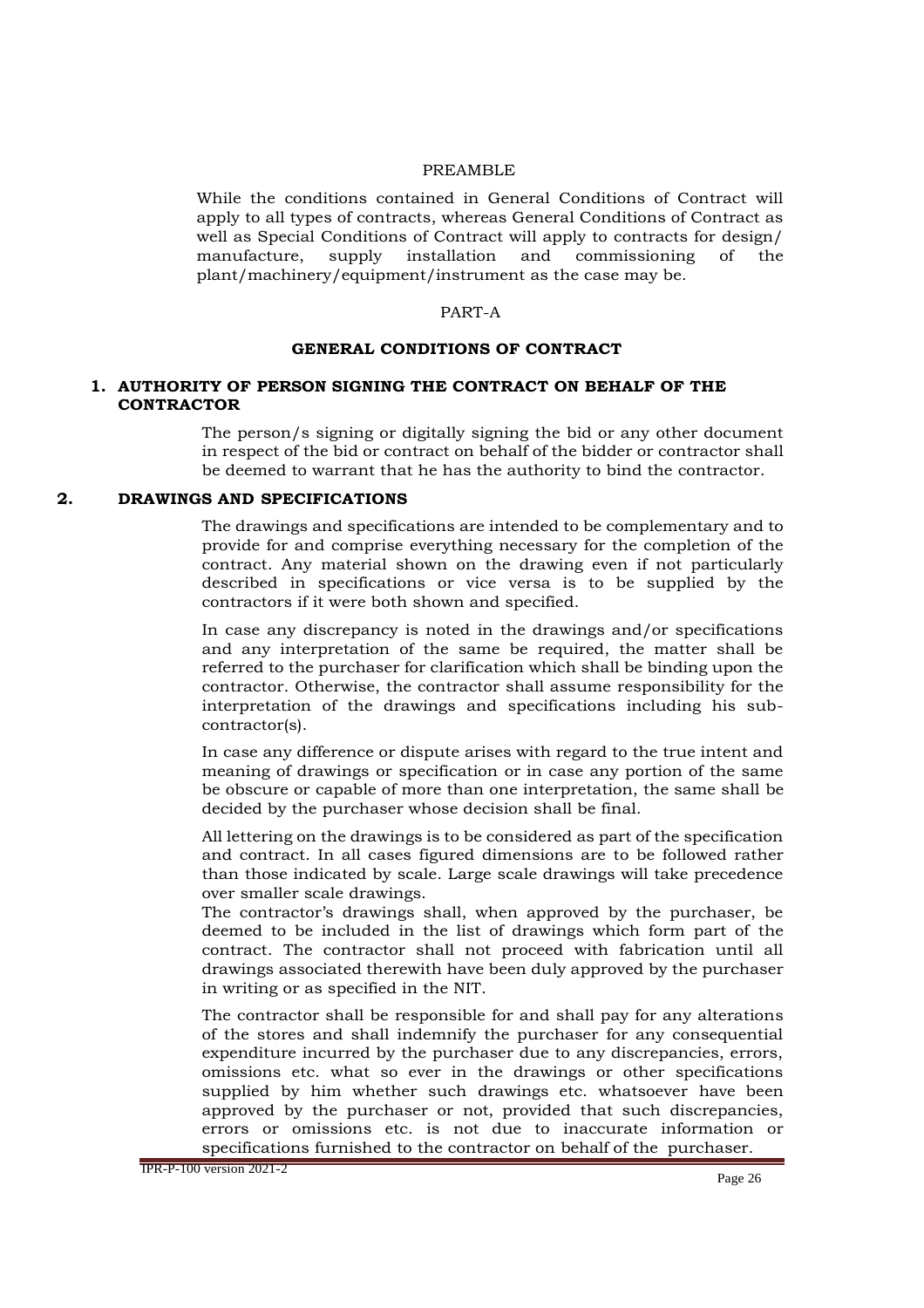#### **3. GENERAL WARRANTY**

The stores supplied by the contractor under the contract shall be of best quality and workmanship. The contractor shall execute the contract in accordance with the technical specifications unless any deviation has been expressly specified in the contract and any amendments agreed thereto in writing.

The contractor's bid to execute the contract in accordance with the technical specifications shall be deemed to be an admission on his part that he has fully acquainted himself with the details thereof and no claim shall lie against the purchaser on the ground that the contractor did not examine or acquaint himself fully with the technical specifications of the contract.

## **4. ALTERATIONS**

The purchaser may, in exceptional circumstances, make changes in the drawings, technical specifications and issue additional instructions without altering the contract in any manner provided that the changes will be as far as possible not materially alter the character and scope of the contract.

It shall be lawful for the parties to the contract to alter by mutual consent at any time, the drawings and technical specifications of stores. The stores to be supplied shall be in accordance with such altered drawings and technical specifications from the dates specified by the parties; provided that if any such alterations involve increase or decrease in the cost of or in the period required for production, a revision of the contract price and/or the delivery date shall be made by mutual agreement in respect of the stores to which the alteration applies. In all other respects, the contract shall remain unaltered.

#### **5. PACKING**

The contractor shall pack the stores at his own cost sufficiently and properly for transit by air/sea/road as the case may be so as to ensure their being free from loss or damage while in transit to the ultimate destination specified in the contract.

Unless otherwise provided in the contract all containers (including packing cases, boxes, tins, drums and wrappings etc.) in which the stores are supplied by the contractor shall be considered as property of the purchaser and their cost as having been included in the contract price.

#### **6. INSPECTION**

The contractor shall be responsible for and perform all testing required in accordance with the contract and technical specifications included therewith.

The purchaser may at his option depute inspector(s) for inspection of the stores at contractor's works. The contractor shall facilitate such inspection of stores manufactured by him.

The contractor shall give notice of readiness for inspection to the inspector (deputed under Clause 6.2 above) so that the inspector can be present at the requisite time. The contractor shall dispatch stores only after inspector deputed by the purchaser has issued shipping release.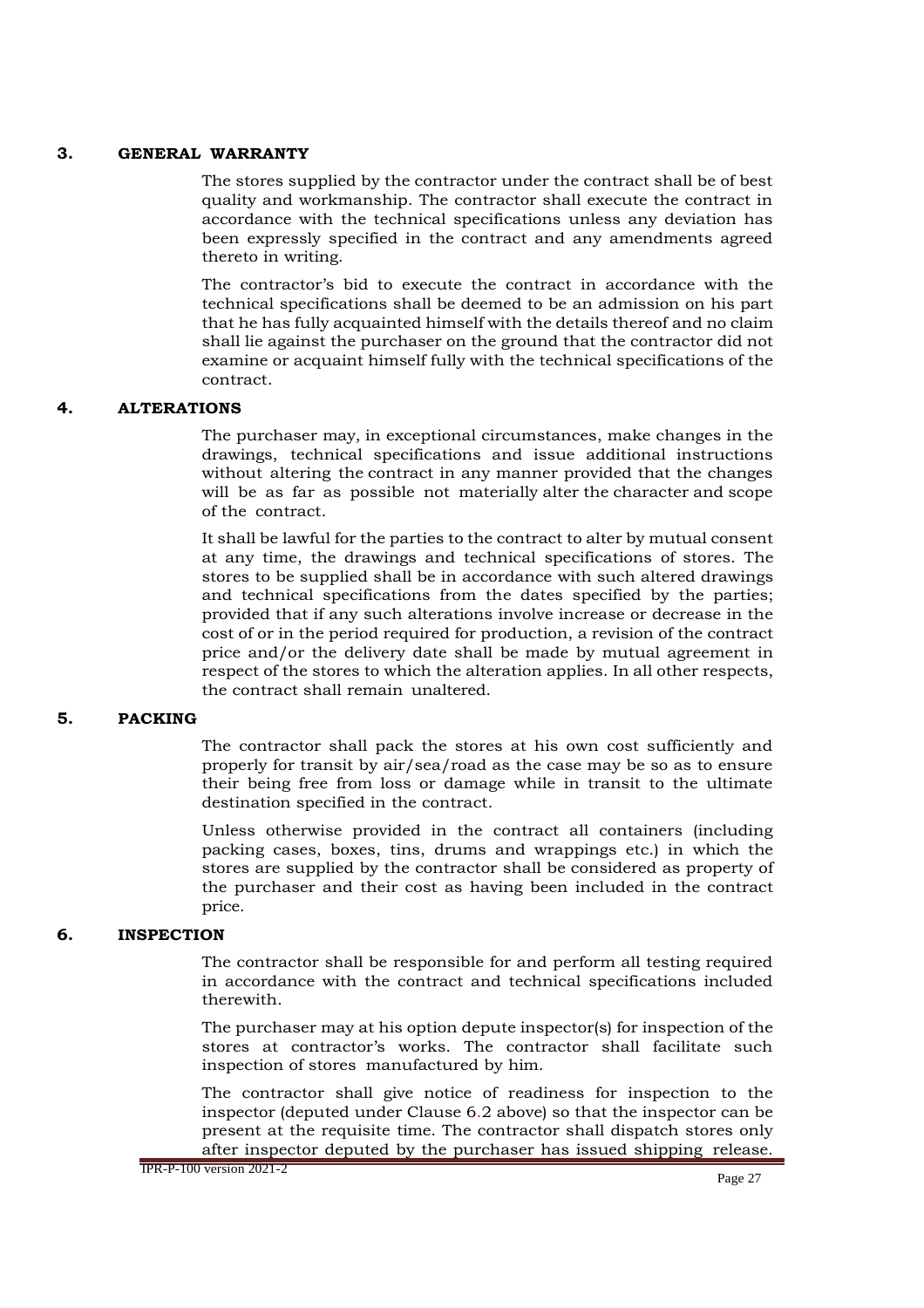The contractor shall allow reasonable facility and free access to his work/factory/premises and records to the inspector for the purpose of inspection or for ascertaining the progress of work related to ordered stores under the contract.

The contractor shall provide the drawings, tooling, gauges, instruments etc. and extend all the help required for carrying out the inspection work.

The contractor shall produce an inspection plan to the purchaser's satisfaction notifying check points on the plan. The final inspection shall be conducted as per the approved quality assurance plan.

The contractor shall not supply or deliver the stores unless and until a shipping release or an authorisation for despatch is obtained in the format provided by the purchaser if Pre Despatch Inspection is mentioned in Technical specification. Failure to comply with this instruction as applicable will not only make the contractor ineligible for payment for the supply, but also hold the contractor liable for payment of compensation to the purchaser due to delay in clearance of the stores from the carriers.

If the contractor dispatches stores without obtaining shipping release or authority to dispatch, he will not be entitled to get any payment for such supply, in addition the contractor will pay damages for delayed clearance of the stores from the carrier.

## **7. SECURITIES**

The contractor shall provide the securities in favour of the purchaser in the form of bank guarantees as stated in sub-clauses indicated herein below for a period covering sixty days beyond the completion period mentioned in the contract or such extended period as may be agreed to between the parties, subject to the following conditions:

### **7.1. Applicable for contracts in INDIAN RUPEE**

The bank guarantee should be executed by State Bank of India or any Indian nationalized banker Scheduled Banks as appearing in the second schedule of Reserve Bank of India (other than co-operative and Grameen Banks), on a non- judicial stamp paper of appropriate value as per the purchaser's format.

#### **7.2. Applicable for contracts other than in INDIAN RUPEE having condition for submission of Bank Guarantee by Foreign Contractor.**

The bank guarantee should be executed by State Bank of India or any Indian Nationalized banker Scheduled Banks as appearing in the second schedule of Reserve Bank of India (other than co-operative and Grameen Banks) or any Foreign Bank acceptable to the Purchaser. Bank Guarantee drawn from any bank in India shall be on a non- judicial stamp paper of appropriate value whereas Bank Guarantee drawn from Overseas Bank shall be on the Letter Head of the Bank, as per the purchaser's format.

The bank guarantees shall be submitted as per the format available in Annexure.

All bank guarantees are to be sent by the bankers of the contractor directly to the purchaser.

Where the contractor fails to complete the contract within the delivery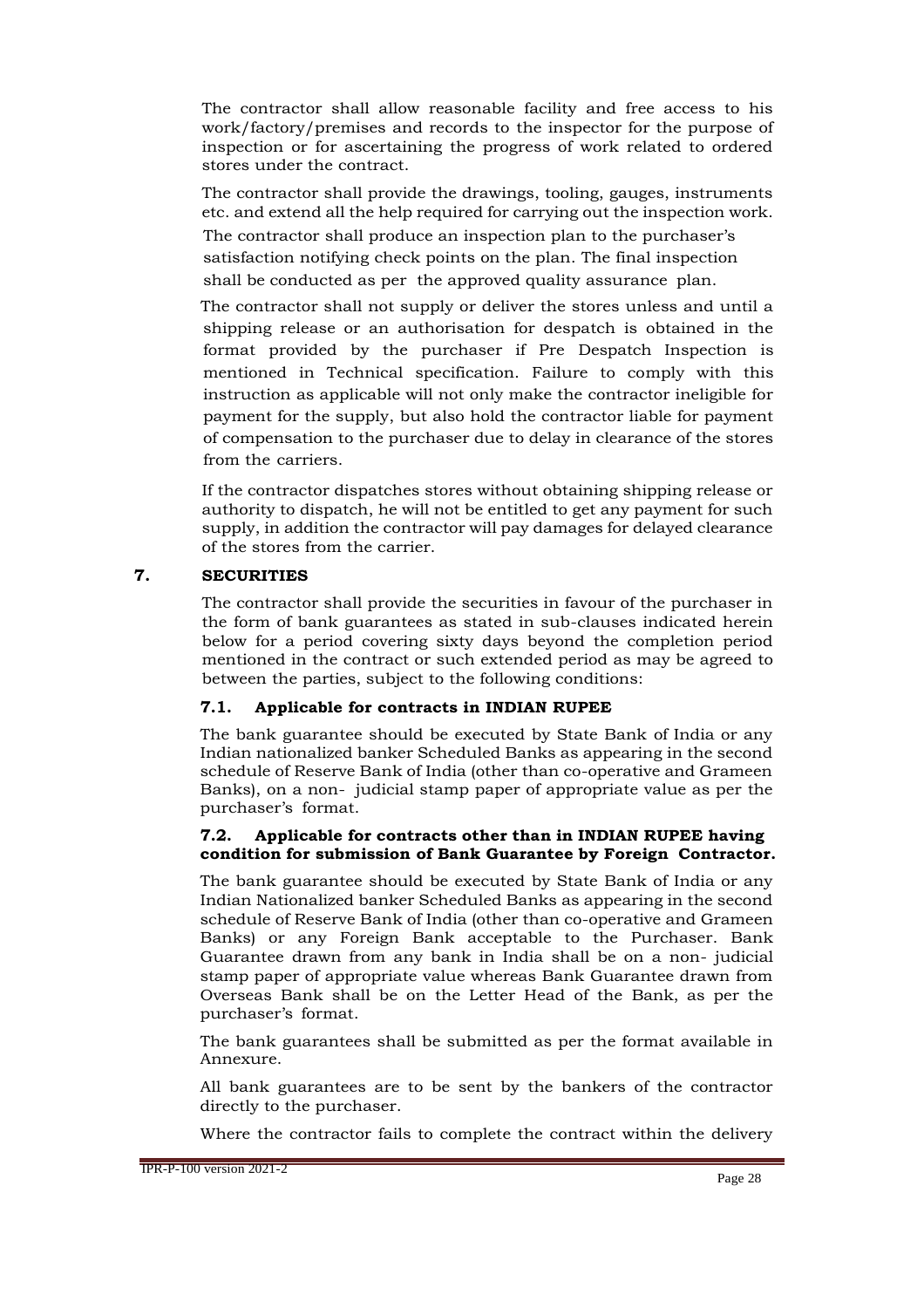date, the contractor shall apply to the purchaser for extension of delivery date of the contract. Such application shall be made before the last date of completion of the contract. The purchaser may at his discretion extend delivery date of the stores under such condition as he may deem fit. All Bank Guarantees so submitted shall also be suitable extended well in time, failing which the purchaser shall have the right to invoke the bank guarantee without prejudice to the terms and conditions of the contract. The contractor shall not supply the material unless the purchaser has extended delivery date of stores in writing

## **7.3. PERFORMANCE SECURITIES**

Contractor shall furnish Performance Security Deposit in the form of bank guarantee for three percent of the value of the contract, including statutory levies, for due performance of the said contract till expiry of warranty period, as per Annexure-I within thirty days from the date of issue of contract in case of Indian Rupee contracts or within thirty days from the date of receipt of Export License by the contractor from respective Government in case of contracts having currency other than Indian Rupee, as the case may be. The Bank Guarantee shall be valid till satisfactory completion of the contract till expiry of warranty period pursuant to General Conditions of Contract, plus a claim period of sixty days from the completion period mentioned in the contract for lodging of claims, if any.

If the contractor fails to provide PSDBG as stated herein above, within thirty days from the date of issue of contract such failure shall constitute a breach of contract and action as deemed fit may be initiated against the contractor.

In case, the contractor fails to fulfill the obligations under the contract; thepurchaser shall have the right to invoke and appropriate the PSDBG. This right shall be in addition to and without prejudice to the rights of the purchaser under the terms and conditions of contract

#### **7.4. BANK GUARANTEE FOR FREE ISSUE MATERIAL**

Bank Guarantee for Free Issue Material (hereinafter referred to as FIM) (for fabrication of stores at contractor's works outside purchaser's site): The contractor shall submit a Bank Guarantee as per Annexure VIII as applicable to the extent of full value of FIM as security of free issue material issued to the contract or till such time the entire contract is executed and proper account for the FIM is rendered by the contractor to the Purchaser.

#### **8. DELIVERY DATE – TIME IS THE ESSENCE OF CONTRACT**

The delivery date stipulated in the contract shall be deemed to be the essence of the contract and the contract must be completed not later than date(s) stipulated therein.

#### **PHASED DELIVERY/MILESTONE**

Where the contract envisages phased delivery or completion of milestone, the delivery date for each phase or milestone shall be deemed to be the essence of contract.

Acceptance beyond the delivery date is at the sole discretion of the purchaser and subject to Section C Part A Clause No.10. The contract shall be deemed to be terminated after the expiry of delivery date and subjected to Section C Part A Clause 32.2 and Clause 32.3.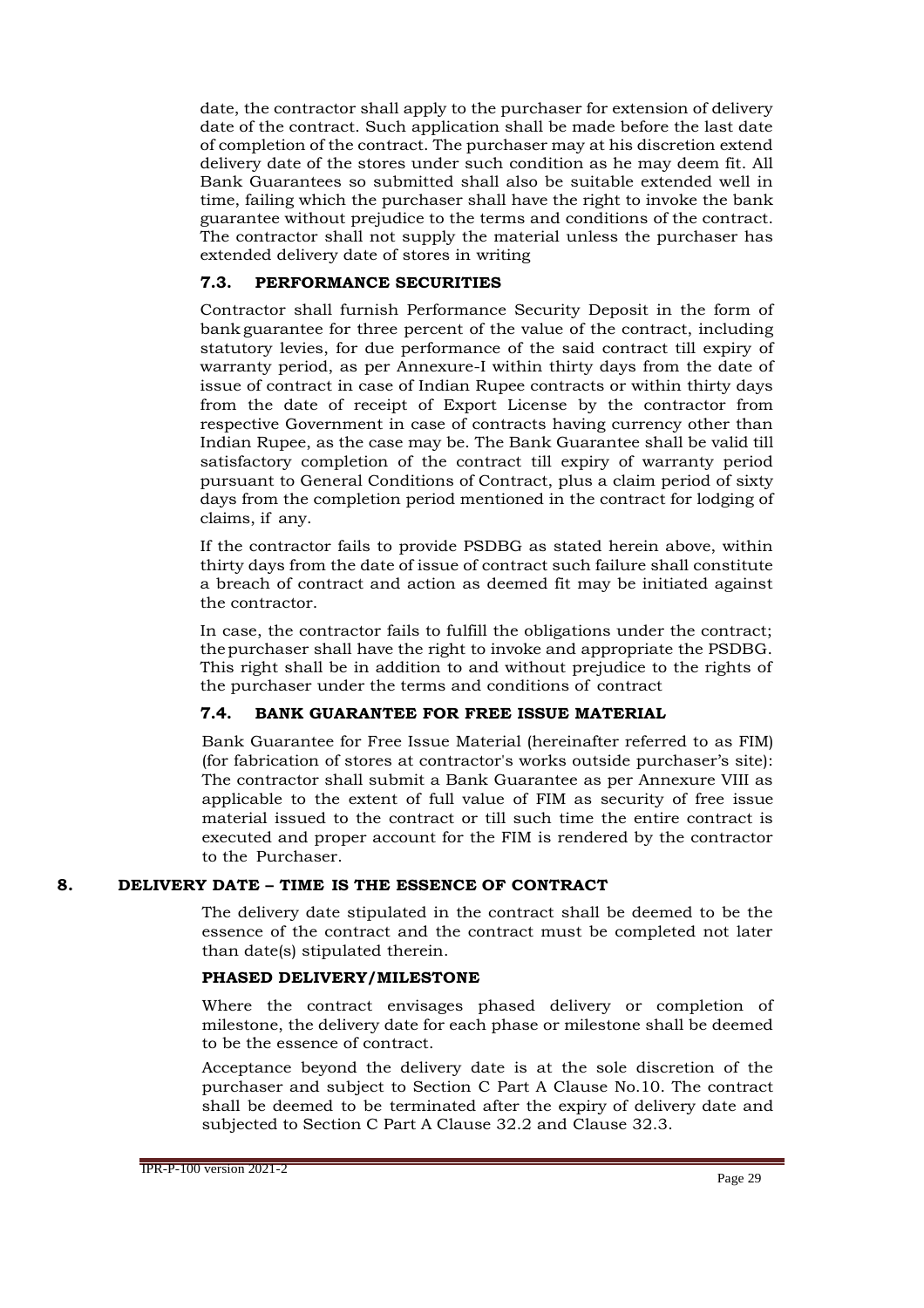## **9. ADVANCE INTIMATION OF DELIVERY**

Contractors shall send advance intimation to the consignee preferably by e-mail regarding intended delivery of material at least five days prior to the date of delivery of stores to the consignee so as to make proper arrangements for receipt of the stores. If delivery of stores is being carried out by a vehicle, the contractor shall confirm that the driver carries, as on date of delivery, all valid documents, viz., driving license, vehicle registration documents, insurance cover for the vehicle etc. in addition to delivery challan in duplicate along with other documents if any, as per the contract. Failure to carry the valid documents by the driver will result in denial of entry of vehicle inside consignee's premises and the consignee will not be responsible for any consequences thereof.

## **10. EXTENSION OF DELIVERY DATE**

The purchaser will without prejudice to the other rights of the purchaser invoke the following damages for extension of delivery date:

| S1.<br>No. | Delivery Period                                                                                           | Liquidated<br>Damages, Rate per<br>Week                                    | Maximum<br>Amount of<br>Liquidated<br>Damages |
|------------|-----------------------------------------------------------------------------------------------------------|----------------------------------------------------------------------------|-----------------------------------------------|
| 1.         | Delivery period (as<br>originally<br>stipulated)<br>not<br>exceeding<br>one<br>year                       | $@0.5\%$ of the value<br>of the stores, per<br>week or part thereof        | 5% of the value of<br>stores.                 |
| 2.         | Delivery period (as<br>originally<br>stipulated)<br>exceeding one year<br>but not exceeding<br>two years. | $\omega$ 0.25% of the value<br>of the stores, per<br>week or part thereof. | 5% of the value of<br>stores.                 |
| 3.         | Delivery period (as<br>originally<br>stipulated)<br>exceeding<br>two<br>years                             | $(a)$ 0.1% of the value<br>of the stores, per<br>week or part thereof.     | $5\%$ of the value of<br>stores.              |

Delivery Period means "The time from date of release of the contract to the date of delivery of stores".

However, the payment of liquidated damages shall not in any way absolve the contractor from any of its obligations and liabilities under the contract.

#### **11.FORECLOSURE OF CONTRACT OR REDUCTION IN SCOPE OF WORK BEFORE DELIVERY DATE**

If before the delivery date, the purchaser may at its discretion, decide to abandon or reduce the scope of the contract for any reason whatsoever and does not require the whole or part of the contract to be executed, the purchaser shall give notice of four weeks in writing to that effect to the contractor and the contractor shall act accordingly in the matter. The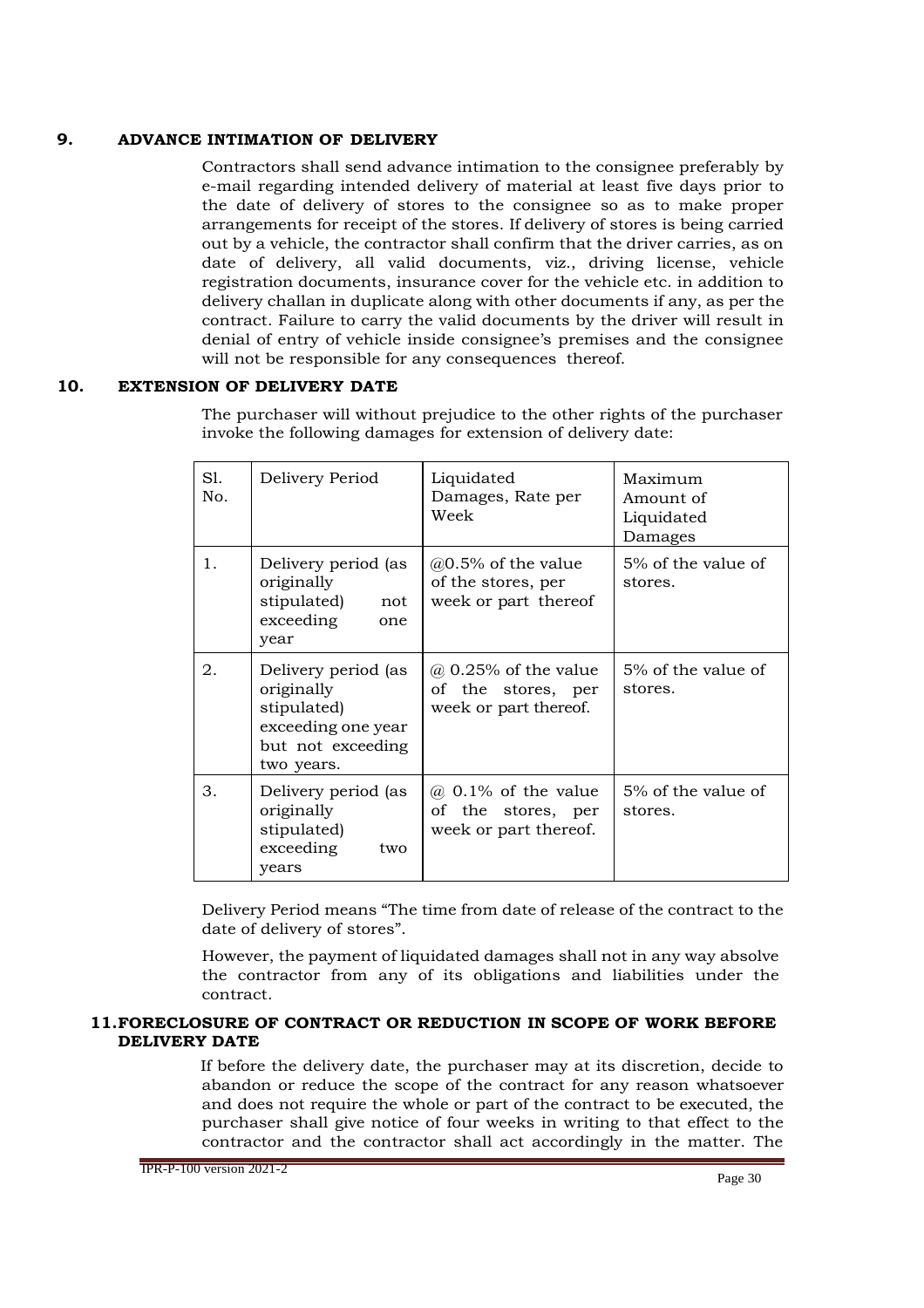contractor shall have no claim for any payment of compensation or otherwise whatsoever, on account of any profit or advantage which he might have derived from the execution of the contract in full but which he did not derive in consequence of the foreclosure of the whole or part of the contract.

The contractor shall be paid at contract rates, full amount for part of contract executed and delivered to the purchaser. In addition, a reasonable amount as certified by the purchaser will be paid to the contractor for the stores hereunder mentioned which could not be utilized in the contract to the full extent in view of the foreclosure.

Purchaser shall have the option to take over contractor's materials or any part thereof either bought for execution of the contract or of which the contractor is legally bound to accept delivery from its contractor (for use in the contract). For materials taken over or to be taken over by purchaser, cost of such materials as calculated by purchaser shall be paid. The cost shall, however, take into account purchase price, cost of transportation and deterioration or damage which may have been caused to materials whilst in the custody of the contractor.

If any materials supplied by purchaser are rendered surplus, the same except normal wastage shall be returned by the contractor to purchaser at rates not exceeding those at which these were originally issued, less allowance for any deterioration or damage which may have been caused whilst the materials were in the custody of the contractor. In addition, cost of transporting of such materials from contractor's site to consignee, if so required by purchaser, shall be paid.

The contractor shall, if required by the purchaser, furnish books of accounts and other relevant documents and evidence as may be necessary to enable the purchaser to certify the reasonable amount payable under Clause 11.2 above.

The reasonable amount payable for the stores shall not be in excess of the cost of the contract remaining incomplete on the date of closure, i.e. total stipulated cost excluding taxes of the contract as per accepted tender less the cost of stores actually delivered and also less the cost of contractor's materials at site taken over by the purchaser as above. Provided always that against any payments due to the contractor on this account or otherwise, the purchaser shall be entitled to recover or be credited with any outstanding balances due from the contractor for advance paid in respect of this contract and any other sums which on the date of termination were recoverable by the purchaser from the contractor under the terms of this contract.

#### **12. INSPECTOR'S AUTHORITY**

The inspector, wherever deputed by the purchaser under relevant Clauses of the Contract shall have the power:

to certify that the stores are not in accordance with the specifications provided in the contract owing to the adoption of any unsatisfactory method of manufacture, before any Stores or parts thereof are inspected.

to reject any Stores submitted for inspection or part thereof as not being in accordance with the technical specification provided in the contract.

### **13. RECTIFICATION AND REPLACEMENT OF DEFECTIVE STORES**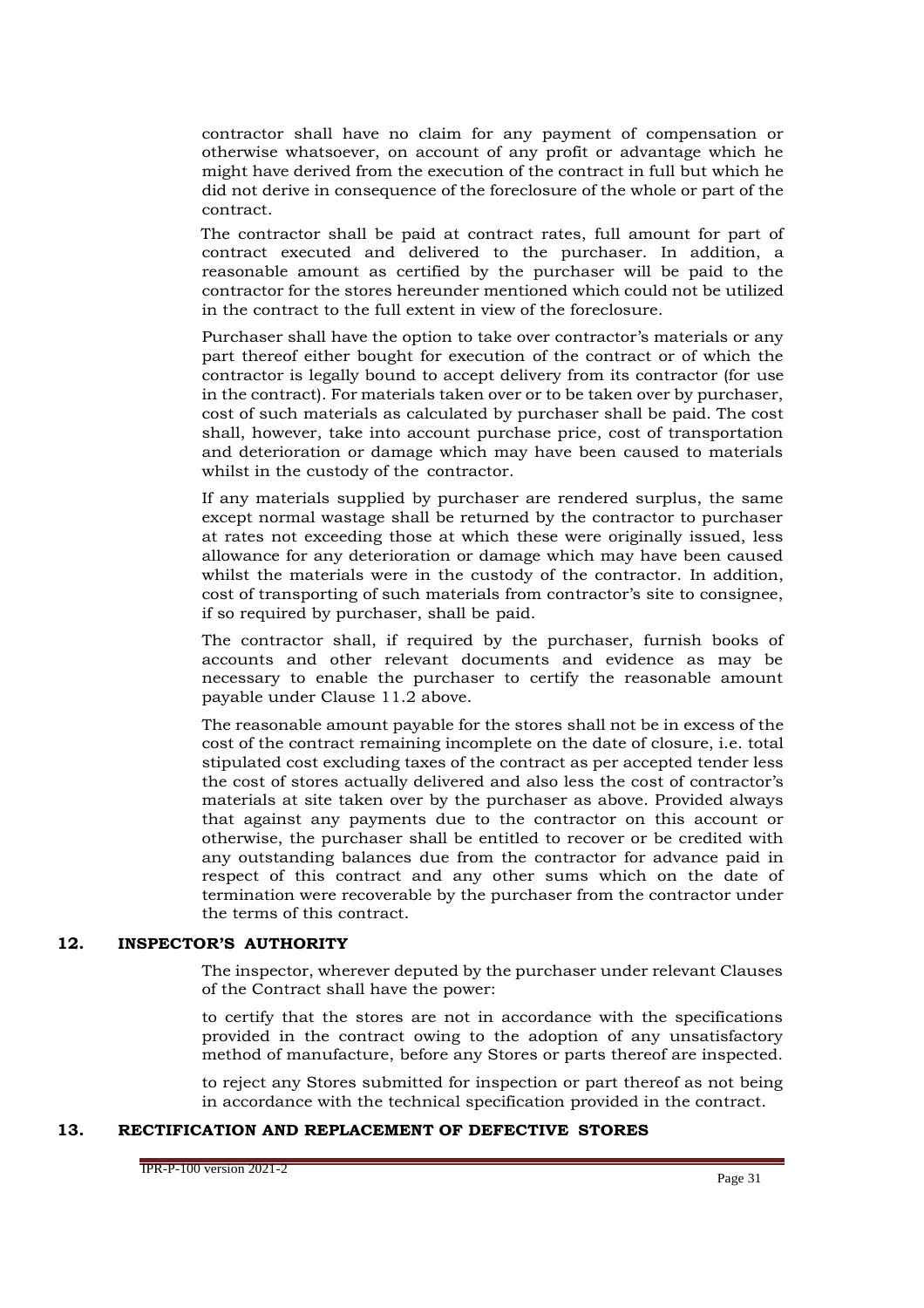If the inspector finds that the contractor has executed any unsound or imperfect work, the inspector shall notify such defects to the contractor in writing with thirty days from the date of delivery and the contractor on receiving the details of such defects or deficiency, shall at his own expenses, within seven days or otherwise within such time as may be mutually agreed upon between the parties as reasonably necessary, proceed to alter, reconstruct or remanufacture the stores to the requisite standard and technical specifications according to the contract.

In case repair/replacement of defective/rejected stores is necessary and becomes essential to return the stores, to the contractor, where full or part payment has already been made by the purchaser, the contractor shall submit bank guarantee for the value of stores so found defective/rejected as per Annexure-V or VI as may be applicable and valid till receipt and acceptance of repaired/replaced/entire stores within fifteen days of intimation. However, the contractor will not be absolved from his responsibility as specified under Section C Part-A Clause No.8.

#### **14. CONSEQUENCE OF REJECTION**

If the stores are rejected by the inspector or consignee at the destination and the contractor fails to make satisfactory supplies within the delivery date, then the purchaser may:

Allow the contractor to submit for inspection of fresh stores in replacement of the rejected, within extended delivery period subject to Section C Part A Clause No. 10, the contractor bearing the cost of freight on such replacement without being entitled to any extra payment on that account. OR

Purchaser may take recourse to Section C Part A Clause 8.4.

#### **15. RECOVERY OF SUMS DUE**

Whenever any claim for payment arises out of or under this contract against the contractor, the purchaser shall be entitled to recover the sum by appropriating, in part or whole, the security deposited by the contractor or any payment which at any time may become due to the contractor under this or any other contract with the purchaser. If this sum is not sufficient to cover the full amount recoverable, the contractor shall pay to the Purchaser on demand the remaining balance due. Similarly, if the purchaser has or makes any claim, whether liquidated or not, against the contractor under any other contract with the purchaser the amount payable to the contractor under the contract including the security deposit shall be withheld till such claims of the purchaser are finally adjudicated upon and paid by the contractor

#### **16. LIEN IN RESPECT OF CLAIMS IN OTHER CONTRACTS**

It is agreed that any sum of money due and payable to the contractor under any contract may be withheld or retained by way of lien by the purchaser or any other person or persons contracting through the purchaser against any claim of the purchaser or such other person or persons in respect of payment of a sum of money arising out of or under any other contract made by the contractor with the purchaser or with other such person or persons.

It is further agreed term of the contract that the sum of money so withheld or retained under this Clause by the purchaser will be kept withheld or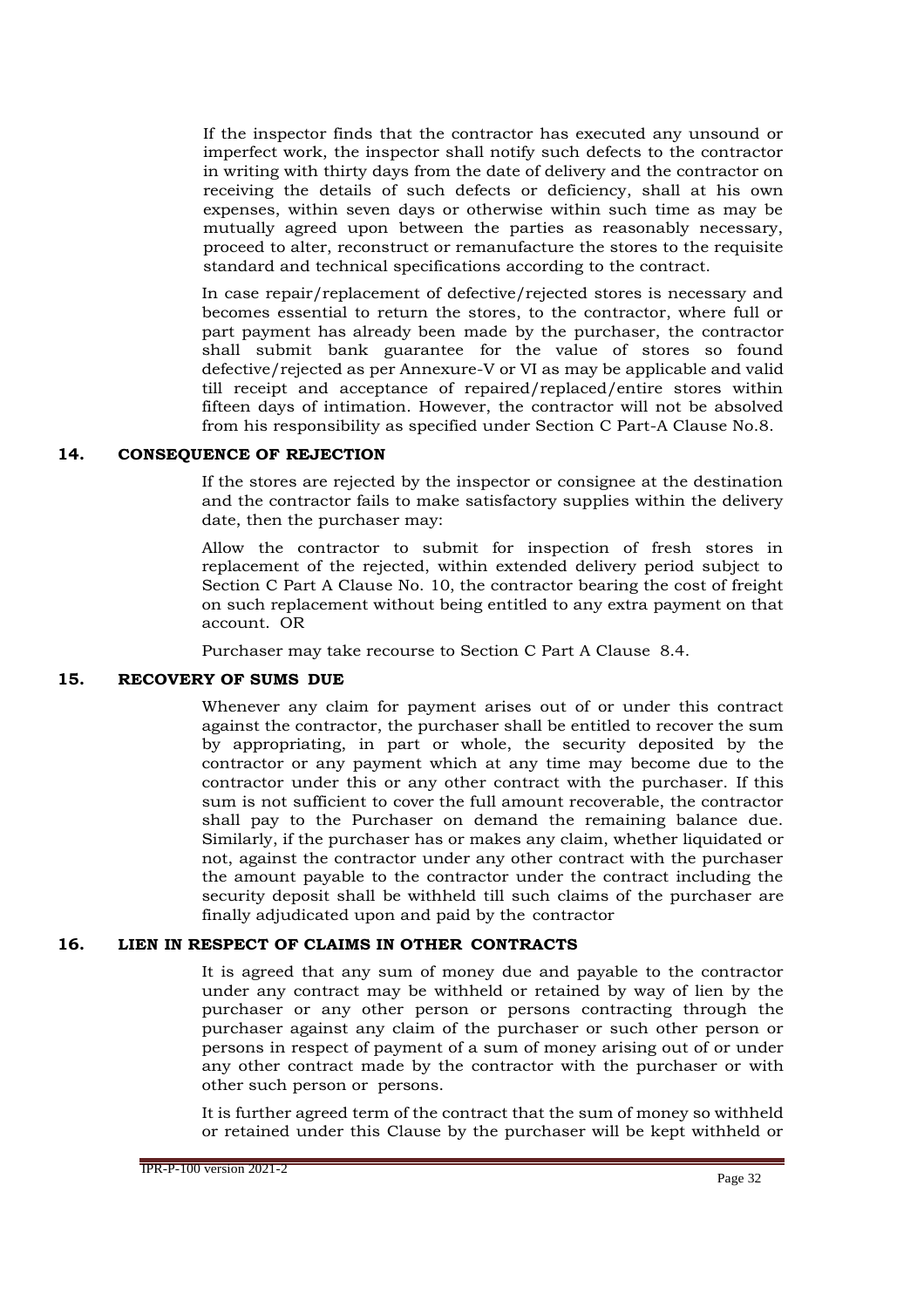retained as such by the purchaser until the claim arising out of in the same contract or any other contract is either mutually settled or determined by the arbitrator, and that the contractor shall have no claim for interest or damages whatsoever on this account or on any other ground in respect of any sum of money withheld or retained under this Clause and duly notified as such to the contractor.

#### **17. WARRANTY**

The contractor warrants that stores to be supplied under the contract shall be free from all defects and faults in materials, workmanship and manufacture and shall be of the highest grade and consistent with the established and generally accepted standards for stores of the types under the contract in full conformity with the specifications, drawings or samples, if any and shall if operable, operate properly. This warranty shall expire (except in respect of complaints notified to the contractor prior to such date) twelve months after the date of receipt and acceptance of the last lot of stores under the contract at the ultimate destination stipulated in the contract.

In case any defect or deficiency in the stores supplied by the contractor under the contract appear to be discovered within twelve months from the date of receipt and acceptance of the stores in India, the contractor upon notification of such defects or deficiency by purchaser, shall forthwith take measure to rectify every such defect, deficiency or failure without any cost to the purchaser.

In case the contractor opts for return of stores for rectification/repair at their works, contractor shall furnish bank guarantee for the cost of stores as per Annexure-V or VI (as applicable) valid till acceptance of rectified/repaired Stores. Further the warranty period will get extended for the period the Stores were not available to the purchaser for his use. If the contractor, after such notification, makes default or delay in rectifying all such defects, deficiencies or failure to the satisfaction of the purchaser, the purchaser may take recourse to the remedies provided for in Section C Part-A Clause no. 11 and14.

## **18. PERMIT AND LICENSES**

The contractor shall secure and pay for all licenses and permit at his end which he may be required to comply with all laws, ordinances and regulations etc. of the public authorities in connection with the performance of his obligations under the contract. The contractor shall be responsible for all damages and shall indemnify and save the purchaser from against all claims for damages and liability which may arise out of the failure of the contractor to secure and pay for any such licenses and permits and/or to comply fully with any and all applicable laws ordinances and regulations etc.

#### **19. PATENT INDEMNIFICATION**

The contractor shall indemnify and keep the purchaser indemnified from and against any and all claims, actions, costs, charges and expenses arising from or for infringement of patent rights, copyright or other protected rights, etc. of any design plans, diagrams, drawings in respect of the stores supplied by the contractor or any of the manufacturing methods or process adopted by contractor for the Stores supplied under the contract.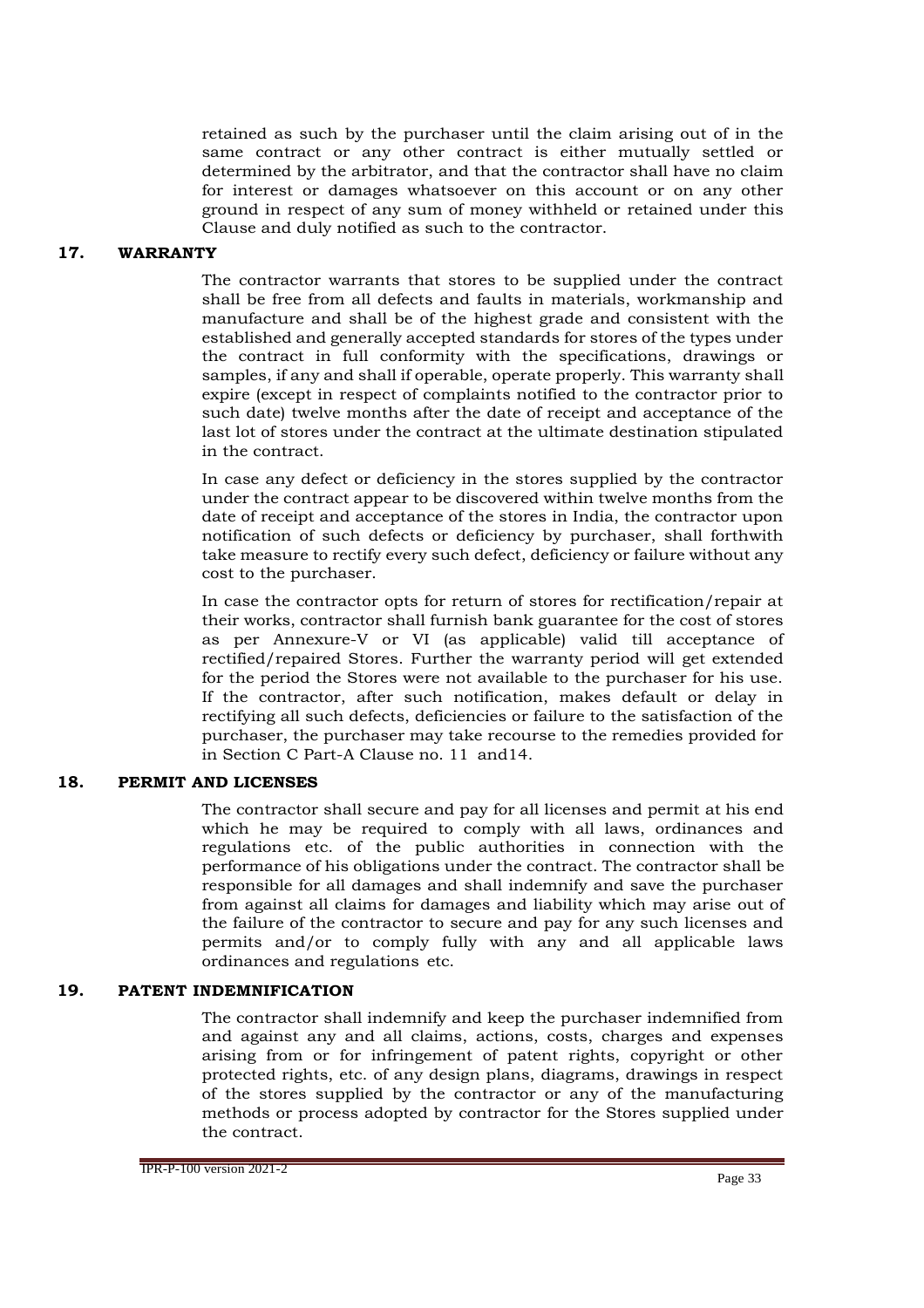In the event of any claim being made or action being taken against the purchaser in respect of the matter referred to in Clause No. 19.1 above, the contractor shall promptly be notified thereof and he shall at his own expense, conduct all negotiations for the settlement of the same and any litigation that may arise there from.

In the event of any designs, drawing, plans or diagrams or any manufacturing methods or process furnished by the contractor etc. constituting infringement of patent or any other protected rights etc. and use thereof is restrained, the contractor shall procure for purchaser, at no cost to the latter, the rights to continue using the same or to the extent it is possible to replace the same so as to avoid such infringement and subject to approval by the purchaser or modify them so that they become non-infringing, but such modifications shall otherwise be to the entire satisfaction of the purchaser.

The provision of the Clause remains effective and binding upon the contractor even after the completion, expiration or termination of the contract.

#### **20. MODE AND DOCUMENTATION OF PAYMENT**

#### **20.1. Payment for contracts in currency other than INDIAN RUPEES**

Unless otherwise specified elsewhere, payment in full (excluding the amount of the commission included in the price payable directly by the purchaser to the Indian agent) shall be made by wire transfer within thirty days of final acceptance of stores.

The following documents are required to be sent to the purchaser immediately after shipment of consignment:

- 20.1.1. Bill of Lading/Negotiable Airway Bill evidencing shipment
- 20.1.2. Invoice for the shipment : Four copies<br>20.1.3. Packing list : Four copies
- Packing list : Four copies

20.1.4. Shipping release from inspector or quality surveillance agency nominated by the purchaser for the purpose of inspection: Four copies, if applicable.

20.1.5. Shipping authorization from purchaser wherever required.

The contractor shall send invoice only for the net amount payable to him after deducting the amount of agency commission included in the invoice whichwould be paid to the Indian agents directly by the purchaser. However the contractor's invoice should separately reflect the amount of commission payable to his Indian agent.

#### **20.2. PAYMENT FOR CONTRACTS IN INDIAN RUPEE**

Unless otherwise mentioned elsewhere, payments for the contract will be made after final acceptance of stores and within a reasonable time on submission of following documents.

- i) GST compliant invoice in favour of paying authority duly pre-receipted.
- ii) Receiving voucher from Stores (RV).

Normally thirty days will be allowed for inspection and payment after receipt of the stores.

#### **21. STATUTORY DEDUCTIONS**

The purchaser has the right to make statutory deductions from the payments made to the contractor as applicable on the date of making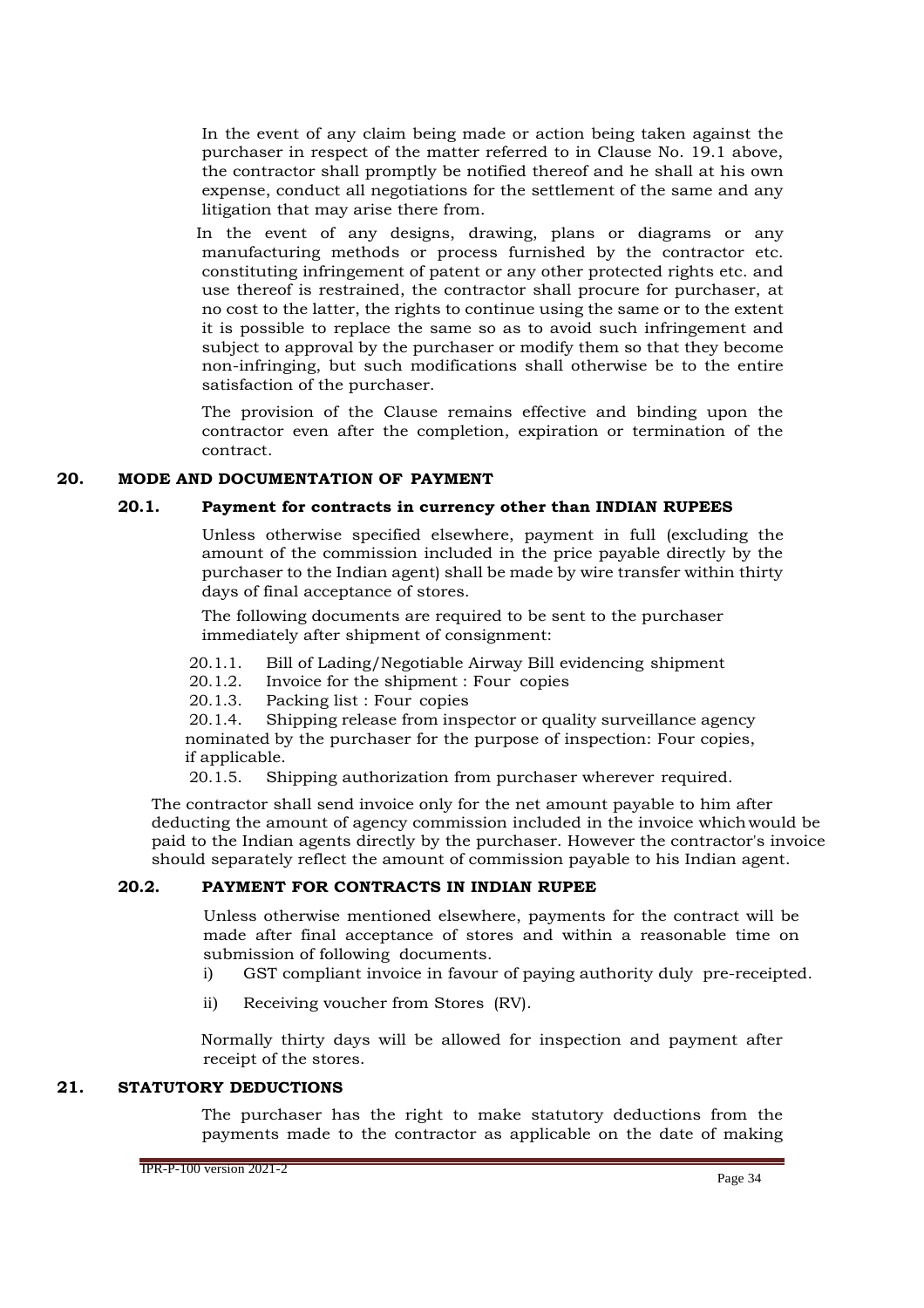such payment as per the provisions of relevant Act or Rules made there under. Appropriate certificate to that effect will be provided by the purchaser's paying authority.

### **22. AGENCY COMMISSION**

The amount of commission included in the price and payable to the Indian agents of the contractor shall be paid in INR directly to the Indian agents by the purchaser on the basis of an Invoice from the Indian agent. "Payment will be released to the Indian agents after receipt and final acceptance of the goods by the purchaser".

#### **INSURANCE FOR CONTRACTS IN CURRENCY OTHER THAN INDIAN RUPEE**

Transit insurance from warehouse to warehouse will be arranged by the purchaser through his underwriters unless this responsibility is specifically entrusted to the contractor in any particular case.

#### **23.MARKING**

| Name and address of the    | Head - Stores Section.                 |
|----------------------------|----------------------------------------|
| consignee                  | INSTITUTE FOR PLASMA RESEARCH          |
|                            | (An Aided Institute of Dept. of Atomic |
|                            | Energy, Govt. of India)                |
|                            | NEAR INDIRA BRIDGE, BHAT               |
|                            | GANDHINAGAR-382428                     |
|                            |                                        |
| Contract Number and Date   | No.<br>Date                            |
| Brief Description of Goods |                                        |
| Weight                     |                                        |
| Dimension                  |                                        |
| Ultimate Destination       |                                        |
| Port of Discharge          |                                        |
| Package Number             |                                        |

The marking shall generally be as under:

Each package shall contain a packing note specifying the name and address of the contractor, the number and date of the contract, name and address of the consignee, description of the stores and the quantity contained in such package.

The inspector, wherever deputed by the purchaser under Section C Part-A Clause No. 6 may reject the stores if the same is not packed and/or marked as aforesaid and in case where the packing materials are specifically prescribed, if such materials are not in accordance with the terms of the contract.

#### **24. CODE OF INTEGRITY**

No official of a procuring entity or bidder or contractor shall act in contravention of the codes which include

- (i) Prohibition of
	- (a) making offer, solicitation or acceptance of bribe, reward or gift or any material benefit, either directly or indirectly, in exchange for an unfair advantage in the procurement process or to otherwise influence the procurement process.
	- (b) any omission, or misrepresentation that may mislead or attempt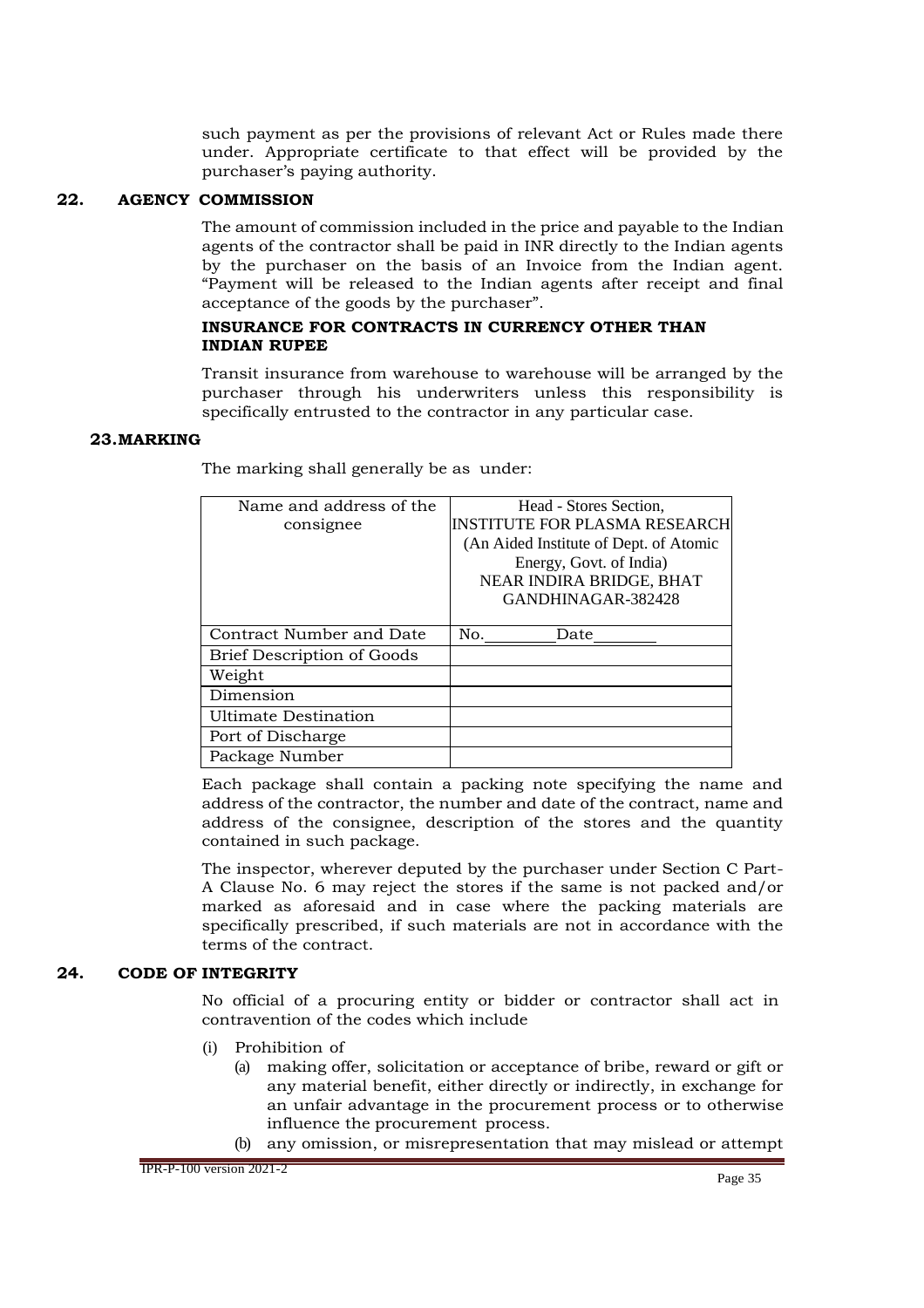to mislead so that financial or other benefit may be obtained or an obligation avoided.

- (c) any collusion, bid rigging or anticompetitive behavior that may impair the transparency, fairness and the progress of the procurement process.
- (d) improper use of information provided by the procuring entity to the bidder with an intent to gain unfair advantage in the procurement process or for personal gain.
- (e) any financial or business transactions between the bidder and any official of the procuring entity related to tender or execution process of contract; which can affect the decision of the procuring entity directly or indirectly any coercion or any threat to impair or harm, directly or indirectly, any party or its property to influence the procurement process.
- (f) obstruction of any investigation or auditing of a procurement process.
- (g) making false declaration or providing false information for participation in a tender process or to secure a contract;
- (ii) Disclosure of conflict of interest.
- (iii) Disclosure by the bidder of any previous transgressions made in respect of the provisions of sub-clause (i) with any entity in any country during the last three years or of being debarred by any other procuring entity.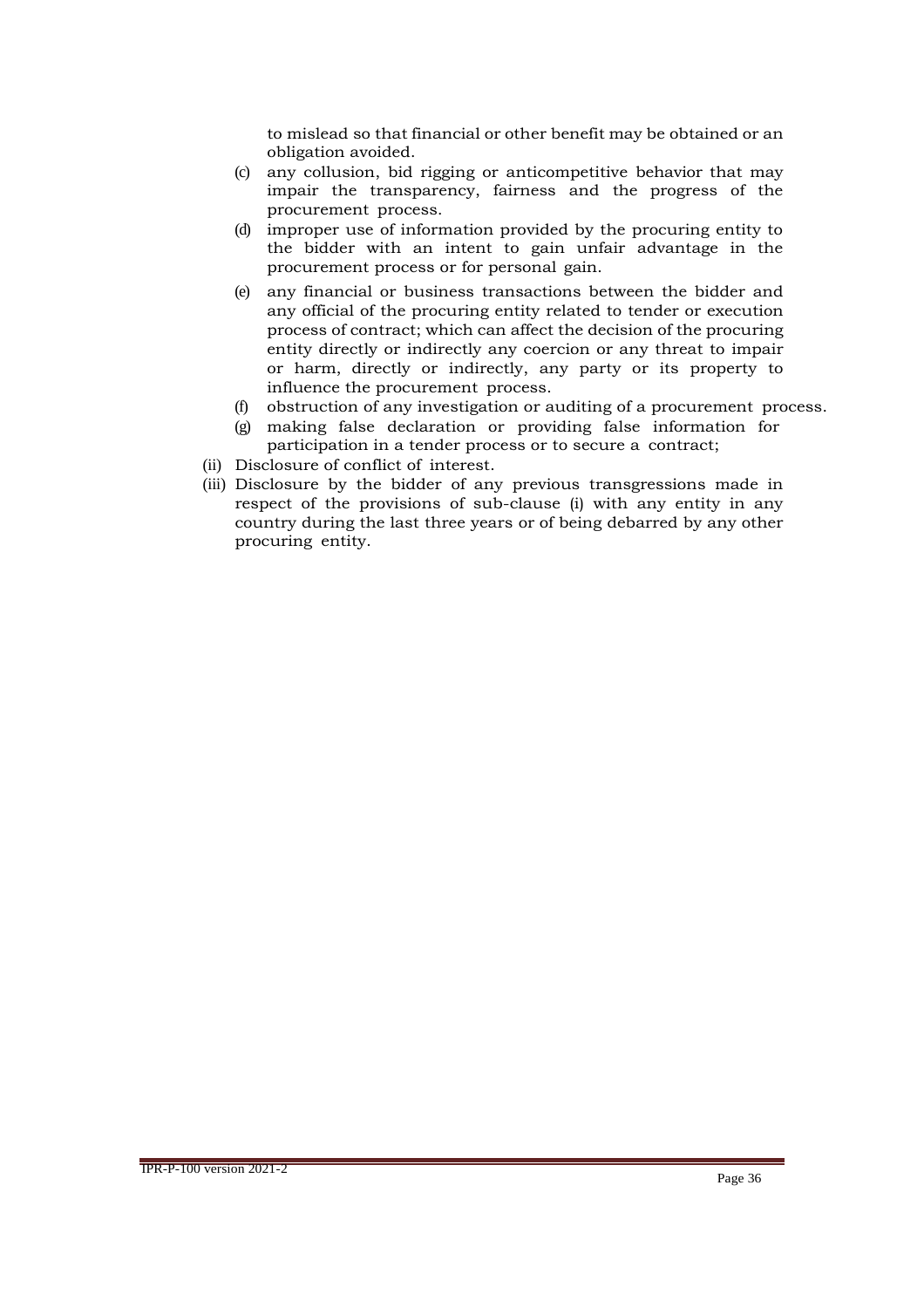(iv) Institute for Plasma Research, after giving a reasonable opportunity of being heard, comes to the conclusion that a bidder or prospective bidder, as the case may be, has contravened the code of integrity, may take appropriate measures as deemed fit, including rejecting his bid and forfeiting EMD and/or debarring him from participating in future bidding.

#### **25. LAW GOVERNING THE CONTRACT**

This contract shall be governed by the laws of India for the time being in force. The marking of all stores must comply with the requirements of India Acts relating to Merchandise Marks and all the rules made under such Acts.

## **26. JURISDICTION**

The Courts within the local limits (i.e. Gandhinagar) of whose jurisdiction the place from which the purchase order is issued is situation only shall, subject to Arbitration Clause, have jurisdiction to deal with and decide any matter out of this Purchase Order/Contract.

## **27. SETTLEMENT OF DISPUTES**

The Purchaser and the Contractor shall make every effort to resolve amicably by direct informal negotiation any disagreement or dispute arising between them under or in connection with the Contract.

If the parties have failed to resolve their dispute or difference by such mutual consultation, then either the Purchaser or the Supplier may give notice to the other party of its intention to commence arbitration, as hereinafter provided, as to the matter in dispute, and no arbitration in respect of this matter may be commenced unless such notice is given. Any dispute or difference in respect of which a notice of intention to commence arbitration has been given in accordance with this Clause shall be finally settled by arbitration. Arbitration may be commenced prior to or after delivery of the Goods under the Contract.

## **28. Arbitration**

In the event of any dispute or difference arising out or of in connection with any of the terms and conditions of the Purchase Order/Contract, the matter shall be referred to the Director, IPR for settlement. In case the parties to the Purchase Order are not in a position to settle the dispute mutually, the matter shall be referred to a Sole Arbitrator to be appointed in accordance with the Arbitration & Reconciliation Act, 1996 & Arbitration and Conciliation (Amendment) Act, 2015 as amended time to time.

#### **29. TRANSFER OF OWNERSHIP**

- 29.1 Ownership of the stores supplied by the foreign contractor shall be transferred to the purchaser in accordance with the payment terms or INCOTERMS accepted.
- 29.2 Ownership of the stores supplied by the Indian contractor shall be transferred to the purchaser when the stores are delivered and accepted by the purchaser
- 29.3 Transfer of title shall not in any way absolve the contractor from his responsibilities and liabilities under the contract. Notwithstanding the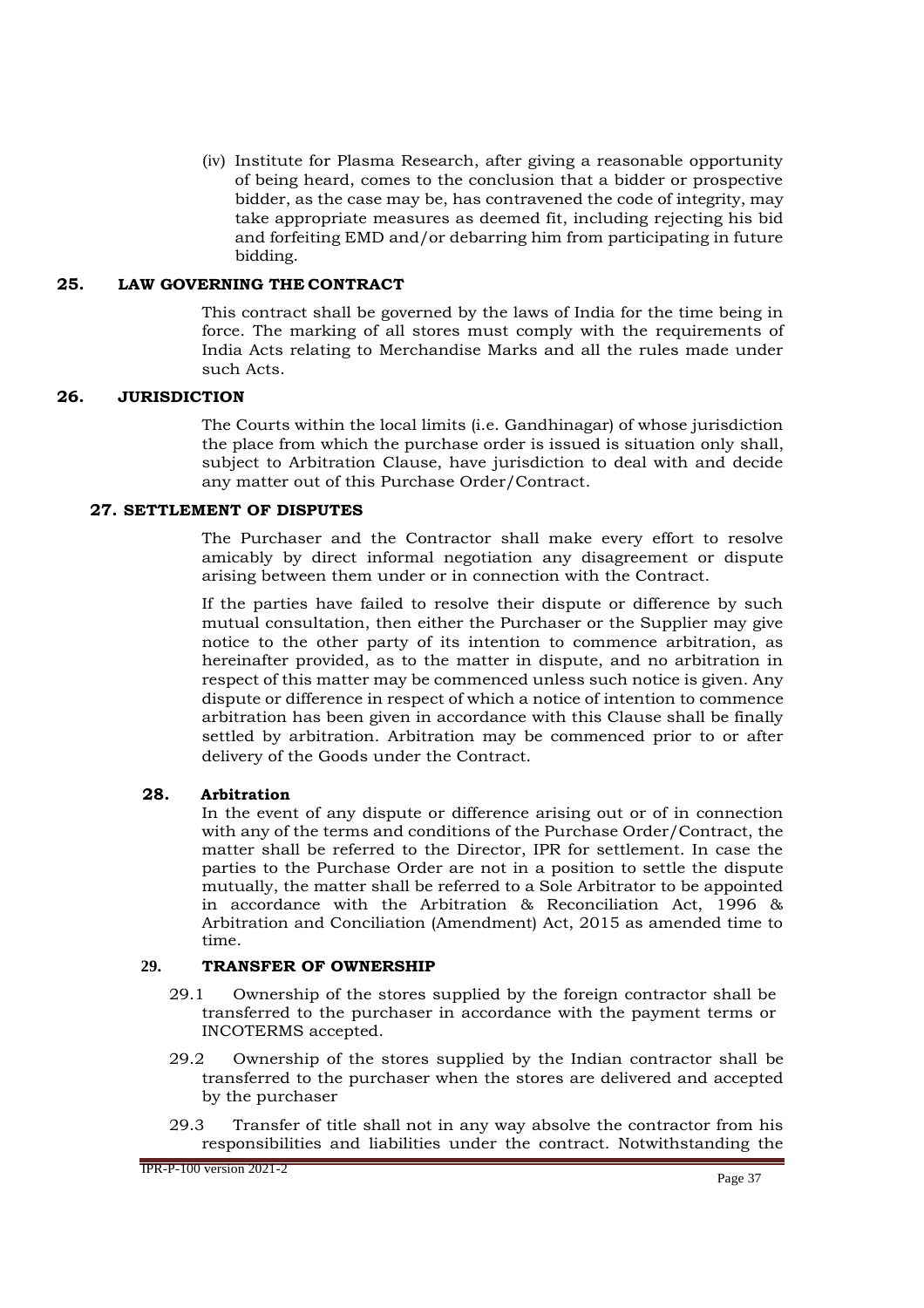transfer of ownership of the stores, the responsibility for care and custody thereof together with the risk of loss or damage thereto shall remain with the contractor until safe delivery of the stores to the purchaser' site.

#### **INTELLECTUAL PROPERTY RIGHTS**

All rights of design documents and drawings, if paid by the purchaser separately or compositely included in the contract cost, will remain with the purchaser and the contractor shall have no claim whatsoever on these rights.

### **30. EXERCISING THE RIGHTS AND POWERS OF THE PURCHASER**

Director, Institute for Plasma Research is the authorized person to deal with, exercise, negotiate on behalf of the purchaser having all the rights, discretions and powers of the purchaser under this contract and any reference to the opinion of the purchaser in the terms and conditions contained in these General Conditions of Contract/Special Conditions of Contract shall mean and be construed as reference to the opinion of any of the persons authorized by him as mentioned in this Clause. All notices on behalf of the purchaser shall be issued by Director, Institute for Plasma Research.

## **31. TERMINATION OF CONTRACT**

In case of non-compliance of any of the Terms and Conditions of the Contract, Purchaser reserves the right to terminate the contract after serving notice to the contractor.

Performance Security, if any, already available shall be forfeited.

In addition to the above, the contractor will be liable to be debarred and/or banned from participation against any tender issued by Institute for Plasma Research, including its regional units, and/or the bid of defaulting contractor is being considered for award of contract of stores.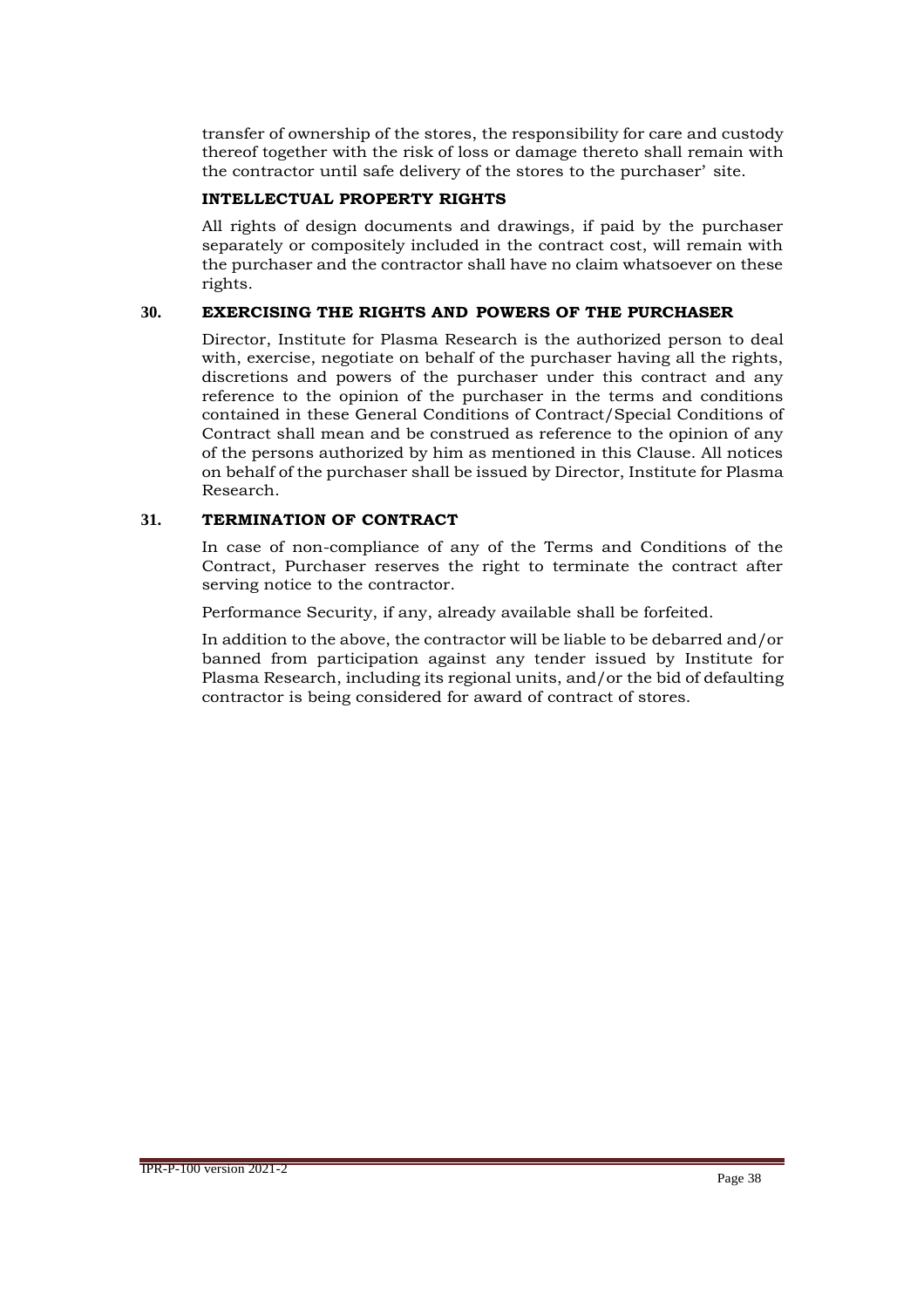#### **PART-B**

In addition to the General Conditions of Contract contained in Section C Part-A the following Special Conditions of Contract shall apply to contracts for design/manufacture, supply, installation and commissioning of plant/ machinery/equipment/instrument as the case may be . These Special Conditions of Contract in Part-B shall override the General Conditions of Contract, wherever there is any ambiguity/conflict.

#### **SPECIAL CONDITIONS OF CONTRACT**

#### **1. RESPONSIBILITY FOR COMPLETENESS**

All fittings or accessories which may not be specifically mentioned in the tender specifications of the contract but which are necessary are to be provided by the contractor without any extra charge and the stores comprising plant/machinery/equipment/instruments must be completed in all respect within the delivery date.

#### **2. FINAL TEST**

The final tests to ascertain the performance and guarantee shall commence within one month of completion of installation. The contractor will inform the purchaser well in advance the services/facilities required to start the final test, as mentioned in the contract.

#### **3. REJECTION OF DEFECTIVE PLANT**

If the completed plant or any portion thereof before it is finally accepted is found to be defective or fails to fulfill the requirements of the contract during the currency of the contract including warranty period, the purchaser shall give the contractor notice setting forth with the details of such defects or failure and the contractor shall forthwith rectify the defective plant or alter the same to make it comply with the requirement of the contract at the earliest and in any case not later than thirty days from the date of such intimation of the incident. In case the contractor fail to do so within the abovementioned time the purchaser may reject and replace at the cost of the contractor, the whole or any portion of the plant as the case may be, which is defective or fails to fulfill the requirement of the contract. Such replacement shall be carried out by the purchaser within a reasonable time and at reasonable price and to the same specifications as far as possible and under competitive conditions. The contractor shall be liable to pay to the purchaser the extra cost, if any, of such replacement procured and/or erected as provided for in the contract, such extra cost being the difference between the price paid by the purchaser under the contract for such replacement and the original price admitted in the contract placed with the contractor or the cost as determined by the purchaser out of the price admitted in the original contract, where separate price for such defective/rejected stores is not available in the contract. Contractor shall refund to purchaser any sum paid by the purchaser to the contractor in respect of such defective plant when rejected and no replacement is procured by the purchaser.

#### **4. WARRANTY**

The contractor shall provide warranty of stores supplied for a minimum period of twelve calendar months after the stores comprising plant/machinery/equipment/ instruments has been put into operation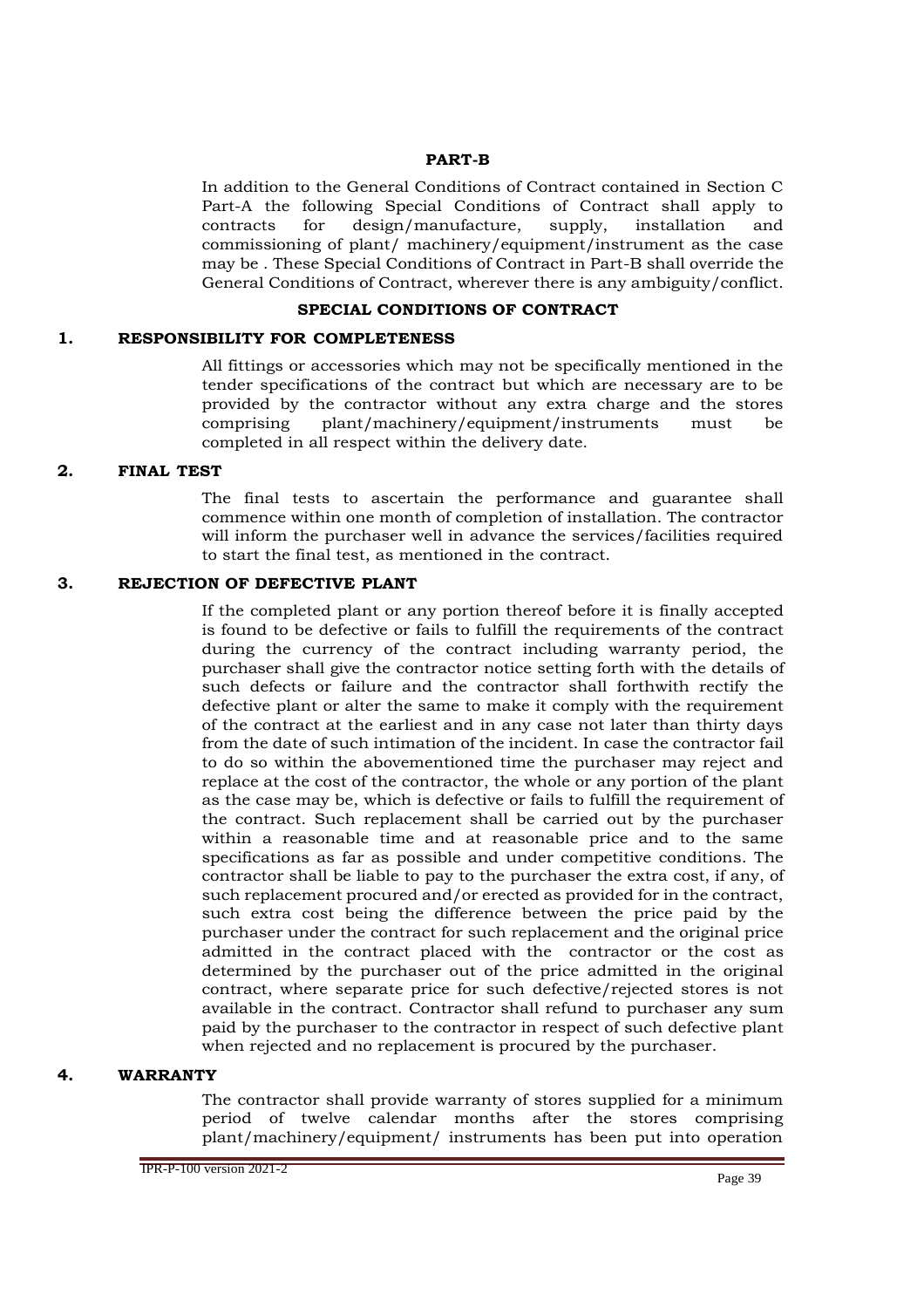(or a suitable mutually agreed longer period to be reckoned from the date of last major shipment depending upon the nature of the stores comprising plant/machinery/equipment/instrument) the contractor shall be responsible for any defects that may develop under conditions provided for in the contract and under proper use, arising from the faulty materials, design or workmanshipintheplantorfromfaultyerectionoftheplantbythecontractor,butot herwise and shall rectify such defects at his own cost when called upon to do so by the purchaser who shall state in writing such defects.

If it becomes necessary for the contractor to replace or renew any defective portions of the plant for purpose of rectification under this Clause, the provisions of this Clause shall apply to the portions of the plant so replaced or renewed until expiration of six months from the date of such replacement or renewal or until the end of the above mentioned period of twelve months whichever is later. If any defect is not rectified within a reasonable time, the purchaser may cancel the contract or part thereof whose decision will be final and binding on the contractor and the contractor will refund the money so paid to the contractor forthwith without any demur.

All inspections adjustments, replacements or renewals carried out by the contractor during the warranty period shall be subject to the same conditions as in the contract.

The contractor shall, give advance notice of not less than twelve months to the purchaser whenever spare parts of the stores are going out of production so that the purchaser may order requirement of spares in one lot or more lots if so desired.

The contractor shall further guarantee up to the plant/equipment/instrument/stores life that if spare parts go out of production, the contractor will make available blue prints, drawings of spare parts and specifications of stores at no cost to the purchaser, if and when required in connection with the stores to enable purchaser to fabricate or procure spare parts from other sources.

The provision of this Clause shall remain effective and binding upon the contractor even after the completion and fifteen years of expiration of the contract or till the stores supplied under the contract is in use by the purchaser, whichever is earlier.

#### **5. ERECTION AND COMMISSIONING**

In all cases where contract provide for supervision of erection and commissioning or for test at the purchaser's premises, the contractor shall indicate in advance the services required for installation and commissioning and the purchaser except where otherwise specified, shall provide free of charge, such labour, materials, fuels, apparatus and instruments as may be required from time to time and as may reasonably be demanded by the contractor to carryout efficiently such supervision of erection and commissioning and for the requisite test. In case of contract requiring electricity or services for the completion of erection, commissioning and testing at site, such electricity or services shall be supplied free of cost to the contractor or as specified in the NIT.

Action by the purchaser under the Clause shall not relieve the contractor of his warranty obligations under the contract.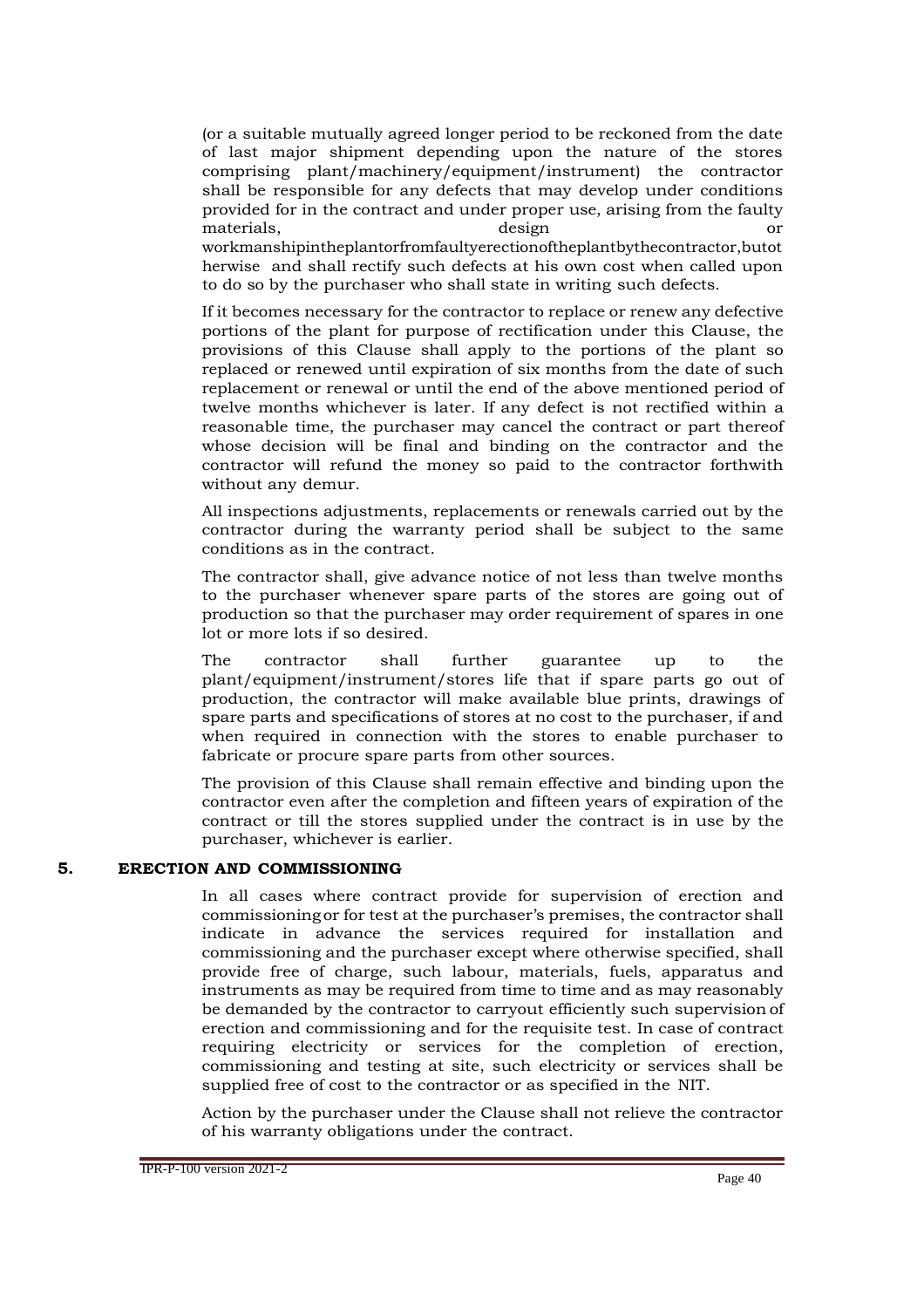## **6. TRAINING**

The contractor shall, if required by the purchaser, provide facilities for the practical training of purchaser's engineering or technical personnel and for their active association on the manufacturing process through the manufacturing period of the contract/stores, number of such personnel shall be mutually agreed upon.

## **7. PAYMENT TERMS**

## **7.1.FOR CONTRACTS IN INDIAN RUPEE ONLY**

90% of total contract value exclusive of charges for installation and commissioning, if applicable after delivery of all consignment and preliminary inspection by purchaser's inspector on submission of the following:

- 7.1.1.1. GST compliant invoice in favour of paying authority duly pre-receipted.
- 7.1.1.2. Original shipping release containing the stamp and signature of the purchaser's inspection authority.<br>1.3. Preliminary Inspection R
- 7.1.1.3. Preliminary Inspection Report alongwith Material receipt confirmation documents from Stores.

And balance payment will be released against following documents:

- i) Installation, commissioning and training certificate if applicable
- ii) Receiving voucher receipt from Stores.

#### **7.2.FOR CONTRACTS IN CURRENCIES OTHER THAN INDIAN RUPEE**

Unless otherwise specified elsewhere in the NIT, payment for the stores will be made as follows

90% of total contract value exclusive of charges for installation and commissioning, if applicable by Irrevocable Letter of Credit on submission of the following documents:

- i. Bill of Lading/Negotiable Airway Bill evidencing shipment
- ii. Invoice for the shipment : Four copies
- iii. Packing List : Four copies
- iv. Shipping authorization from purchaser wherever required. if applicable,
- v. Any other document(s) as specified in the contract.

An advance copy of invoice along with details of documents forwarded through bank should be sent to the Paying Authority mentioned in the contract to enable him to verify the documents and honor the claim without delay.

The contractor shall be responsible to make available to the purchaser the documents which are essential for arranging customs clearance in India. The contractor shall arrange through his bank to have the documents air mailed to the purchase's bank without any delay. He shall also arrange to forward directly to the purchaser, three copies of Airway Bill, along with a copy of the invoice and packing list. If the purchaser incurs any extra expenditure by way of penalty payable to the Airport authorities in India or any other such expenditure due to delay in receipt of shipping documents specified by purchaser, the contractor shall be responsible for making good such extra expenditure incurred by the purchaser.

While the purchaser shall bear the bank charges payable to his bankers in India (State Bank of India) the contractor shall bear all the bank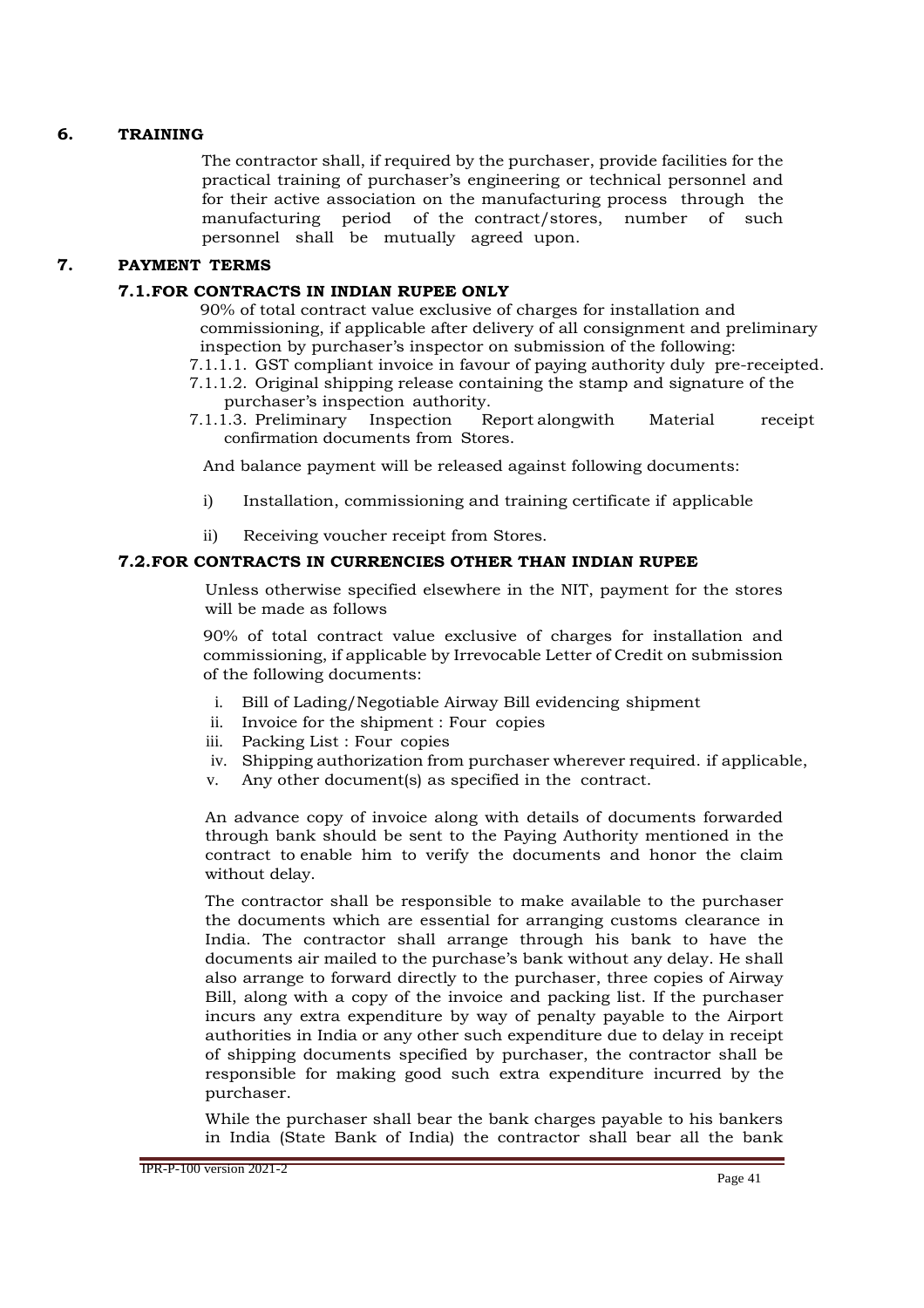charges payable outside India including the charges towards advising/amendments, commission.

The contractor shall send invoice only for the net amount payable to him after deducting the amount of agency commission included in the invoice which would be paid to the Indian agents directly by the purchaser in Indian Rupee. However the contractor's invoice should separately reflect the amount of commission payable to his Indian agent.

Balance payment will be made by wire transfer after final inspection, testing, installation, commissioning (where applicable), final acceptance and submission of PSDBG acceptance letter from the Purchaser against following documents.

- i. Acceptance Report
- ii. Receiving voucher from Stores

#### **8. FORCE MAJEURE**

#### **DEFINITION OF FORCE MAJEURE**

Force Majeure shall mean any event which is beyond the control of the contractor or the purchaser, as the case may be, which they could not foresee or with a reasonable amount of diligence could not have foreseen and which substantially affects the performance of the contract, such as

war, hostilities or warlike operations (whether a state of war be declared or not), invasion, act of foreign enemy and civil war.

rebellion, insurrection, mutiny, usurpation of civil or military government, civil commotion.

embargo, import restriction, confiscation, nationalization, mobilization, commandeering or requisition by or under the order of Central, State Government or Local Authority in India or any other act or failure to act, of any local, state or national government in India

riot

state/region/country wide transporters strike

earthquake, landslide, volcanic activity, fire, flood or inundation, tidal wave, typhoon or cyclone hurricane, storm, lightning and pressure waves or other natural disaster

nuclear event causing nuclear radiation, radioactive

contamination NOTICE OF FORCE MAJEURE

If either party is prevented, hindered or delayed from or in performing any of its obligations under the contract by an event of force majeure, then it shall notify the other in writing of the occurrence of such event and the circumstances thereof within fourteen days after the occurrence of such event. A party shall give notice to the other party when it ceases to be affected by the force majeure. Failure to notify the purchaser about occurrence of such event within the time frame specified, the contractor shall have no right to claim any provisions under clause 8.4 below (consequences of force majeure)

## **DUTY TO MINIMISE THE EFFECT**

The party or parties affected by the event of force majeure shall use reasonable efforts to mitigate the effect thereof upon its or their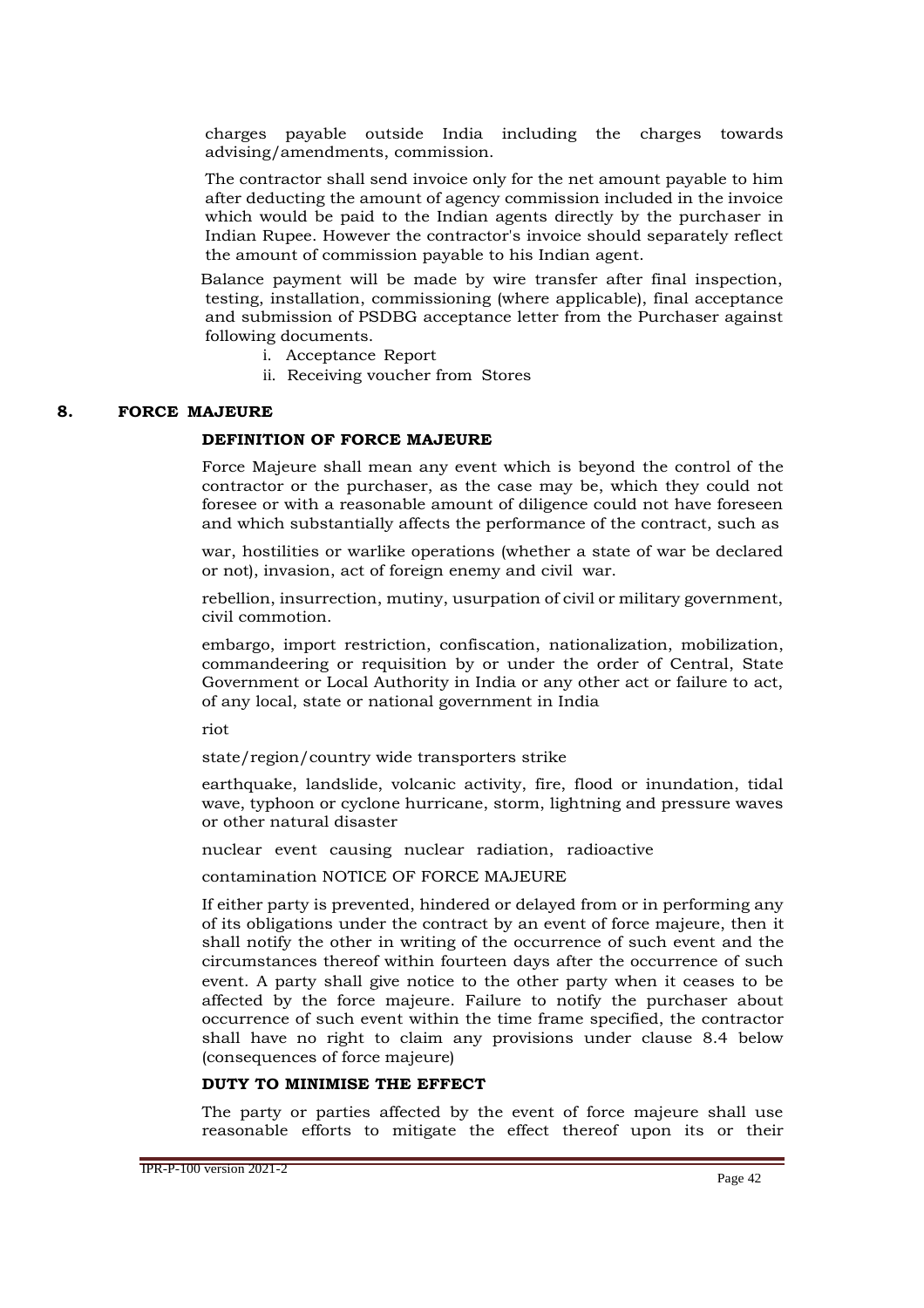performance of the contract and to fulfill its or their obligations under the contract

#### **CONSEQUENCES OF FORCE MAJEURE**

The party who has given notice of force majeure shall be excused from the performance or punctual performance of its obligations under the contract for so long as the relevant event of force majeure continues and to the extent that such party's performance is prevented, hindered or delayed. The delivery time shall be re- fixed in accordance with Section C Part-A Clause 10, even though such force majeure event may occur after contractor's performance of his obligations has been delayed for other cause. No delay or non-performance by either party hereto caused by the occurrence of any event of force majeure shall

Constitute a default or breach of the contract give rise to any claim for damages or additional cost or expense occasioned thereby; if and to the extent that such delay or non-performance is caused by the occurrence of an event of force majeure. If the performance of the contract is substantially prevented, hindered or delayed for a single period of more than sixty days or an aggregate period of more than one hundred and twenty days on account of one or more events of force majeure during the currency of the contract, the parties will attempt to develop a mutually satisfactory solution.

#### **FORCE MAJEURE AFFECTING SUB-CONTRACTOR**

Conditions as enumerated in Section C Part B Clause 8 will be applicable to sub- contractor.

If any sub-contractor is entitled under the contract for Force Majeure on terms additional to or broader than those specified in this Clause, such additional or broader Force Majeure events or circumstances shall not excuse the Contractor's non-performance or entitle him to relief under this Clause.

#### **9. LIMITATIONS**

Anything in this Contract to the contrary not withstanding

The affected party shall not be relieved from obligations under this contract to the extent any gross negligence of the affected party aggravates the force majeure event; and

Force majeure shall not apply to obligations of either party to make payments to the other party under the contract.

#### **10. HINDRANCES**

The contractor is required to maintain hindrance register for reporting hindrance if any, while executing the work, as per Annexure-X

. The contractor shall get record of hindrances in the hindrance register(s) approved/ endorsed by the purchaser. Such hindrance in the work endorsed by the purchaser will only be taken into consideration for granting delivery date re-fixation.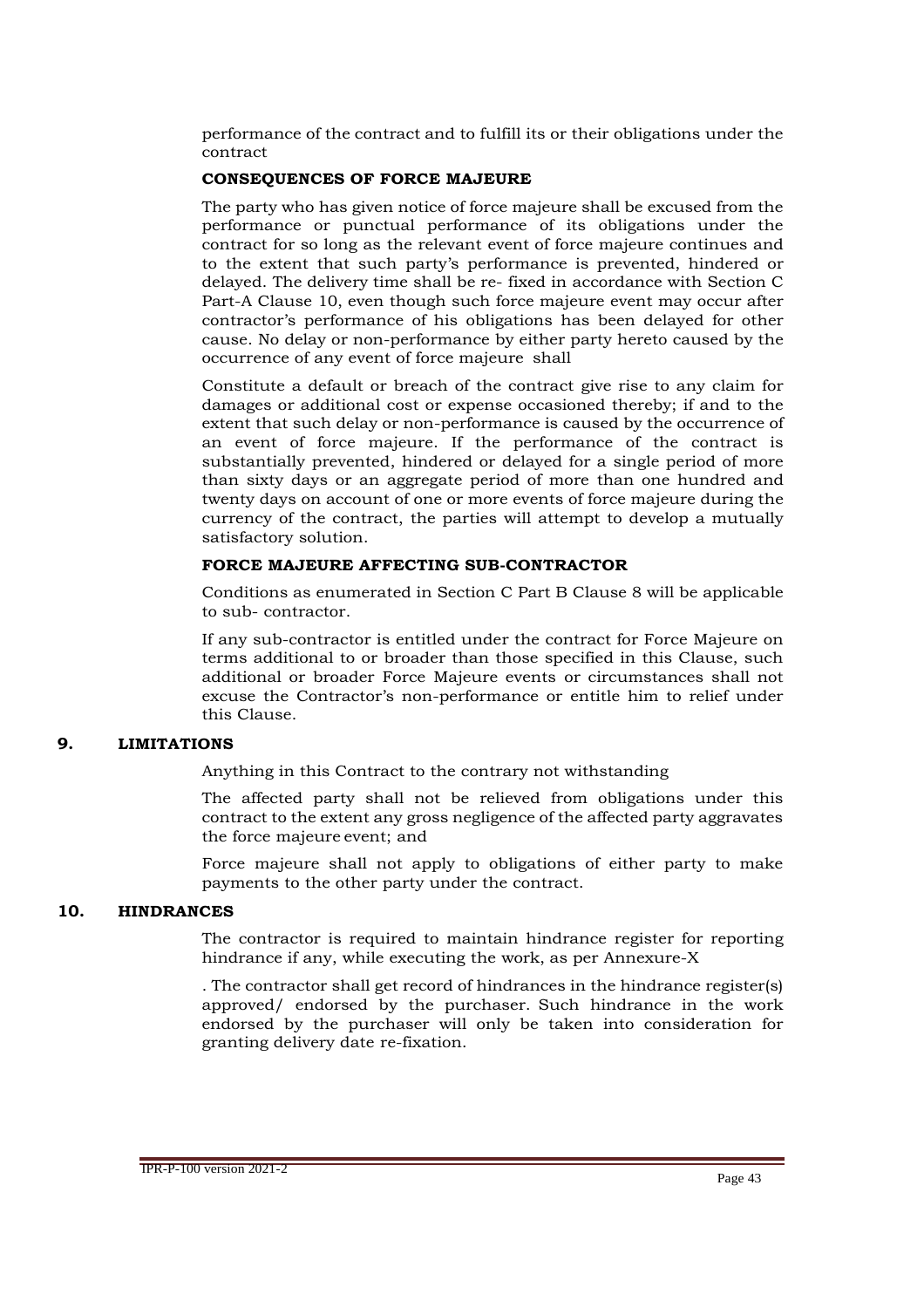ANNEXURE

# BANK GUARANTEE/ HINDRANCE REGISTER FORMAT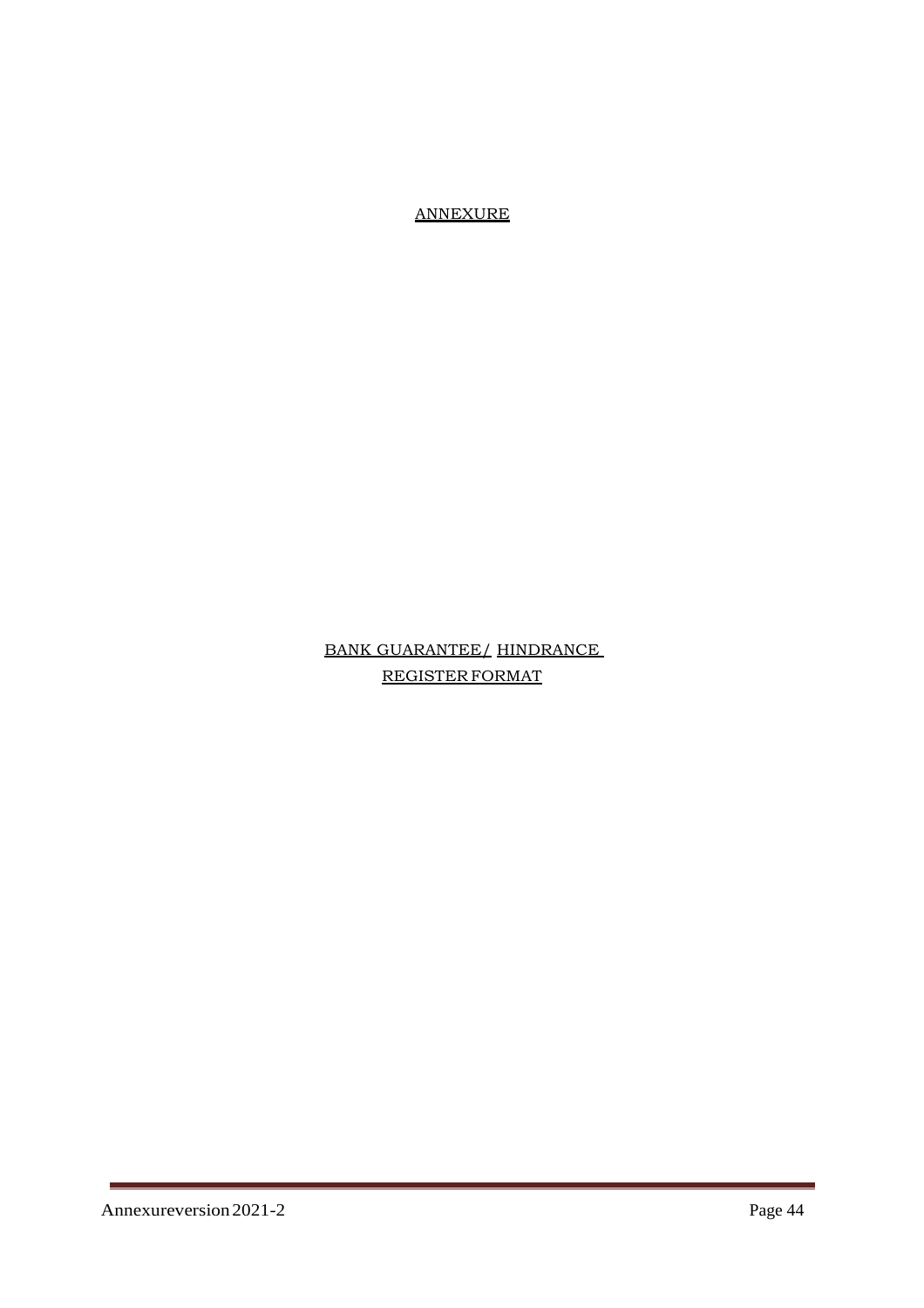#### ANNEXURE-I: PERFORMANCE SECURITY BOND

[Note: Bank Guarantee shall be got executed from a Nationalised / Scheduled commercial Bank (Except Co-operative Bank and Grameen Banks) only on nonjudicial stamp paper of appropriate value]

Institute for Plasma Research

(Acting through) Director/ Head- Purchase and Stores Department/ Head-Purchase Section Institute for Plasma Research

- 1. WHEREAS on or about the (Date of the Purchase Order) M/s. Note that the company incorporated a Company incorporated under the Companies Act 1956 and having its registered office at (hereinafter referred to as 'The Contractor') entered into an agreement bearing No. (hereinafter referred to as 'The Contract'), with Institute for Plasma Research acting through Director/ Head- Purchase and Stores Department/ Head-Purchase Section, Institute for Plasma Research, Bhat, Near Indira Bridge, Gandhinagar-382428. (hereinafter referred to as (Purchaser) for supply of (hereinafter referred to as 'The Equipment').
- 2. AND WHEREAS under the terms & conditions of the contract, the Contractor shall furnish Performance Security Bond for an amount of Rs. (Rupees only) representing 3% of the total value of the contract in the form of a bank guarantee, in a manner herein contained duly executed by a scheduled/nationalised bank towards satisfactory performance of the contract and performance of the equipment and against any loss or damage caused to or suffered or would be caused to or suffered by the Purchaser by reason of any breach by the said Contractor(s) of any terms and conditions contained in the said agreement. The Performance Security Bond shall be valid till satisfactory completion of Defect Liability Period covering the Warranty/Guarantee period of the equipment as per the terms & conditions of the said agreement.

3. NOW WE, the (Bank) in consideration of the promises do hereby agree and undertake to pay to the Institute for Plasma Research, (the purchaser) on behalf of the Contractor, the said sum of Rs. \_\_\_\_ (Rupees \_\_ Only), the amount due and payable under the guarantee without any demur, merely on a demand from the Institute for Plasma Research stating that the amount claimed is due by way of loss or damage caused to, or suffered by, the Purchaser by reason of any breach by the said Contractor of any of the terms and conditions contained in the said agreement or by reason of the contractors failure to perform the said agreement or by reason of unsatisfactory performance of the equipment during the Warranty period. Any such demand, made on the bank, shall be conclusive as regards the amount due and payable by the Bank under this guarantee. However, our liability under this guarantee shall be restricted to an amount not exceeding Rs. \_\_\_\_\_\_ (Rupees only).

Annexureversion 2021-2 Page 45

making such payment.

<sup>4.</sup> WE undertake to pay to the Purchaser the said sum of ₹ (Rupees Only), demanded notwithstanding any dispute or disputes raised by the Contractor(s), in any suit on proceedings pending before any Court or Tribunal relating thereto, our liability under this presents being absolute irrevocable and unequivocal. The payment so made by us under this bond shall be a valid discharge of our liability for payment thereunder and the Contractor shall have to no claim against us for

<sup>5.</sup> WE HEREBY further agree that the decision of the Institute for Plasma Research as to the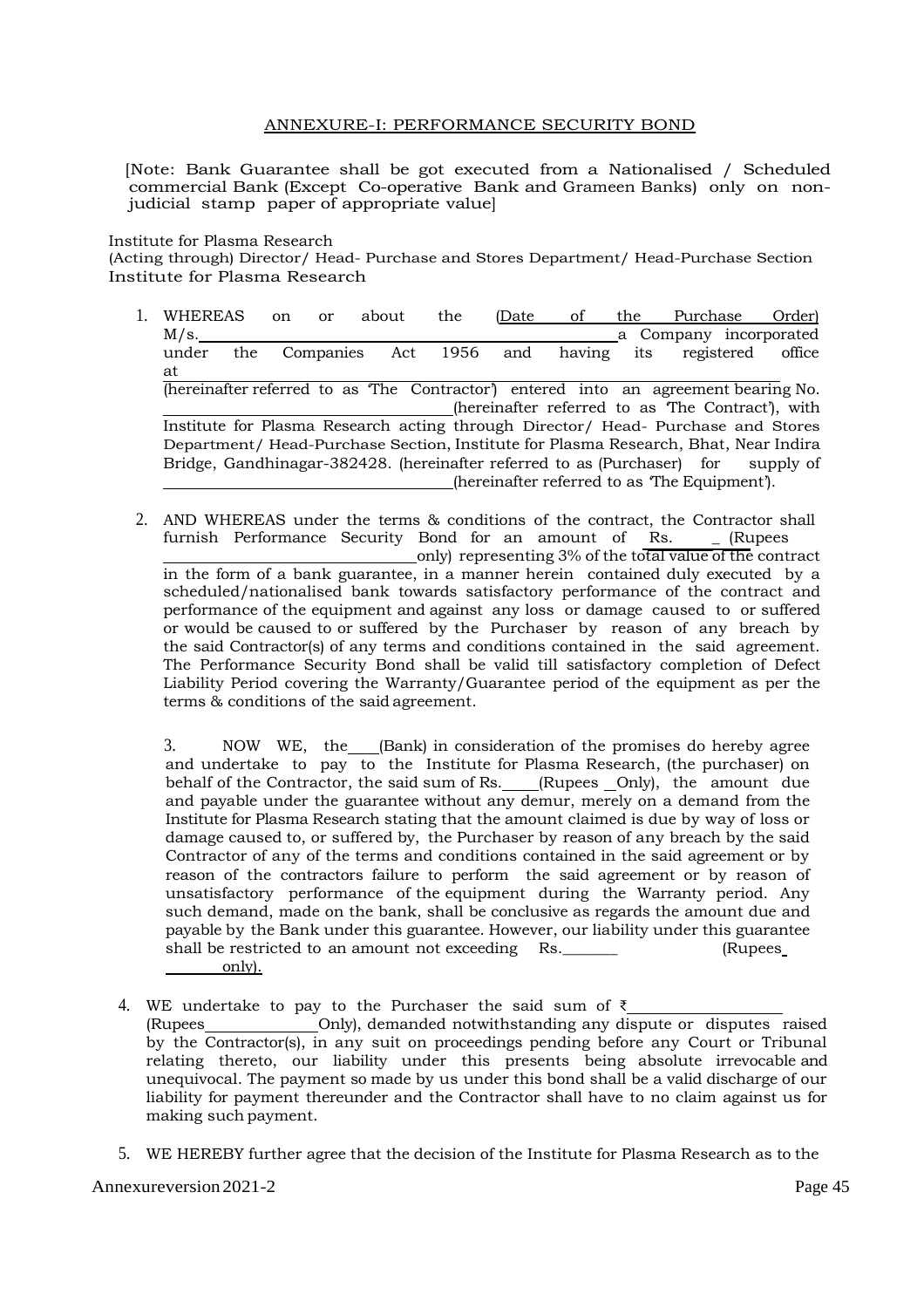amount of damages suffered by the Purchaser by reasons(s) of any breach by the said Contractor or whether the said equipment is giving satisfactory performance or not during the Warranty Period as per the terms and conditions of the said agreement, shall be final and binding on us.

- 6. AND WE, the (Bank) do hereby further agree that our liability hereinunder shall not be discharged by virtue of any agreement between the Purchaser and the Contractor whether with or without our knowledge and/or consent and shall remain in full force and effect during the period that would be taken for the performance of the said agreement or by reason of the Purchaser showing any indulgence or forbearance to the Contractor whether as to payment, time for performance, or any other matter whatsoever relating to the contract, which but for this provision, would amount to discharge of the surety under the law.
- 7. THIS guarantee will not be discharged due to the change in the constitution of the Bank or the Contractor.
- 8. OUR Guarantee shall remain in force until and unless a claim under the guarantee is lodged with us within three months from the said date, all rights of the Purchaser under the guarantee shall be forfeited and we shall be relieved and discharged from all our liabilities hereunder.
- 9. Notwithstanding anything contrary contained in any law for the time being in force or banking practice, this guarantee shall not be assignable or transferable by the beneficiary. Notice or invocation by any person such as assignee, transferee or agent of beneficiary shall not be entertained by the bank. Any invocation of the guarantee can be made only by the beneficiary directly.

| Dated the | day of |  |
|-----------|--------|--|
| For       |        |  |

(Indicate the Name of bank)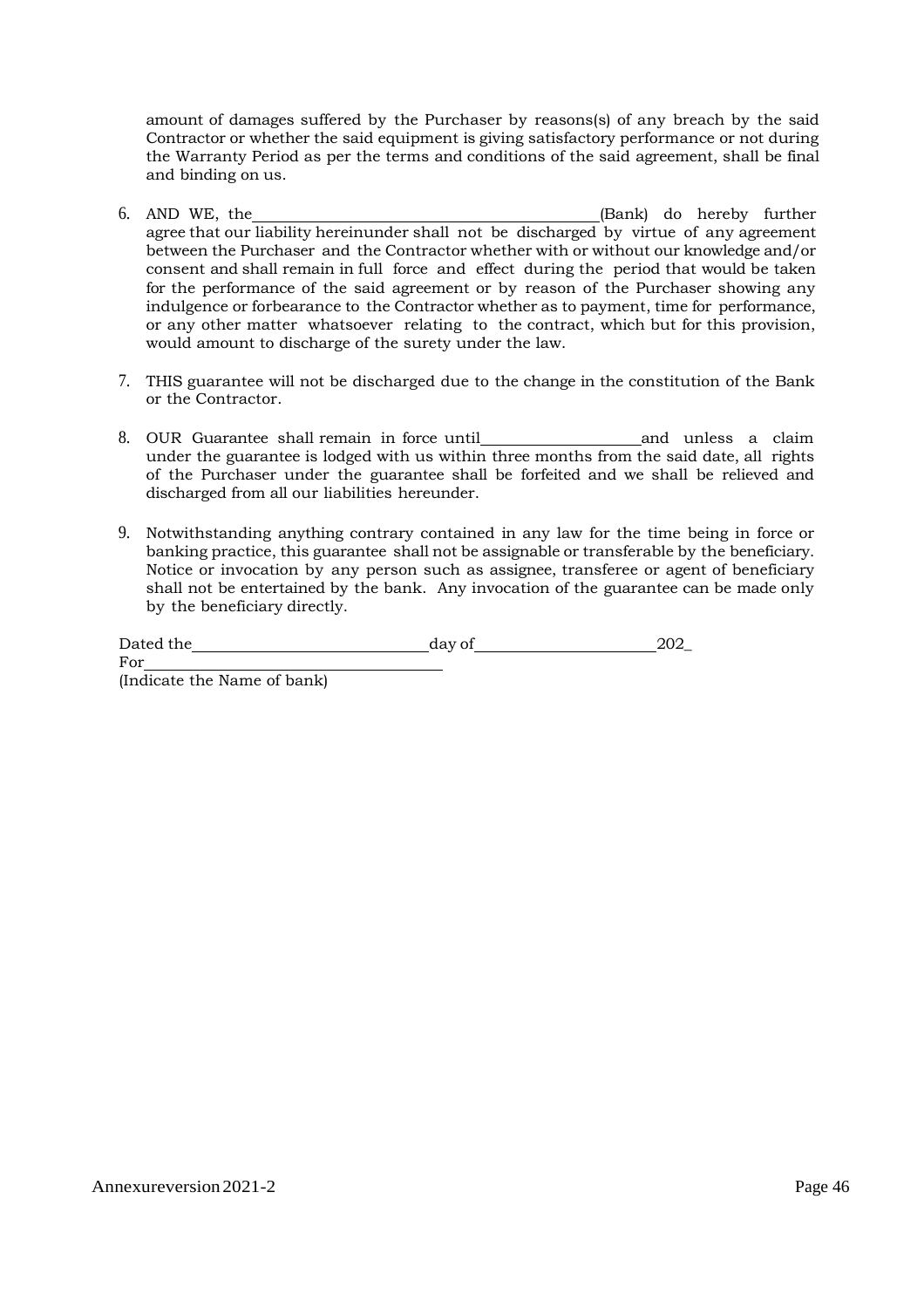#### ANNEXURE-V: BANK GUARANTEE FORMATFOR RE-EXPORT/RETURN OF REJECTED FOR EQUIPMENT REPAIRS / REPLACEMENT. (By Indian/Foreign Contractor)

Head-Purchase and Stores Department, Institute for Plasma Research On behalf of The Director, Institute for Plasma Research Bhat, Near Indira Bridge, Gandhinagar, Gujarat, India Pin- 382428

Whereas on or about the day of  $20$ , M/s. a company having incorporated their office at (hereinafter referred to as 'the Contractor') entered into an Contract No. dt. (hereinafter referred to as Contractor') entered into an Contract No. dt. (hereinafter referred to as 'the Contract') with the Head-Purchase and Stores Department, Institute for Plasma Research, on behalf of the Director, Institute for Plasma Research (Hereinafter referred to as 'the Purchaser') for manufacture and supply of Nos. of (hereinafter referred to as the instrument') at a cost of  $\frac{1}{2}$  (in words). the instrument') at a cost of

Whereas as per the terms and conditions of the Contract, the Contractor had delivered to the consignee all the Nos. of instruments, out of which No./s. of the instrument costing  $\qquad$  (in figure and words) was found defective and not working satisfactorily after its receipt by the consignee and therefore the instrument received from the Contractor was rejected by the Purchaser.

Whereas as per the terms and conditions of the Contract, the Contractor has agreed to either repair or replace the instrument, as is deemed fit, free of cost, to the purchaser within a period of months from the date of receipt of the rejected instrument by the Contractor, under the warranty conditions of the Contract.

Whereas, as per the Purchaser policy, the Contractor was required to furnish a Bank Guarantee for full value of the defective instrument/s amounting to (in figure and words) as a safeguard to the Purchaser on account of any damage/loss that may be caused or suffered by the Purchaser due to the Contractor's inability/failure to return the instrument duly repaired or supply a new instrument in replacement of the defective instrument within the specified time and also when the instruments lie under the Contractor's custody, control or possession.

Whereas the Contractor, based on the Purchaser's requirement has agreed to furnish such a Bank Guarantee as a safeguard to the Purchaser interest as indicated in para 4 above, valid till the return of the repaired instruments or a replacement thereof, to the Purchaser.

Whereas, we, (name and address of the Bank) (herein after referred to as 'the Bank'), in consideration the Purchaser having agreed to despatch the defective instrument to the Contractor's works on freight to pay basis and Contractor having agreed to repair and return the defective instrument duly repaired or arrange free replacement of the defective basis, do hereby agree and undertake to indemnify the Purchaser and keep the Purchaser indemnified to the extent of a sum not exceeding

(in figure and words.) against any loss or damage that may be caused or suffered by the Purchaser by reason of the Contractor either no returning the repaired instrument or arrange free replacement within a specified time and also when the instrument lie under the custody, control or possession of the Contractor.

We, the Bank, do hereby undertake to pay to the Purchaser, the amount due and payable under this Guarantee, without any demur, merely on a demand from the Purchase Officer, Institute for Plasma Research on behalf of the Purchaser, stating that the amount claimed is due by way of loss or damage caused to or would be caused to or suffered by the Purchaser by reason of the Contractor either not returning the instrument duly repaired or arrange free replacement to the Purchaser and also when the instrument lie under the custody, control or possession of Contractor. Any such demand on the Bank shall be conclusive as regards the amount due and payable by the Bank under this Guarantee. However, our liability under this Guarantee shall be restricted to an amount not exceeding (in figure and words).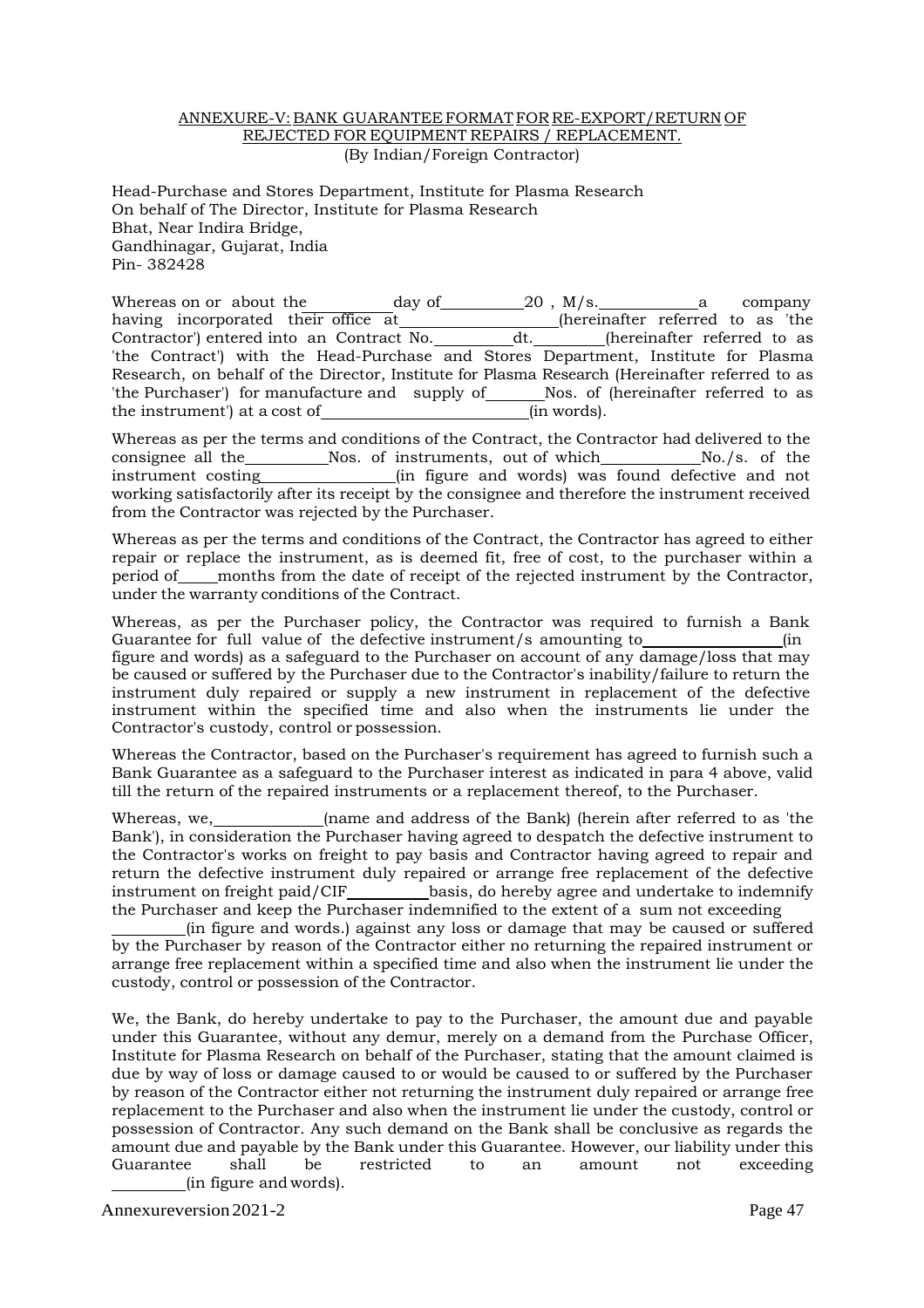We, the Bank, undertake to pay to the Purchaser any money so demanded notwithstanding any dispute or disputes raised by the Contractor/s or by agents in any suit or proceeding pending before any' court or tribunal relating thereto our liability under this present being absolute and unequivocal.

The payment so made by us under this bond shall be a valid discharge of our liability for payment thereunder and the Contractor/s and the agents shall have no claim against us for making such payment.

And we, the Bank, hereby further agree that the decision of the said Head-Purchase and Stores Department, Institute for Plasma Research as to whether the Contractor has committed breach of any such terms and conditions of the Contract or not and as to the amount of damage or loss assessed by the said Head-Purchase and Stores Department, Institute for Plasma Research on account of such breach would be final and binding on us.

We, the Bank, further agree with the Purchaser that the Purchaser shall have the fullest liberty without our consent and without affecting in any manner our obligations hereunder to vary any of the terms and conditions of the said Contract or to extend time for performance by the said Contractor from time to time or to postpone for any time or from time to time, any of the powers exercisable by the Purchaser against the said Contractor/s and to forbear or enforce any of the terms and conditions relating to the said Contract and we shall not be relieved from our liability by reason of any such variation or extension being granted to the said Contractor/s or for any forbearance, act or commission on the part of the Purchaser or any indulgence by the Purchaser to the said Contractor/s or by any such matter or thing whatsoever which under the law relating to sureties would, but for this provision, have effect of so relievingus.

This Guarantee will not be discharged due to the change in the constitution of the Bank, the Contractor or the agent.

Our Guarantee shall remain in force until and unless a claim under the Guarantee is lodged with us within three months from that date, all rights of the Purchaser under the Guarantee shall be forfeited and we shall be relieved and discharged from all liabilities thereunder.

Dated the day of 202

(Indicate the Name of bank)

For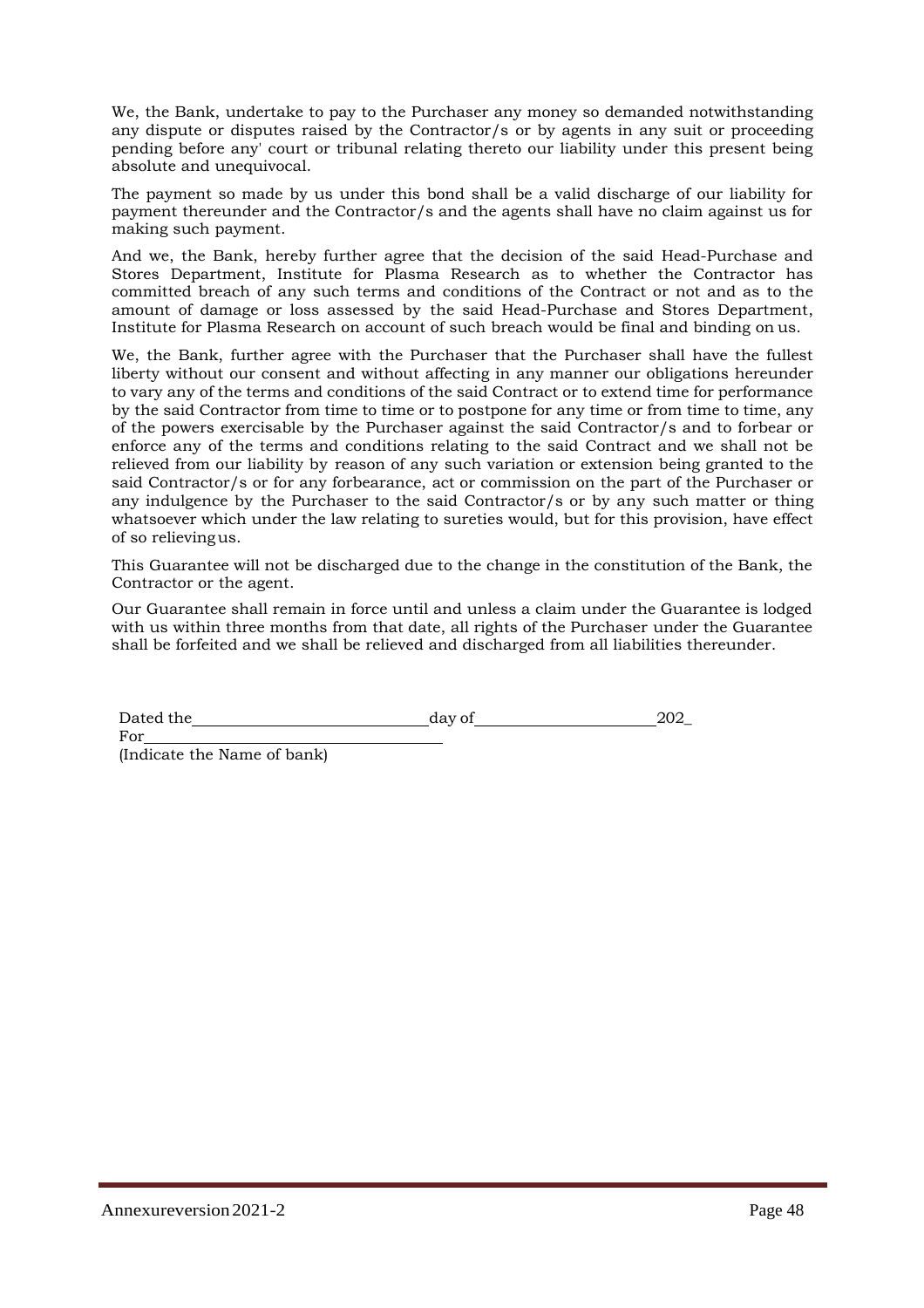#### ANNEXURE VI: BANK GUARANTEE FORMAT FOR RE-EXPORT OF REJECTED EQUIPMENT FOR REPAIRS / REPLACEMENT. (By local agents of foreign Contractor)

Head-Purchase and Stores Department, Institute for Plasma Research On behalf of The Director, Institute for Plasma Research Bhat, Near Indira Bridge, Gandhinagar, Gujarat, India Pin-382428

Whereas on or about the day of  $\begin{array}{ccc} 20 \end{array}$ , M/s.  $\begin{array}{ccc} 2 & \text{if} & \text{if} & \text{if} & \text{if} & \text{if} & \text{if} & \text{if} & \text{if} & \text{if} & \text{if} & \text{if} & \text{if} & \text{if} & \text{if} & \text{if} & \text{if} & \text{if} & \text{if} & \text{if} & \text{if} & \text{if} & \text{if} & \text{if} & \text{if} & \text{if} & \text{if}$ having incorporated their office at\_\_\_\_\_\_\_\_\_\_\_\_\_\_\_(hereinafter referred to as 'the Contractor') entered into a Contract bearing No. \_\_\_\_\_\_\_\_\_\_\_\_dt. \_\_\_\_\_\_\_\_\_(hereinafter referred to as 'the Contract') with the Head-Purchase and Stores Department, Institute for Plasma Research, on behalf of the Director, Institute for Plasma Research, Gandhinagar, Gujarat, (Hereinafter referred to as 'the Purchaser') for manufacture and supply of Nos. of (hereinafter referred to as the instrument) at a cost of <u>second</u> (in figures and words). The Contract recognizes  $M/s$ .<br>agent of the Principals  $M/s$ . in India. (name and address) as the Indian agent of the Principals  $M/s$ . agent of the Principals  $M/s$ .

Whereas as per the terms and conditions of the Contract, the Contractor had delivered to the consignee all the instrument costing in figure and words) was found defective and not working satisfactorily after its receipt by the consignee and therefore the instrument received from the Contractor was rejected by the Purchaser.

Whereas as per the terms and conditions of the Contract, the Contractor has agreed to either repair or replace the instrument, as is deemed fit, free of cost, to the purchaser within a period of

months from the date of receipt of the rejected instrument by the Contractor, under the warranty conditions of the Contract.

Whereas, as per the Purchaser policy, the Contractor was required to furnish a Bank Guarantee for full value of the defective instruments amounting to (in figure and words) as a safeguard to the Purchaser on account of any damage/loss that may be caused or suffered by the Purchaser due to the Contractor's inability/failure to return the instrument duly repaired or supply a new instrument in replacement of the defective instrument within the specified time and also when the instruments lie under the Contractor's. custody, control or possession. As the Indian agent has agreed to furnish the Bank Guarantee on behalf of the Principal in this Contract,  $M/s$ .  $\_\_\_\_\_\_\_\_\_\_\_\_\_\_\_\_\_\_\_\_\_\_\_\_\_\_\_\_\.\_\\_\.\_\.\_$ 

Whereas the Contractor, based on the Purchaser's requirement has agreed to furnish such a Bank Guarantee as a safeguard to the Purchaser interest as indicated in para 4 above, valid till the return of the repaired instruments or a replacement thereof, to the Purchaser.

Whereas, we, (the name and address of the Bank) (herein after referred to as 'the Bank'), in consideration of the Purchaser having agreed to despatch the defective instrument to the Contractor's works on freight to pay basis and Contractor having agreed to repair and return the defective instrument duly repaired or arrange free replacement of the defective instrument on freight paid /CIF basis, do hereby agree and undertake to indemnify the Purchaser and keep the Purchaser indemnified to the extent of a sum not exceeding (in figure and words) against any loss or damage that may be caused or suffered by the Purchaser by reason of the Contractor either not returning the repaired instrument or arrange free replacement within a specified time and also when the instrument lie under the custody, control or possession of the Contractor.

We, the Bank, do hereby undertake to pay to the Purchaser, the amount due and payable under this Guarantee, without any demur , merely on a demand from the Purchase Officer, Institute for Plasma Research, stating that the amount claimed is due by way of loss or damage caused to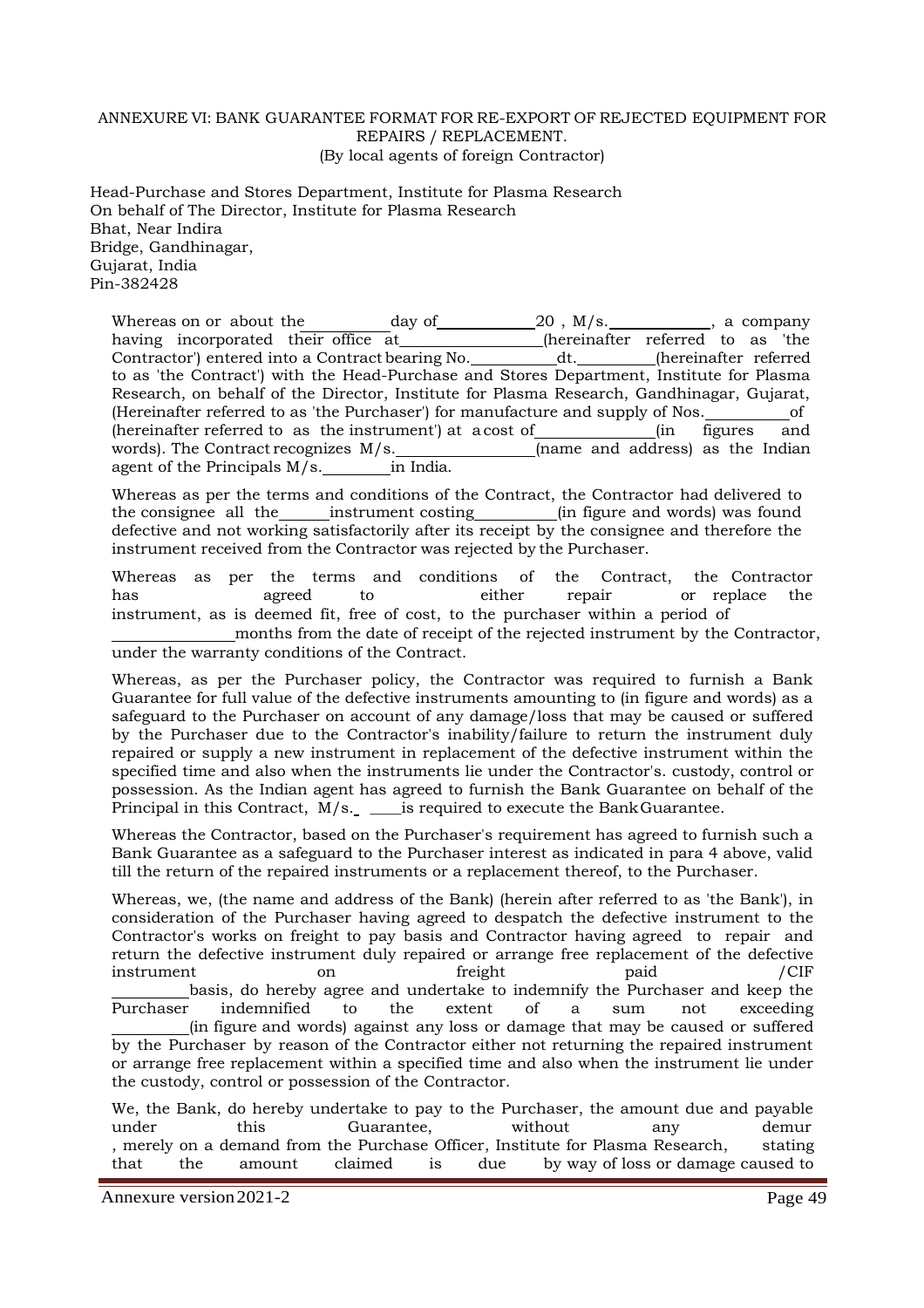or would be caused to or suffered by the Purchaser by reason of the Contractor either not returning the instrument duly repaired or arrange free replacement to the Purchaser and also when the instrument lie under the custody, control or possession of Contractor. Any such demand on the Bank shall be conclusive as regards the amount due and payable by the Bank under this Guarantee. However, our liability under this Guarantee shall be restricted to an amount not exceeding finity in figure and words).

We, the Bank, undertake to pay to the Purchaser any money so demanded notwithstanding any dispute or disputes raised by the Contractor/s or by agents in any suit or proceeding pending before any court or tribunal relating thereto our liability under this present being absolute andunequivocal.

The payment so made by us under this bond shall be a valid discharge of our liability for payment thereunder and the Contractor/s and the Indian agents shall have no claim against us for makingsuch payment.

And we, the Bank, hereby further agree that the decision of the said Head-Purchase and Stores Department as to whether the Contractor has committed breach of any such terms and conditions of the Contract or not and as to the amount of damage or loss assessed by the said Head-Purchase and Stores Department, Institute for Plasma Research on account of such breach would be final and binding on us.

We, the Bank, further agree with the Purchaser that the Purchaser shall have the fullest liberty without our consent and without affecting in any manner our obligations hereunder to vary any of the terms and conditions of the said Contract or to extend time for performance by the said Contractor from time to time or to postpone for any time or from time to time, any of the powers exercisable by the Purchaser against the said Contractor/s and to forbear or enforce any of the terms and conditions relating to the said Contract and we shall not be relieved from our liability by reason of any such variation or extension being granted to the said Contractor/s or for any forbearance, act or commission on the part of the Purchaser or any indulgence by the Purchaser to the said Contractor/s or by any such matter or thing whatsoever which under the law relating to sureties would, but for this provision, have effect of so relievingus.

This Guarantee will not be discharged due to the change in the constitution of the Bank, the Contractor/s or theagents.

Our Guarantee shall remain in force until and unless a claim under the Guarantee is lodged with us within three months from that date, all rights of the Purchaser under the Guarantee shall be forfeited and we shall be relieved and discharged from all liabilities thereunder.

| Dated the | day of | 202 |
|-----------|--------|-----|
|           |        |     |

For

(Indicate the Name of bank)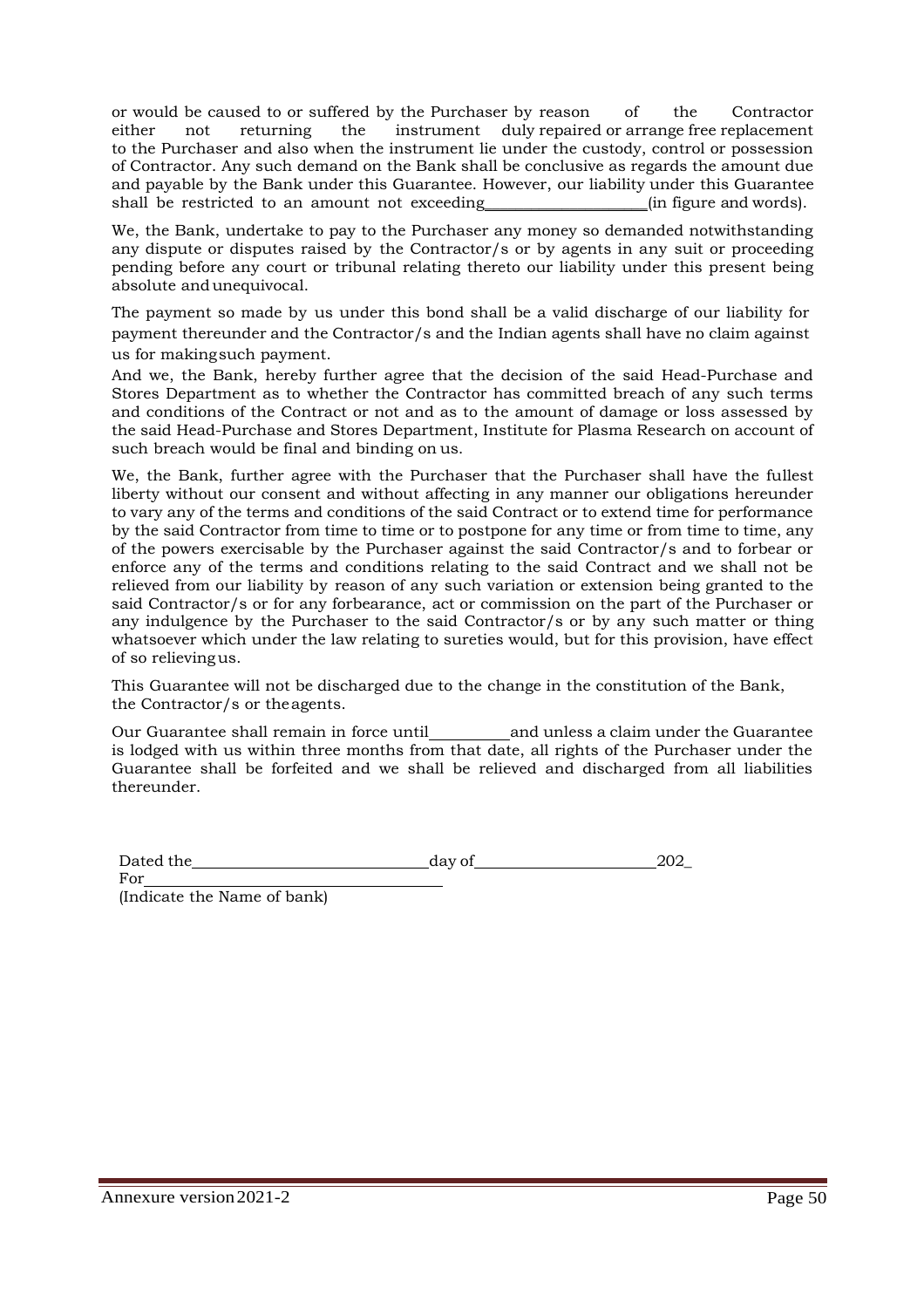#### ANNEXURE-VII: BANK GUARANTEE FORMAT FOR SUPPLY OF FREE ISSUE MATERIAL (By Indian/Foreign Contractor)

Head-Purchase and Stores Department, Institute for Plasma Research On behalf of The Director, Institute for Plasma Research Bhat, Near Indira Bridge, Gandhinagar, Gujarat, India Pin-382428

Whereas on or about the  $(date)$ , the Head-Purchase and Stores Department, Institute for Plasma Research, on behalf of the Director, Institute for Plasma Research,(hereinafter referred to as the Purchaser) has entered into a Contract bearing No. Dated for manufacture, inspection, testing and safe delivery of (herein after referred to as the equipment) with M/s. having their office at (hereinafter)

referred to as theContractor.)

And whereas in terms of the above said agreement, the Purchaser is required to supply free issue materials costing Rs. as listed out in the agreement for the manufacture of the equipment at the Contractor's site, and that the Purchaser has agreed to authorise the Contractor to collect the free issue materials from the Purchaser's site subject to the Contractor furnishing a Bank Guarantee for Rs. in a manner herein specified towards the safeguard of free issue materials.

Now, we (bank) in consideration of the Purchaser having agreed to authorise issue of free issue material for collection by the Contractor, hereby undertake to indemnify the Purchaser and keep the Purchaser indemnified to the extent of the full value of the free issue material till such time the materials are lying under the custody/possession/control of the Contractor and till the equipment along with balance material, if any, are received by the Purchaser after manufacture of the equipment.

(bank) do hereby undertake to pay to the Head-Purchase and Stores Department, Institute for Plasma Research, the amount due and payable under this Guarantee without any demur, merely on a demand from the Head-Purchase and Stores Department, Institute for Plasma Research, on behalf of the Purchaser stating that the amount claimed is due by way of loss, destruction, deterioration or damage caused to or suffered by the Purchaser to the purchaser's material thereby resulting in a loss to the Purchaser while they are lying under the Contractor's custody, possession or control or on account of the Contractor's failure to fulfill any of the contractual obligations.

Any such demand made on the Bank shall be conclusive as regards the amount due and payable by the Bank under this Guarantee. However, our liability under this Guarantee shall be restricted to an amount not exceeding Rs.

 $\Box$  (Bank) undertake to pay to the Purchaser any money so demanded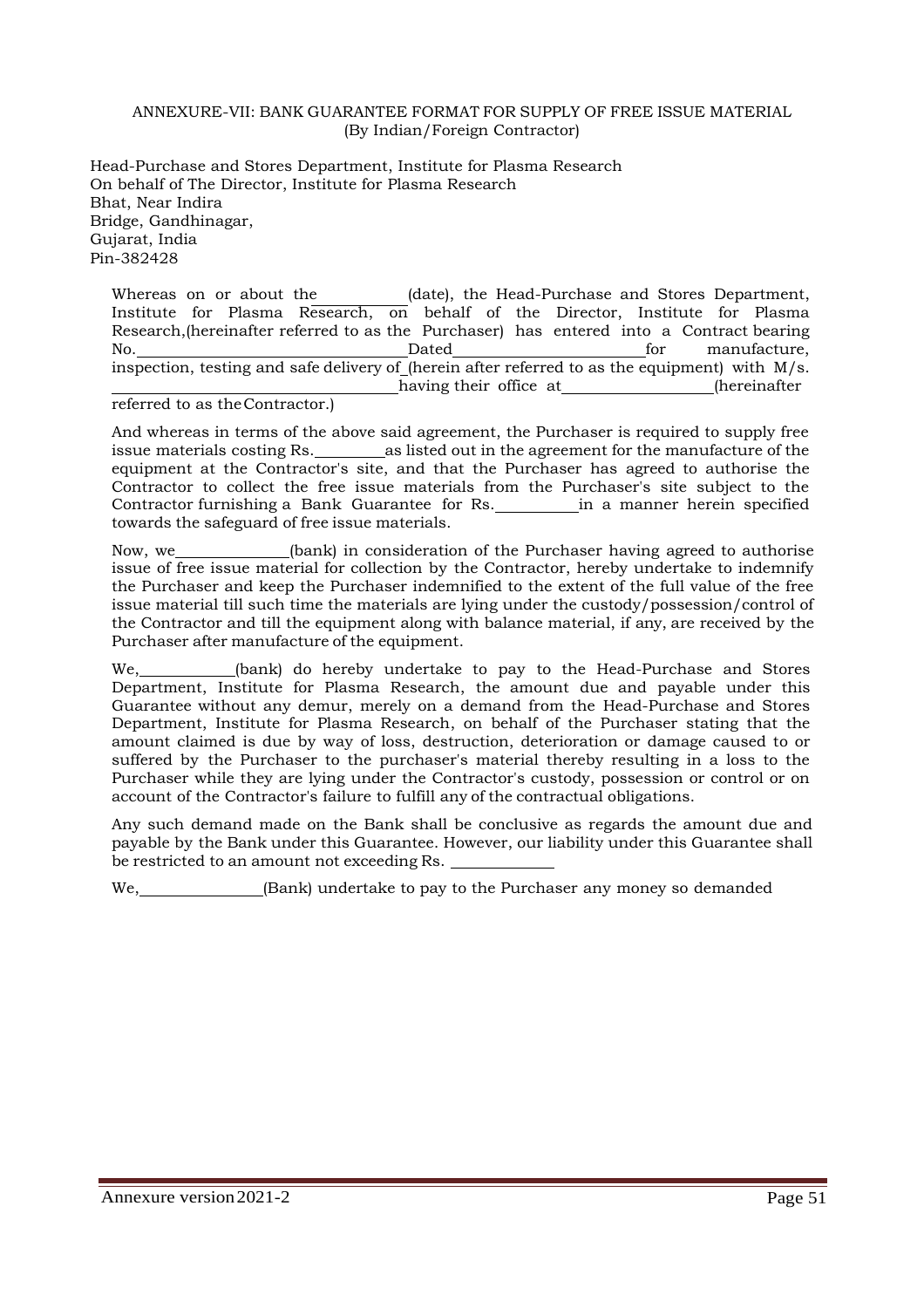notwithstanding any dispute or any disputes raised by the Contractors in any suit or proceeding pending before any court of Tribunal relating

thereto our liability under this present being absolute and unequivocal. They payment so made by us under this Bond shall be a valid discharge of our liability for payment thereunder and the Contractors shall have no claim against us for making such payments.

 $(Bank)$ , also agree that the decision of the Purchase Officer, Institute for Plasma Research, Gandhinagar, Gujarat as to whether the Contractor has caused any loss/destruction or deterioration or damage to the Purchaser's material while these are lying under his custody/possession/control from whatever cause arising as also on the quantum of damage suffered by the Purchaser shall be final and binding on us.

We, (bank) further agree with the Purchaser that the Purchaser shall have the fullest liberty without our consent and without affecting in any manner our obligations hereunder to vary any of the terms and conditions of the said Agreement or to extend time for performance by the said Contractors from time to time or to postpone for any time or from time to time any of the powers exercisable by the Purchaser against the said Contractors and to forbear or enforce any of the terms and conditions relating to the said Agreement and we shall not be relieved from our liability by reason of any such variation or extension being granted to the said Contractors or for any forbearance, act or omission on the part of the said Purchaser or any indulgence by the Purchaser to the said Contractors or by any such matter or thing whatsoever which under the law relating to sureties would but for this provision, have the effect of so relieving us.

This Guarantee will not be discharged due to change in the constitution of the Bank or the Contractors.

Our Guarantee shall remain in full force until and unless a claim under the guarantee is lodged with us within six months from that date all rights of the Purchaser under the guarantee shall be relieved and discharged from all liabilities thereunder.

Dated the day of 202

For

(Indicate the Name of bank)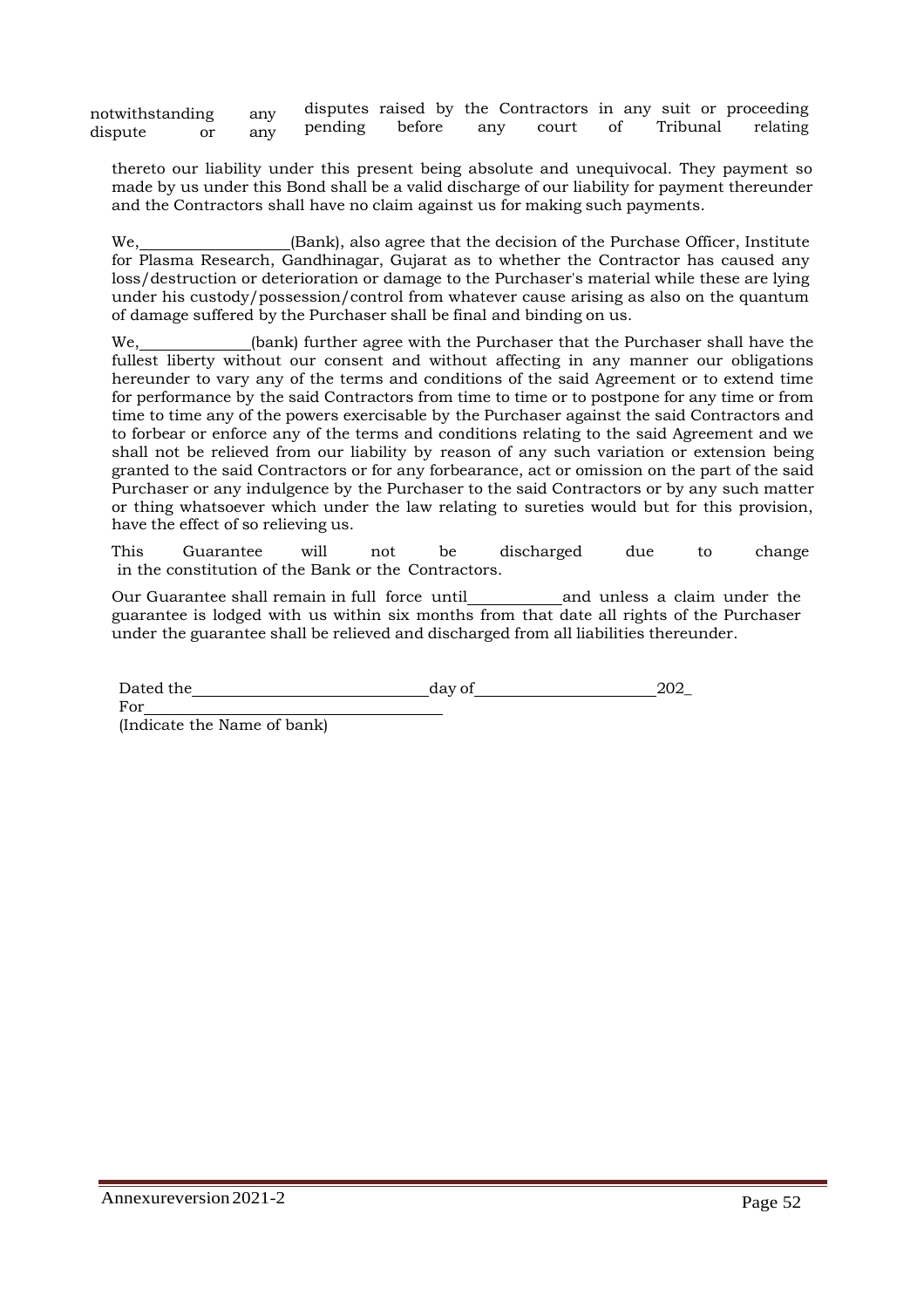#### ANNEXURE-VIII: BANK GUARANTEE FORMAT FOR FIM (Foreign Currency Contract) (to be executed by the Indian Agent)

Head-Purchase and Stores Department, Institute for Plasma Research On behalf of The Director, Institute for Plasma Research Bhat, Near Indira Bridge, Gandhinagar, Gujarat, India Pin-382428

Whereas on or about the day of  $\begin{array}{ccc} 200 \end{array}$ , M/s.  $\begin{array}{ccc} 200 \end{array}$ , a company having incorporated their office at\_\_\_\_\_\_\_\_\_\_\_\_\_\_\_(hereinafter referred to as 'the Contractor') entered into a Contract bearing No. \_\_\_\_\_\_\_\_\_\_\_\_dt. \_\_\_\_\_\_\_\_\_(hereinafter referred to as 'the Contract') with the Head-Purchase and Stores Department, Institute for Plasma Research, on behalf of the Director, Institute for Plasma Research (Hereinafter referred to as the 'the Purchaser') for manufacture and supply of Nos. \_\_\_\_\_\_\_ of (hereinafter referred to as the 'the Purchaser') for manufacture and supply of Nos. instrument') at a cost of (in figures and words). The Contract recognises M/s. (name and address) as the Indian agent of the Principals M/s. in India.

And whereas in terms of the above said agreement, the Purchaser is required to supply free issue materials costing Rs. as listed out in the agreement for the manufacture of the equipment at the Contractor's site, and that the Purchaser has agreed to authorise the Contractor to collect the free issue materials from the Purchaser's site subject to the Contractor furnishing a Bank Guarantee for Rs. <br>in a manner herein specified Contractor furnishing a Bank Guarantee for Rs. towards the safeguard of free issue materials. As the Indian agent has agreed to furnish the Bank Guarantee on behalf of the Principal in this Contract, M/s. is required to execute the Bank Guarantee.

Now, we (bank) in consideration of the Purchaser having agreed to authorise issue of free issue material for collection by the Contractor, hereby undertake to indemnify the Purchaser and keep the Purchaser indemnified to the extent of the full value of the free issue material till such time the materials are lying under the custody/possession/control of the Contractor and till the equipment along with balance material, if any, are received by the Purchaser after manufacture of the equipment.

We, \_\_\_\_\_\_\_\_(bank) do hereby undertake to pay to the Head-Purchase and Stores Department, Institute for Plasma Research, the amount due and payable under this Guarantee without any demur, merely on a demand from the Head-Purchase and Stores Department, Institute for Plasma Research, on behalf of the Purchaser stating that the amount claimed is due by way of loss, destruction, deterioration or damage caused to or suffered by the Purchaser to the purchaser's material thereby resulting in a loss to the Purchaser while they are lying under the Contractor's custody, possession or control or on account of the Contractor's failure to fulfill any of the contractual obligations.

Any such demand made on the Bank shall be conclusive as regards the amount due and payable by the Bank under this Guarantee. However, our liability under this Guarantee shall be restricted to an amount not exceeding Rs.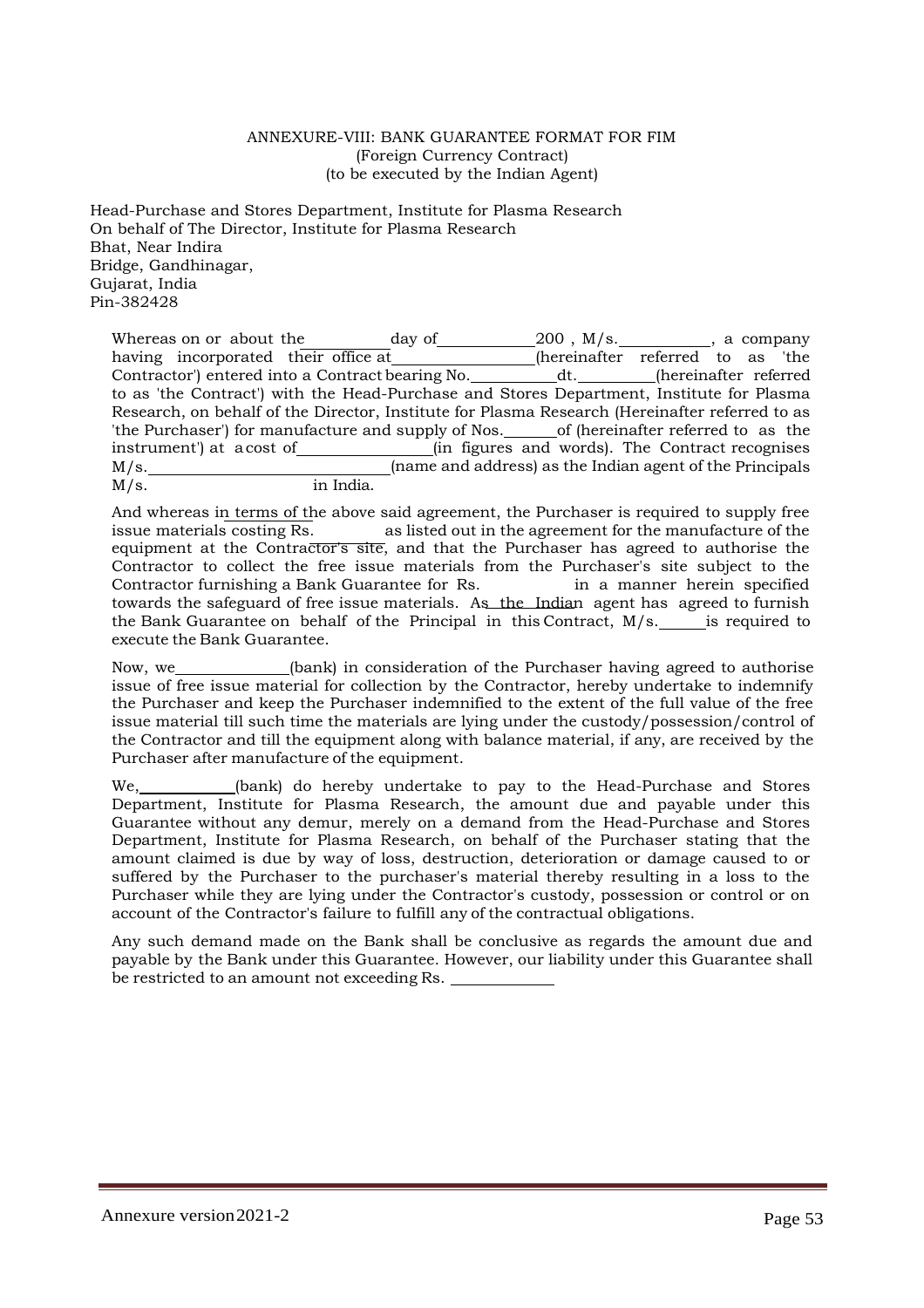We, \_\_\_\_\_\_\_\_\_\_\_\_(Bank) undertake to pay to the Purchaser any money so demanded notwithstanding any dispute or any disputes raised by the Contractors in any suit or proceeding pending before any court of Tribunal relating thereto our liability under this present being absolute and unequivocal. They payment so made by us under this Bond shall be a valid discharge of our liability for payment thereunder and the Contractors shall have no claim against us for making such payments.

We, \_\_\_\_\_\_\_\_\_\_\_\_\_\_\_(Bank), also agree that the decision of the Head-Purchase and Stores Department, Institute for Plasma Research, Gandhinagar, Gujarat as to whether the Contractor has caused any loss/destruction or deterioration or damage to the Purchaser's material while these are lying under his custody/possession/control from whatever cause arising as also on the quantum of damage suffered by the Purchaser shall be final and binding on us.

We, (bank) further agree with the Purchaser that the Purchaser shall have the fullest liberty without our consent and without affecting in any manner our obligations hereunder to vary any of the terms and conditions of the said Agreement or to extend time for performance by the said Contractors from time to time or to postpone for any time or from time to time any of the powers exercisable by the Purchaser against the said Contractors and to forbear or enforce any of the terms and conditions relating to the said Agreement and we shall not be relieved from our liability by reason of any such variation or extension being granted to the said Contractors or for any forbearance, act or omission on the part of the said Purchaser or any indulgence by the Purchaser to the said Contractors or by any such matter or thing whatsoever which under the law relating to sureties would but for this provision, have the effect of so relieving us.

This Guarantee will not be discharged due to change in the constitution of the Bank or the Contractors.

Our Guarantee shall remain in full force until\_\_\_\_\_\_\_\_\_\_\_\_\_ and unless a claim under the guarantee is lodged with us within six months from that date all rights of the Purchaser under the guarantee shall be relieved and discharged from all liabilities thereunder.

| Dated the | dav of | 202 |
|-----------|--------|-----|
|           |        |     |

For (Indicate the Name of bank)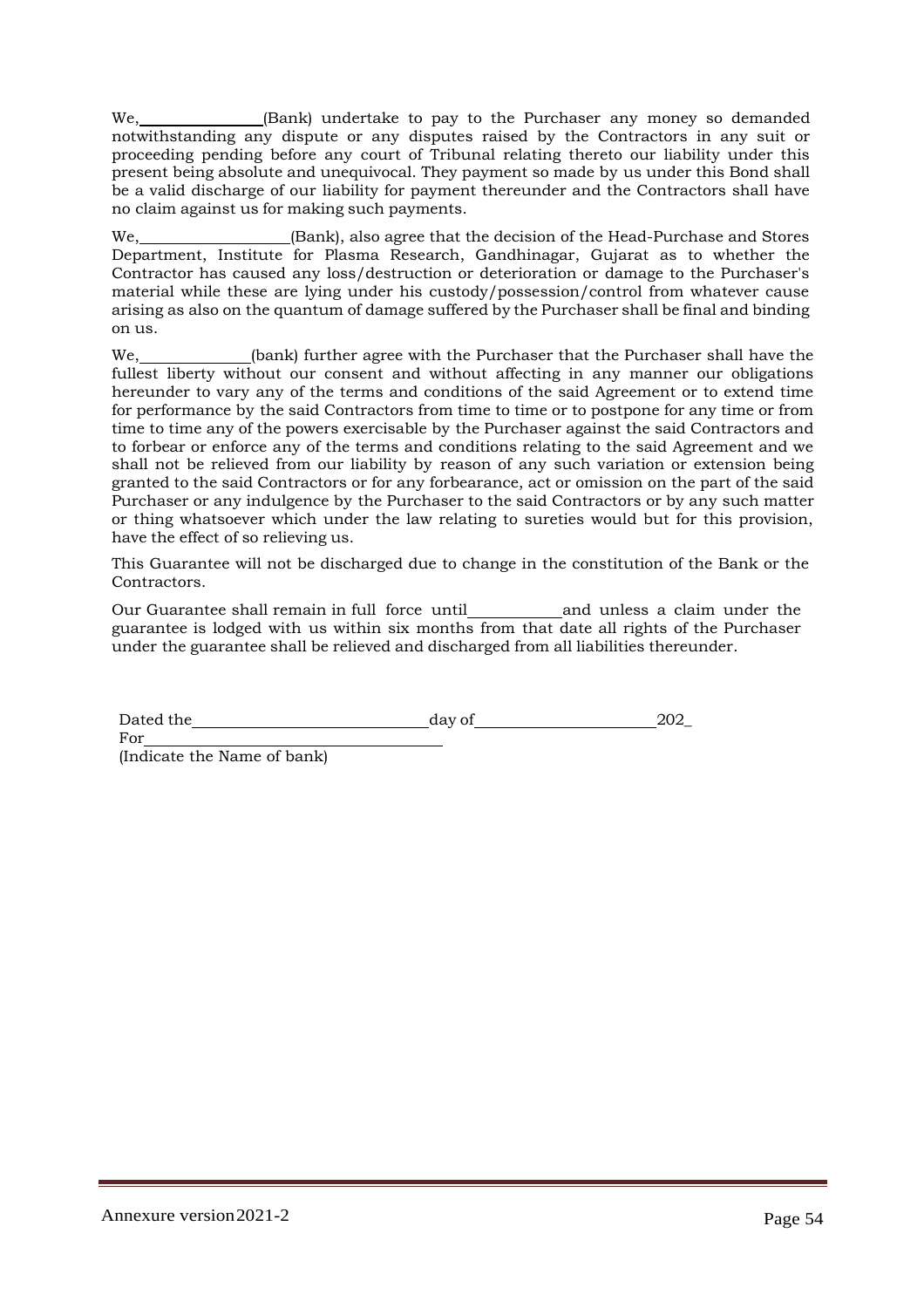# ANNEXURE-X: FORMAT FOR HINDRANCE REGISTER

| Sl. No. | From | To | Nature<br>Hindrances in $\vert$ signature<br>execution of<br>Contract | of Remarks with Remarks with<br>Contractor | of Signature of<br>Purchaser's<br>representative |
|---------|------|----|-----------------------------------------------------------------------|--------------------------------------------|--------------------------------------------------|
|         |      |    |                                                                       |                                            |                                                  |
|         |      |    |                                                                       |                                            |                                                  |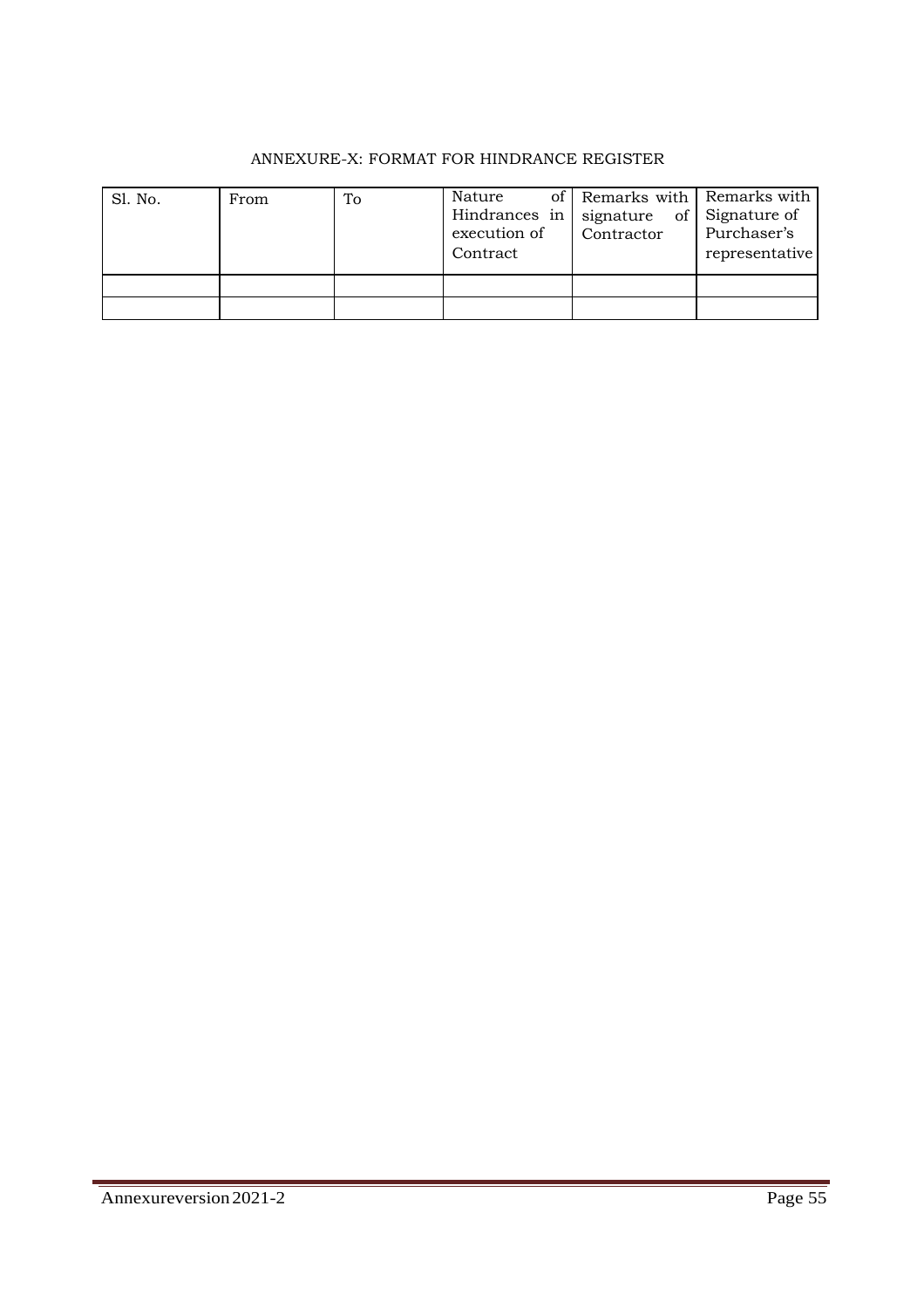$\overline{\phantom{a}}$  ,  $\overline{\phantom{a}}$  ,  $\overline{\phantom{a}}$  ,  $\overline{\phantom{a}}$  ,  $\overline{\phantom{a}}$  ,  $\overline{\phantom{a}}$  ,  $\overline{\phantom{a}}$  ,  $\overline{\phantom{a}}$  ,  $\overline{\phantom{a}}$  ,  $\overline{\phantom{a}}$  ,  $\overline{\phantom{a}}$  ,  $\overline{\phantom{a}}$  ,  $\overline{\phantom{a}}$  ,  $\overline{\phantom{a}}$  ,  $\overline{\phantom{a}}$  ,  $\overline{\phantom{a}}$ 

## **Annexure-XI**

# **Self-Certification under preference to Make in India order Certificate**

In line with Government Public Procurement Order No. P-45021/2/2017-PP (BE-II) dated 04.06.2020 and its amendments, we hereby certify that we M/s. \_\_\_\_\_\_\_\_\_\_\_\_\_\_\_\_\_\_\_\_\_\_\_\_\_\_ are local supplier meeting the requirement of minimum local content i.e., \_\_\_\_\_\_% excluding transportation, insurance, installation, commissioning, testing, training and after sales service support like AMC/CMC etc. as defined in above orders for the material against IPR Enquiry/Tender No **IPR/TN/PUR/TPT/ET/21-22/012** dated **31-08-2021.** Details of location at which local value addition will be made as follows:

\_\_\_\_\_\_\_\_\_\_\_\_\_\_\_\_\_\_\_\_\_\_\_\_\_\_\_\_\_\_\_\_\_\_\_\_\_\_\_\_\_\_\_\_\_\_\_\_\_\_\_\_\_\_\_\_\_\_\_\_\_\_\_\_\_\_\_\_\_\_

\_\_\_\_\_\_\_\_\_\_\_\_\_\_\_\_\_\_\_\_\_\_\_\_\_\_\_\_\_\_\_\_\_\_\_\_\_\_\_\_\_\_\_\_\_\_\_\_\_\_\_\_\_\_\_\_\_\_\_\_\_\_\_\_\_\_\_\_\_\_

We also understand, false declarations will be in breach of the code of integrity under rule 175(1) (i) (h) of the General Financial Rules for which a bidder or its successors can be debarred for up to two years as per Rule 151(iii) of the General Financial Rules along with such other actions as may be permissible under law.

Thanking You,

**Signature with date: Name: Designation: Official Seal**

**\_\_\_\_\_\_\_\_\_\_\_\_\_\_\_\_\_\_\_\_\_**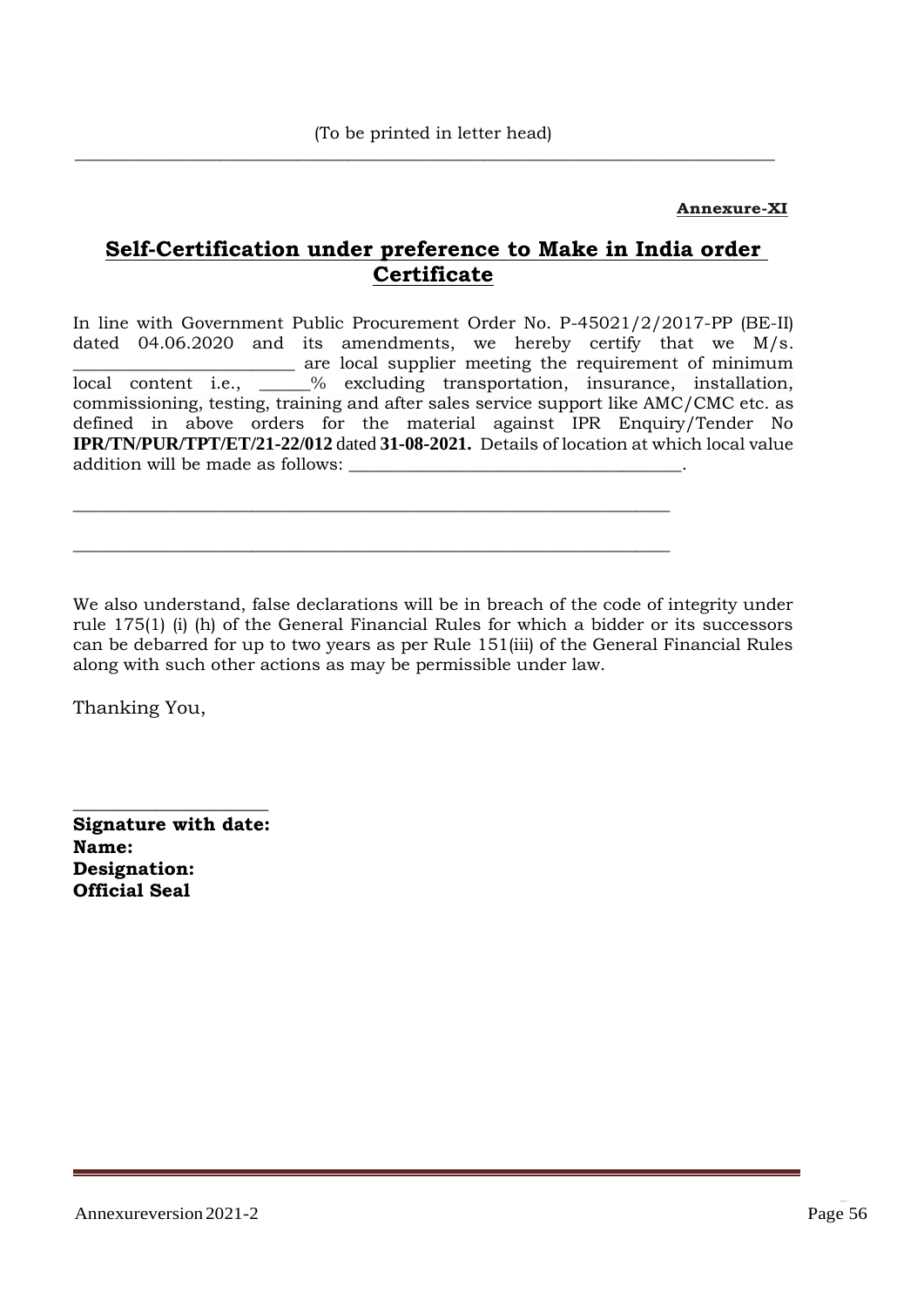$\frac{1}{\sqrt{2}}$  ,  $\frac{1}{\sqrt{2}}$  ,  $\frac{1}{\sqrt{2}}$  ,  $\frac{1}{\sqrt{2}}$  ,  $\frac{1}{\sqrt{2}}$  ,  $\frac{1}{\sqrt{2}}$  ,  $\frac{1}{\sqrt{2}}$  ,  $\frac{1}{\sqrt{2}}$  ,  $\frac{1}{\sqrt{2}}$  ,  $\frac{1}{\sqrt{2}}$  ,  $\frac{1}{\sqrt{2}}$  ,  $\frac{1}{\sqrt{2}}$  ,  $\frac{1}{\sqrt{2}}$  ,  $\frac{1}{\sqrt{2}}$  ,  $\frac{1}{\sqrt{2}}$ 

#### **ANNEXURE-XII**

#### **Annexure to Bid Form: Eligibility Declarations**

(To be submitted as part of tender/Technical Bid) (on company letter head) (Along with supporting documents, if any)

Tender No. IPR/ Tender Tile: Bidder'sName: \_ (Address and contactdetails) Bidder's Reference No.

Date:\_

#### **Restrictions on procurement from Bidders from a country or countries, or a class of countries under Rule 144(xi) of the General Financial Rules 2017.**

"We have read the clause regarding restrictions on procurement from a Bidder of a country which shares a land border with India; and solemnly certify that we are not from such a country or, if from such a country, we are registered with the Competent Authority (copy enclosed). We hereby certify that we fulfill all requirements in this regard and are eligible to be considered."

Penalties for false or misleading declarations:

We hereby confirm that the particulars given above are factually correct and nothing is concealed and also undertake to advise any future changes to the above details. We understood that any wrong or misleading self-declaration by us would be violation of Code of integrity and would attract penalties as mentioned in this tender document, including debarment.

(Signature with date)

(Name and designation) Duly authorized to sign Bid for and on behalf of

(Name & address of the Bidder and Seal of Company)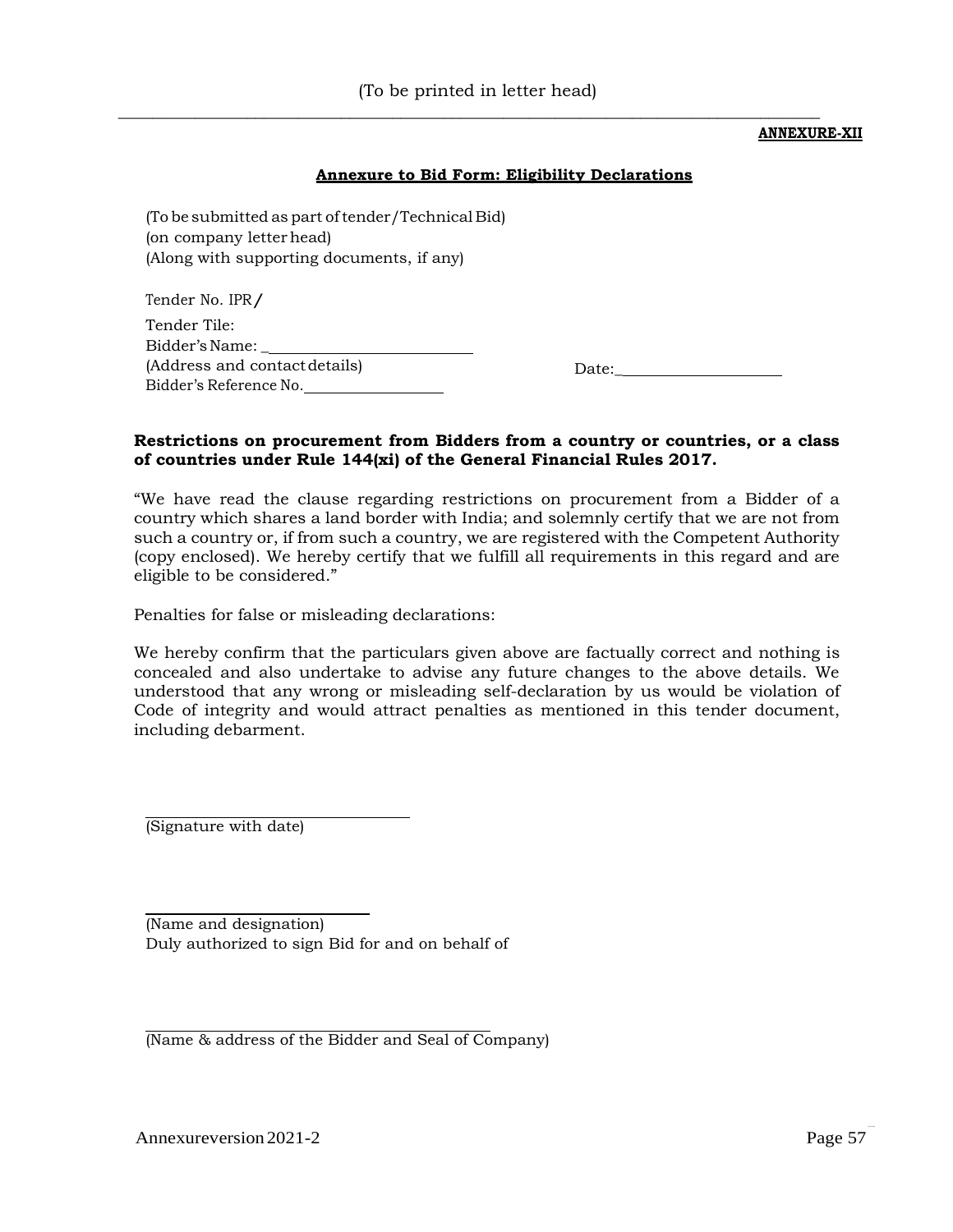# SECTION 'D' :

# TECHNICAL SPECIFICATIONS OF STORES AND DRAWINGS

Please see attachment to the tender